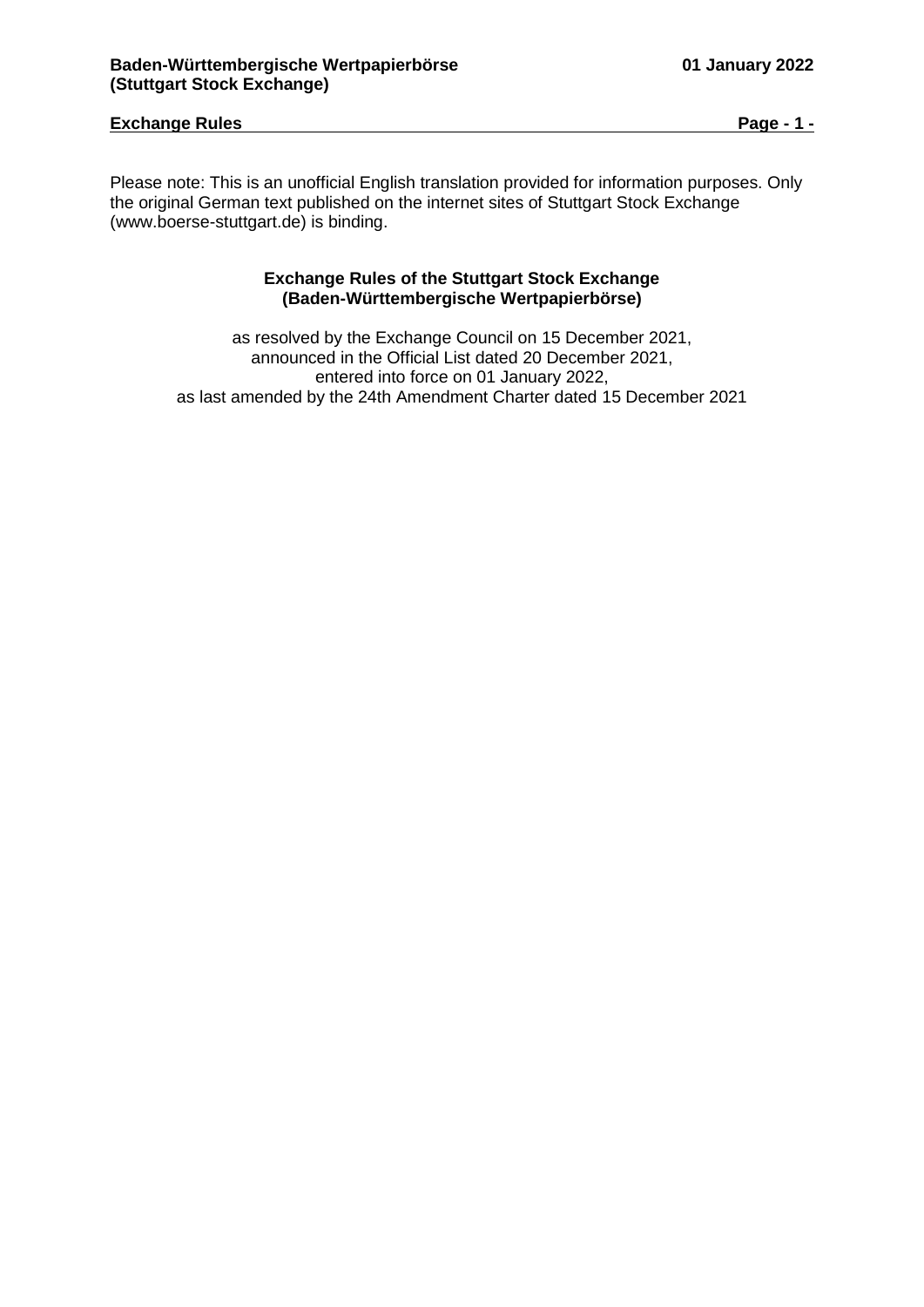# **Exchange Rules Page - 2 -**

# **Contents**

| Chapter I:         |            |                                                                                        |  |  |
|--------------------|------------|----------------------------------------------------------------------------------------|--|--|
|                    | Section 1  |                                                                                        |  |  |
|                    | Section 2  |                                                                                        |  |  |
|                    | Section 3  |                                                                                        |  |  |
|                    | Section 4  |                                                                                        |  |  |
| <b>Chapter II:</b> |            |                                                                                        |  |  |
|                    |            |                                                                                        |  |  |
|                    | Section 5  |                                                                                        |  |  |
|                    | Section 6  | Chairperson of the Exchange Council; Deputy Chairpersons10                             |  |  |
|                    | Section 7  |                                                                                        |  |  |
| Part 2:            |            |                                                                                        |  |  |
|                    | Section 8  |                                                                                        |  |  |
|                    | Section 9  |                                                                                        |  |  |
|                    |            |                                                                                        |  |  |
|                    |            |                                                                                        |  |  |
|                    |            |                                                                                        |  |  |
|                    | Section 11 |                                                                                        |  |  |
|                    |            | Chapter III: Access to the Exchange and to Participation in Exchange Trading 12        |  |  |
|                    |            | Part 1: Admission for Participation in Exchange Trading and Access to the Exchange  12 |  |  |
|                    | Section 12 |                                                                                        |  |  |
|                    | Section 13 |                                                                                        |  |  |
|                    | Section 14 | Admission to Exchange Trading as an Exchange Trader 15                                 |  |  |
|                    | Section 15 |                                                                                        |  |  |
|                    |            |                                                                                        |  |  |
|                    | Section 17 |                                                                                        |  |  |
|                    | Section 18 |                                                                                        |  |  |
|                    | Section 19 |                                                                                        |  |  |
|                    | Section 20 |                                                                                        |  |  |
|                    | Section 21 |                                                                                        |  |  |
|                    | Section 22 | Waiver, Withdrawal, Revocation and Suspension of Admission 19                          |  |  |
|                    |            |                                                                                        |  |  |
|                    | Section 23 |                                                                                        |  |  |
|                    |            | Part 3: Special Forms of Participation in Exchange Trading as an Enterprise 21         |  |  |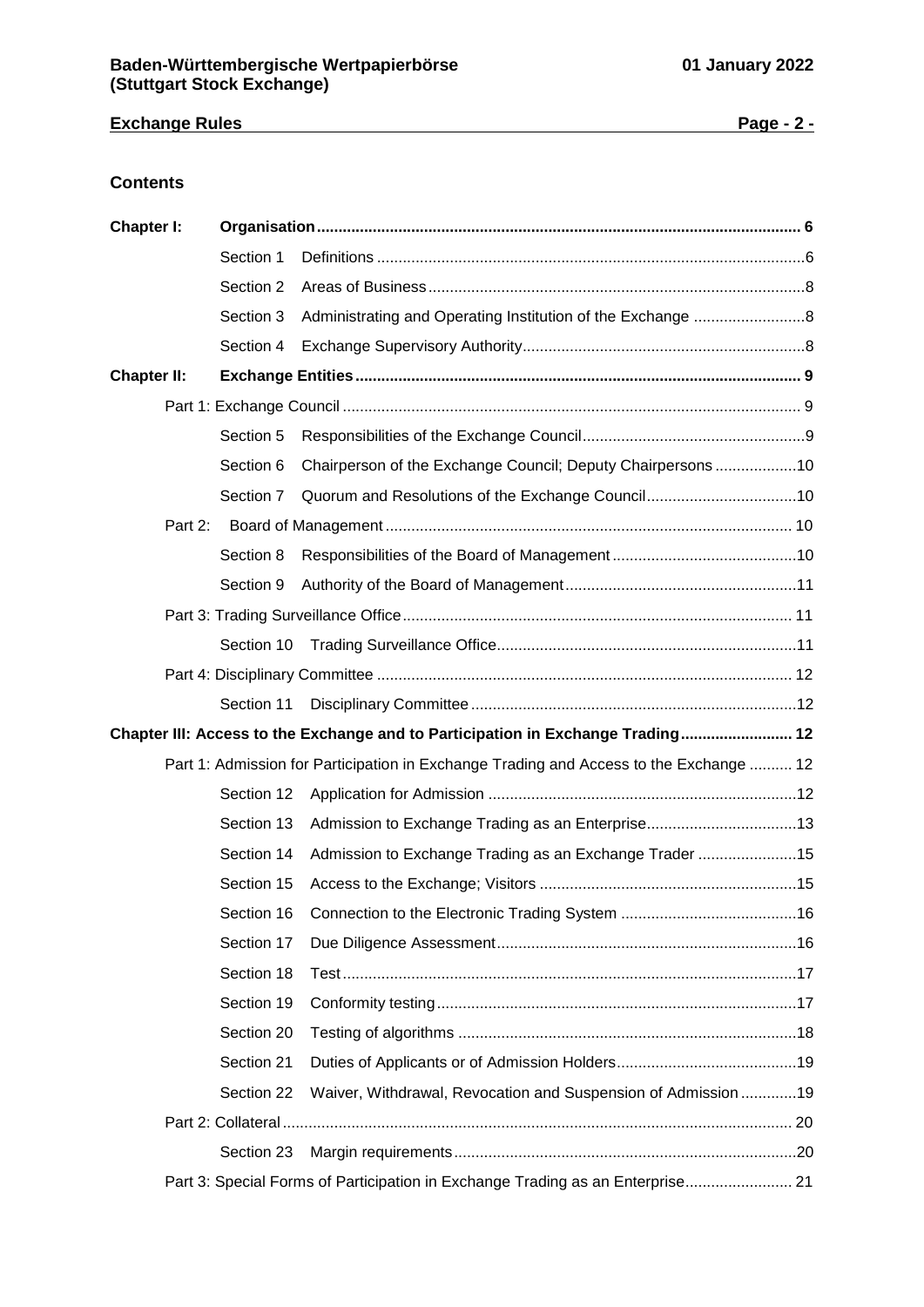# **Exchange Rules Page - 3 -** Section 24 [Order Management, Substitute Trading, Direct Electronic Market Access,](#page-20-1)  [Market-Making Strategy................................................................................................21](#page-20-1) Section 25 [Requirements for the Use of Order Management Services](#page-20-2) ....................21 Section 26 [Requirements for the use of Substitute Trading](#page-20-3) ......................................21 Section 27 [Requirements for the Provision of Direct Market Access](#page-21-0) ........................22 Part 4: Synchronisation of business clocks [..............................................................................](#page-23-0) 24 Section 28 [Synchronisation of business clocks.........................................................24](#page-23-1) **Chapter IV: Notices and Reports [..................................................................................................](#page-23-2) 24** Section 29 Obligation to transmit order data [.............................................................24](#page-23-3) Section 30 [Obligation to report transactions..............................................................24](#page-23-4) **Chapter V: [Admission, Listing and Inclusion of Securities......................................................](#page-24-0) 25** [Part 1: Admission of Securities to Trading in the Regulated Market and their Listing](#page-24-1) ............. 25 Section 31 Admission [of Securities to the Regulated Market....................................25](#page-24-2) Section 32 Application for Admission [........................................................................25](#page-24-3) Section 33 Disclosure of Information [.........................................................................26](#page-25-0) Section 34 [Revocation of Admission upon Application](#page-25-1) .............................................26 Section 35 [Ex Officio Withdrawal or Revocation of Admission..................................27](#page-26-0) Section 36 [Listing of Securities..................................................................................27](#page-26-1) Section 37 Application for Introduction [......................................................................27](#page-26-2) [Part 2: Inclusion of Securities into the Regulated Market.........................................................](#page-27-0) 28 Section 38 [Inclusion of Securities into the Regulated Market](#page-27-1) ...................................28 Section 39 [Application for Inclusion...........................................................................28](#page-27-2) Section 40 [Applicant's Duties; Lapse of the Applicant's Admission to Exchange](#page-27-3)  [Trading](#page-27-3) 28 Section 41 [Revocation of Inclusion upon Application................................................29](#page-28-0) Section 42 [Ex Officio Withdrawal or Revocation of Inclusion](#page-28-1) ....................................29 **Chapter VI: Market Rulings [...........................................................................................................](#page-28-2) 29** Section 43 [Suspension, Discontinuation and Interruption of Trading........................29](#page-28-3) **[Chapter VII: Exchange Trading, Orders, and Exchange Price Determination](#page-29-0) .......................... 30** [Part 1: Exchange Trading.........................................................................................................](#page-29-1) 30 Section 44 [Electronic Trading....................................................................................30](#page-29-2) Section 45 Trading Hours for Securities [....................................................................30](#page-29-3) Section 46 Trading models [........................................................................................30](#page-29-4) Section 47 Trading phases [........................................................................................30](#page-29-5) Section 48 [Trading Model "Continuous auctions in euro \(order-driven\)"...................31](#page-30-0) Section 49 [Trading model "one auction in euro \(time-driven\)"](#page-30-1) ..................................31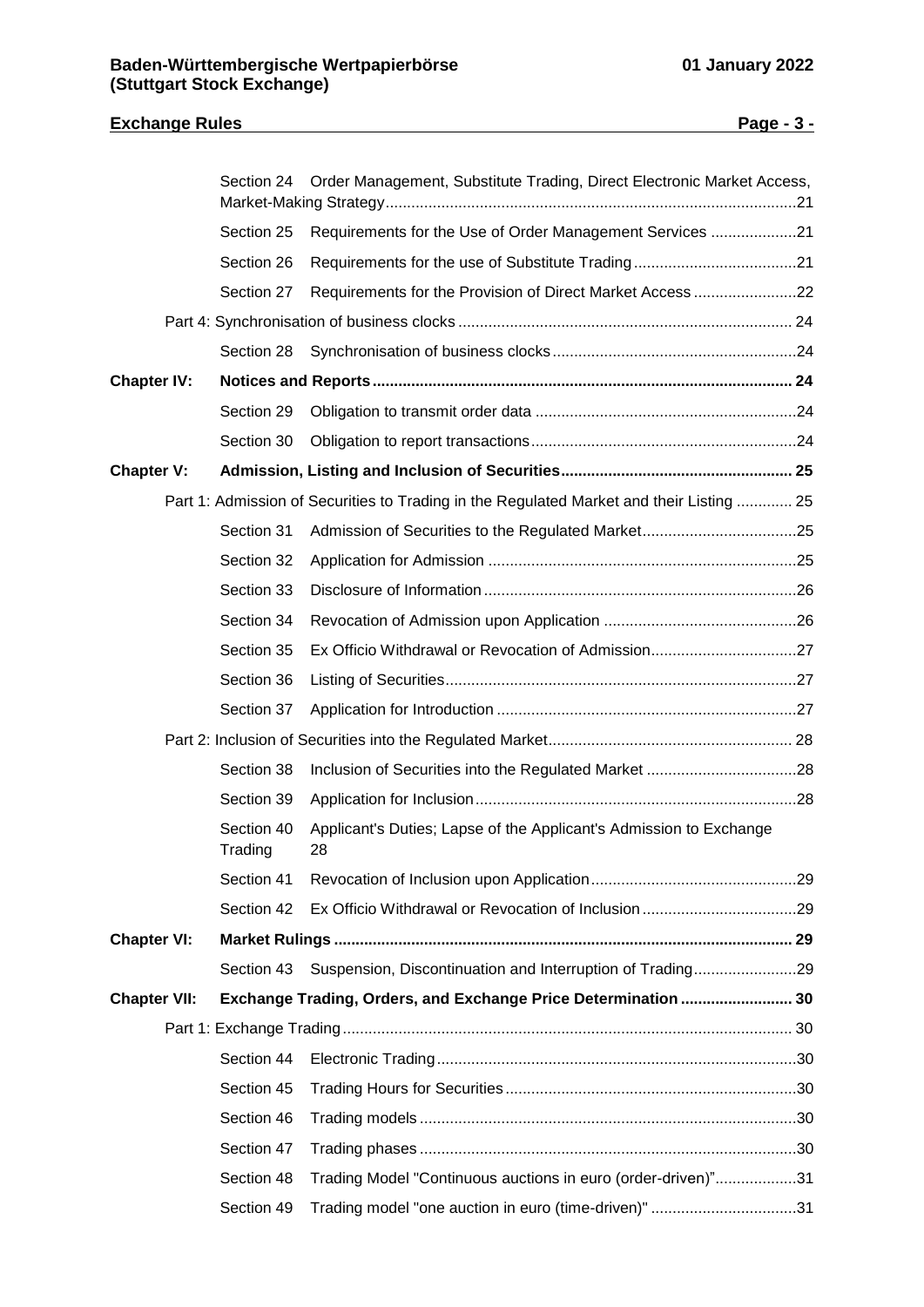# **Exchange Rules Page - 4 -**

| Section 50 | Trading model "Continuous auctions in foreign currency (order-driven)"31   |  |
|------------|----------------------------------------------------------------------------|--|
| Section 51 | Trading Model "One auction in foreign currency (time-driven)"32            |  |
| Section 52 |                                                                            |  |
| Section 53 |                                                                            |  |
| Section 54 |                                                                            |  |
| Section 55 | Plausibility Check and Preparation of QLP S Information 33                 |  |
| Section 56 |                                                                            |  |
| Section 57 |                                                                            |  |
| Section 58 |                                                                            |  |
| Section 59 |                                                                            |  |
|            |                                                                            |  |
| Section 60 |                                                                            |  |
| Section 61 |                                                                            |  |
| Section 62 |                                                                            |  |
| Section 63 |                                                                            |  |
| Section 64 |                                                                            |  |
| Section 65 |                                                                            |  |
| Section 66 | Flagging of Algorithmic Orders and Trading Algorithms39                    |  |
| Section 67 |                                                                            |  |
| Section 68 |                                                                            |  |
|            |                                                                            |  |
| Section 69 | Determination of Exchange Prices and Type of Quotation 40                  |  |
| Section 70 |                                                                            |  |
|            |                                                                            |  |
| Section 72 |                                                                            |  |
| Section 73 | Addenda and Symbols in Connection with Price Determination 41              |  |
| Section 74 | Publication of Exchange Prices and their Underlying Volumes43              |  |
| Section 75 |                                                                            |  |
| Section 76 |                                                                            |  |
|            | Part 4: Cancellation and Modification of Exchange Price Determinations  43 |  |
| Section 77 | Cancellation of Price Determinations (Mistrades) with the exception of     |  |
| Section 78 |                                                                            |  |
| Section 79 | 'Ex Officio' Decisions by the Board of Management44                        |  |
| Section 80 |                                                                            |  |
|            |                                                                            |  |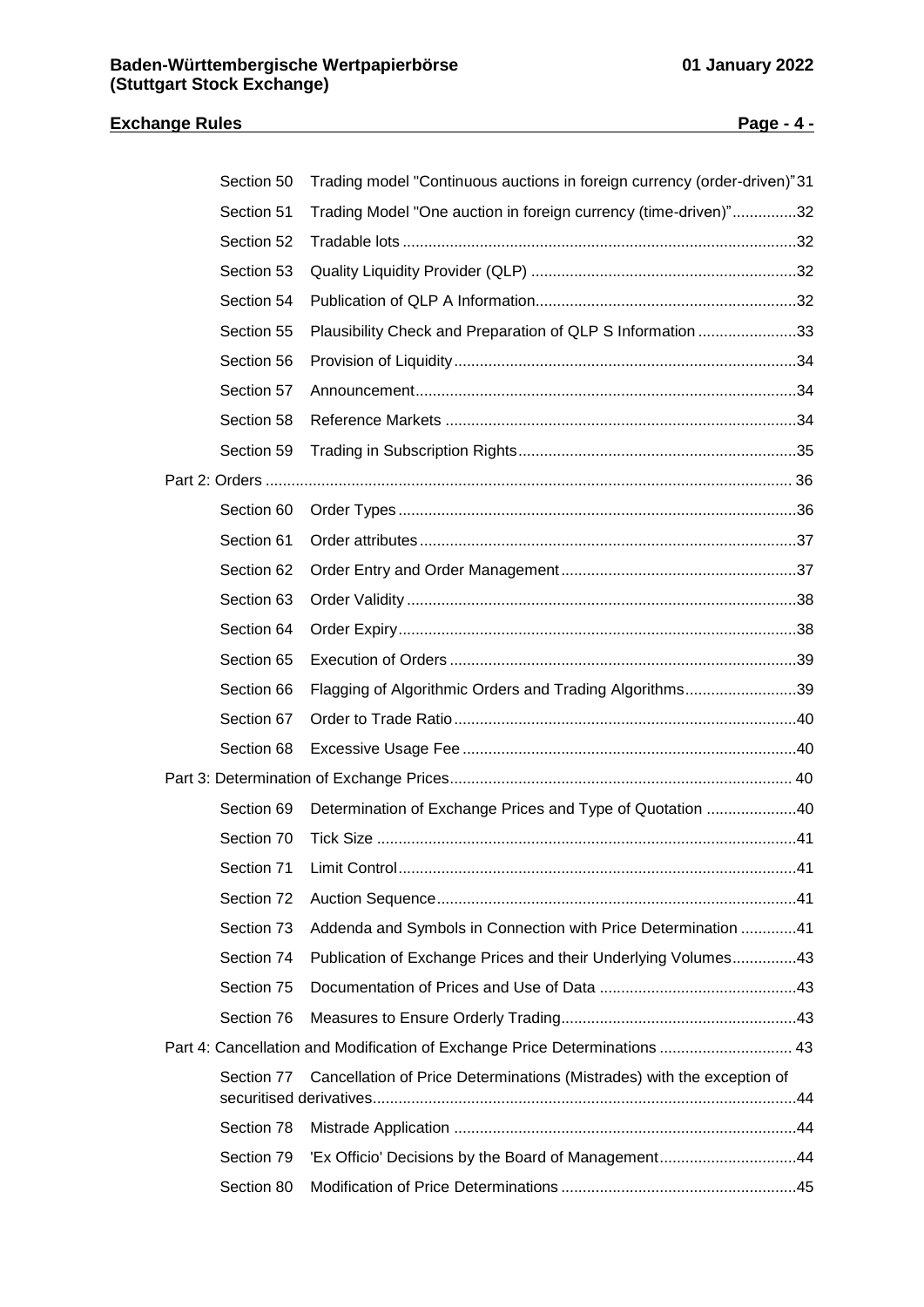# **Exchange Rules Page - 5 -**

| <b>Chapter VIII:</b> |                       |                                                                                                 |  |
|----------------------|-----------------------|-------------------------------------------------------------------------------------------------|--|
|                      |                       | Part 1: Provisions for the Electronic Trading of Foreign Equities in the 4-X Trading Segment 45 |  |
|                      | Section 81            |                                                                                                 |  |
|                      | Section 82            | Admission of Foreign Equities to the 4X Trading Segment45                                       |  |
|                      | Section 83            |                                                                                                 |  |
|                      | Section 84<br>Segment | Special Provisions for Trading Foreign Equities in the 4-X Trading<br>45                        |  |
|                      | Section 85            | Withdrawal and Revocation of Admission of Foreign Equities to the 4-X                           |  |
|                      | Section 86            |                                                                                                 |  |
| <b>Chapter IX:</b>   |                       |                                                                                                 |  |
|                      | Section 87            |                                                                                                 |  |
|                      | Section 88            | Market-Makers' Record-Keeping and Disclosure Duties46                                           |  |
|                      | Section 89            |                                                                                                 |  |
| <b>Chapter X:</b>    |                       |                                                                                                 |  |
|                      | Section 90            |                                                                                                 |  |
| <b>Chapter XI:</b>   |                       |                                                                                                 |  |
|                      | Section 91            |                                                                                                 |  |
|                      | Section 92            |                                                                                                 |  |
|                      | Section 93            |                                                                                                 |  |
|                      | Section 94            |                                                                                                 |  |
|                      | Section 95            |                                                                                                 |  |
|                      | Section 96            |                                                                                                 |  |
|                      | Section 97            |                                                                                                 |  |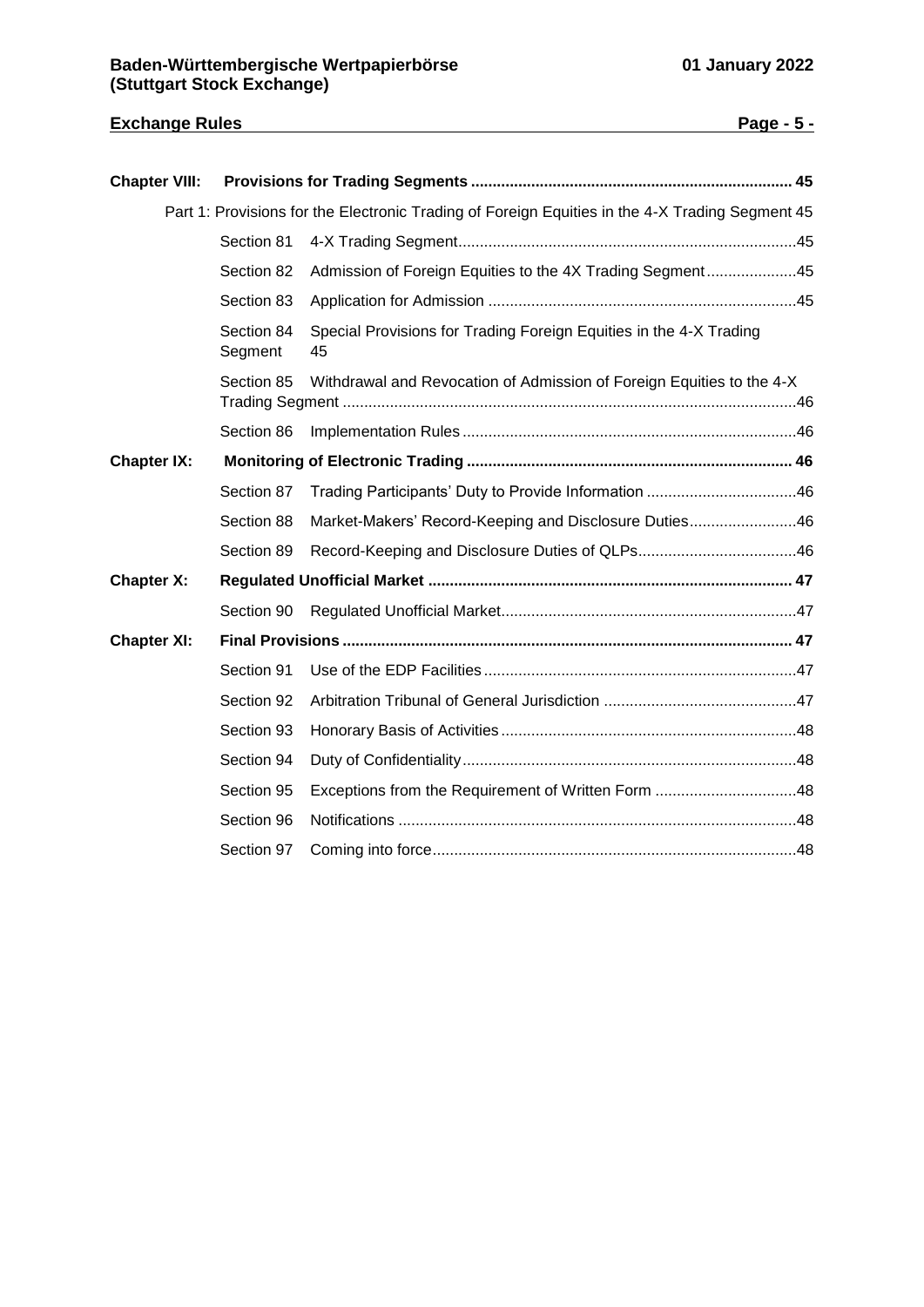# **Exchange Rules Page - 6 -**

#### <span id="page-5-0"></span>**Chapter I: Organisation**

#### <span id="page-5-1"></span>**Section 1 Definitions**

(1) Exchange

The Stuttgart Stock Exchange (*Baden-Württembergische Wertpapierbörse* – the "Exchange") is a public-law institution having partial legal capacity (*teilrechtsfähige Anstalt*), which manages and supervises multilateral systems that bring together (or facilitate the bringing together of) multiple thirdparty buying and selling interests in commercial goods as well as rights admitted to trading on such systems – in the system, in accordance with the provisions of the German Exchange Act (*Börsengesetz* – "BörsG") and subject to defined, non-discretionary rules, in a way that results in contracts to buy or sell such trading instruments.

(2) Regulated Market

The Exchange operates the Regulated Market which qualifies as a regulated market pursuant to directive 2014/65/EU (MiFID II).

- (3) Administration Institution of the Exchange Pursuant to the BörsG, Exchange, as a public-law institution having partial legal capacity (*teilrechtsfähige Anstalt*) requires an administrating and operating institution (*Trägergesellschaft*) which ensures the Exchange's legal capacity to act under private law, and also operates the Regulated Unofficial Market (Freiverkehr). Baden-Württembergische Wertpapierbörse GmbH is the administrating and operating institution ("Administration Institution") of the Exchange.
- (4) Regulated Unofficial Market (*Freiverkehr*; an MTF) The Exchange's Regulated Unofficial Market (*Freiverkehr*) is deemed to be a multilateral trading facility (MTF). A multilateral trading facility, as defined by the Exchange Rules, is a system which brings together multiple third-party buying and selling interests in financial instruments – in the system and in accordance with non-discretionary rules – in a way that results in a contract on the purchase or sale of such financial instruments.
- (5) Quality Liquidity Provider (QLP) A Quality Liquidity Provider (QLP) is an enterprise admitted to trading on the Exchange, which supports the price determination process in electronic trading.
- (6) QLP A Information

QLP A Information is the price estimate which the QLP must provide continuously for each security covered with regard to the respective trading and settlement currency. The QLP A information is nonbinding information about the bid and ask price between which a stock exchange price can be determined. The QLP A Information basically consists of a bid and ask price and the respective volume.

(7) Auctions

An auction consists of limit control, the price discovery process, and the price determination. Within an auction, all orders are taken into account that are in the order book at the time the price is determined.

(8) QLP S Information

QLP S Information is the prerequisite for any price determination carried out by the electronic trading system; the QLP must submit QLP S Information immediately when a trade is executable (based on QLP A Information).

(9) Market-Maker

Market-Makers are enterprises admitted to Exchange trading who quote, with regard to the respective trading and settlement currency either on a continuous indicative basis or, upon request by a QLP, binding bid and ask prices with regard to a specific order volume for the securities they make markets for.

(10) Reference Market

Reference Markets are exchanges and other trading platforms in Germany and abroad, providing high liquidity. Multiple Reference Markets may be admitted for each financial instrument.

(11) Best-price principle

No price will be determined outside the quotes prevailing on the Reference Markets which have been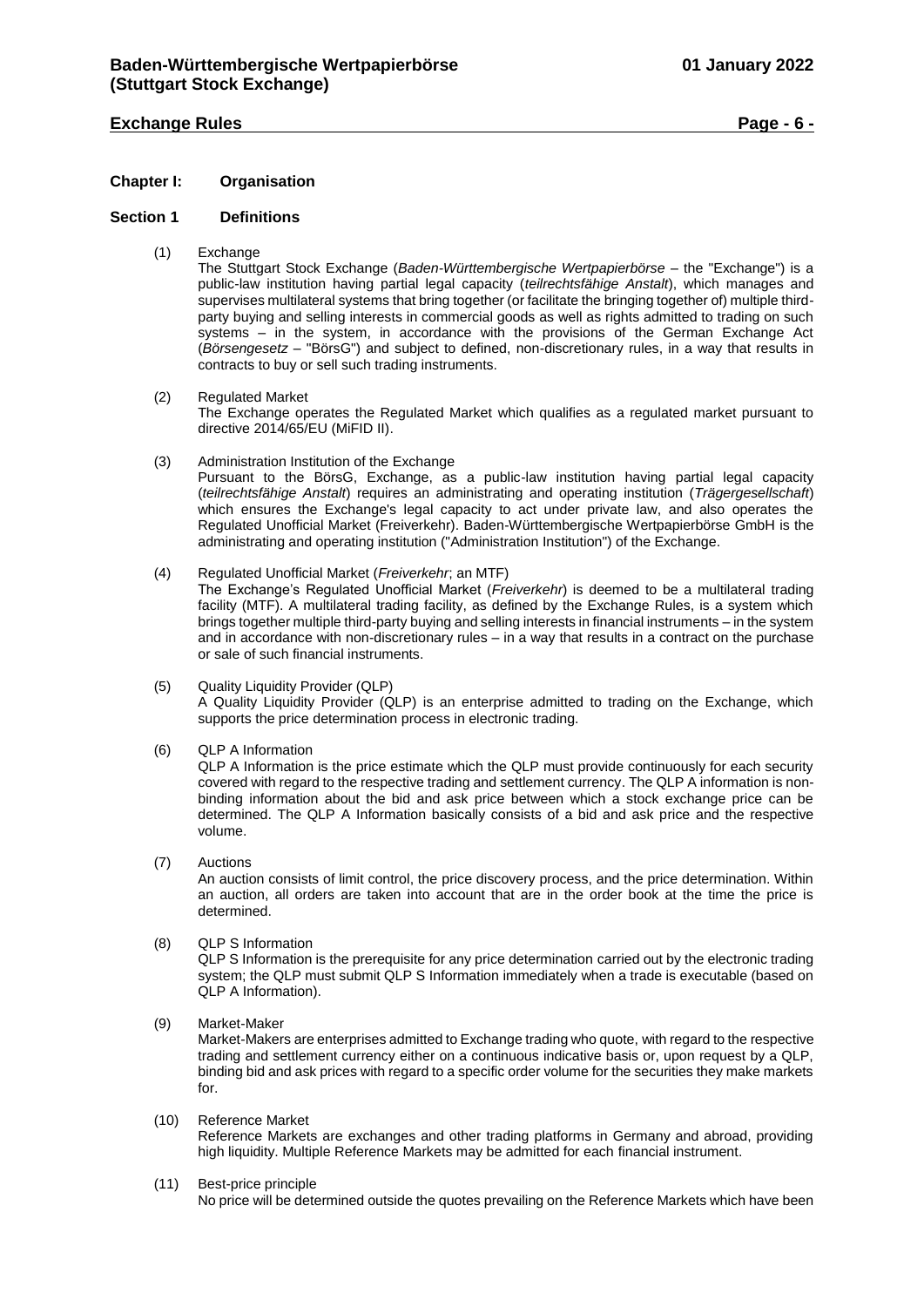# **Exchange Rules Page - 7 -**

admitted (and must be taken into account) for a given security (Reference Market quotes), or the price information, or orders upon request, submitted by Market-Makers (Market-Maker quotes).

- (12) Exchange system The Exchange system comprises the electronic trading, QLP systems, and other supporting systems.
- (13) Electronic trading system

Within the electronic trading system, orders are accepted and managed through a central order book for each individual security with regard to the respective trading and settlement currency. Prices are determined by the Exchange's electronic trading system. Once a price has been determined, the electronic trading system generates trade confirmations and forwards these to the enterprises involved. The electronic trading system generates the instructions and information required for the purposes of clearing and settlement, forwarding them to the settlement institution responsible for settling the respective trades.

(14) Technical Services Provider

An enterprise instructed by another enterprise with the provision of technical systems, for the purposes of partial compliance with the technical requirements for connection to the electronic trading system of the Stuttgart Stock Exchange, within the framework of admission.

(15) Order Management

Service provided by an admitted enterprise, whereby the service provider offers to manage orders (specifically, order entry, modification and/or deletion) of another admitted enterprise displaying the KV number of such other admitted enterprise.

(16) Substitute Trading

Service provided by an admitted enterprise consisting in executing orders of another admitted enterprise and to enter into the transaction displaying its own KD number.

(17) Direct electronic access

Direct electronic access means an arrangement where a trading participant permits another person to use its trading code so the person can electronically transmit orders relating to a financial instrument directly to the trading venue, except for the cases stipulated in Article 20 of Delegated Regulation (EU) 2017/565 (MiFID II Implementation Regulation). Direct electronic access also includes arrangements which involve the use by a person of the infrastructure of the trading participant, or any connecting system provided by the trading participant, to transmit the orders (direct market access) and arrangements where such an infrastructure is not used by a person (sponsored access).

(18) Algorithmic trading

Algorithmic trading means the trading in financial instruments where a computer algorithm automatically determines individual parameters of orders such as whether to initiate the order, the timing, price or quantity of the order or how to manage the order after its submission, with limited or no human intervention, and does not include any system that is only used for the purpose of routing orders to one or more trading venues or for the processing of orders involving no determination of any trading parameters or for the confirmation of orders or the post-trade processing of executed transactions. The concept of 'algorithms' is deemed to be equivalent to this.

#### (19) Market-making strategy

An enterprise engaged in algorithmic trading pursues a market-making strategy if it is a member or participant of one or more trading venues, and provided that its proprietary trading strategy includes simultaneous quotation of binding, bid and ask prices for one or several financial instrument, at a single or at multiple trading venues, in comparable size and at competitive prices.

#### (20) Listing

Listing means the commencement of the quotation of admitted securities in the Regulated Market of the Exchange.

(21) Trading segment

The Exchange has established various trading segment for securities admitted to trading in the Regulated Market or included in the Regulated Market or the Regulated Unofficial Market; these trading segments define additional quality standards for trading in such securities.

(22) Open transactions subject to designation of the counterparty (Aufgabegeschäfte) 'Aufgabe' trades are those trades where the counterparty is not specified upon conclusion; QLPs are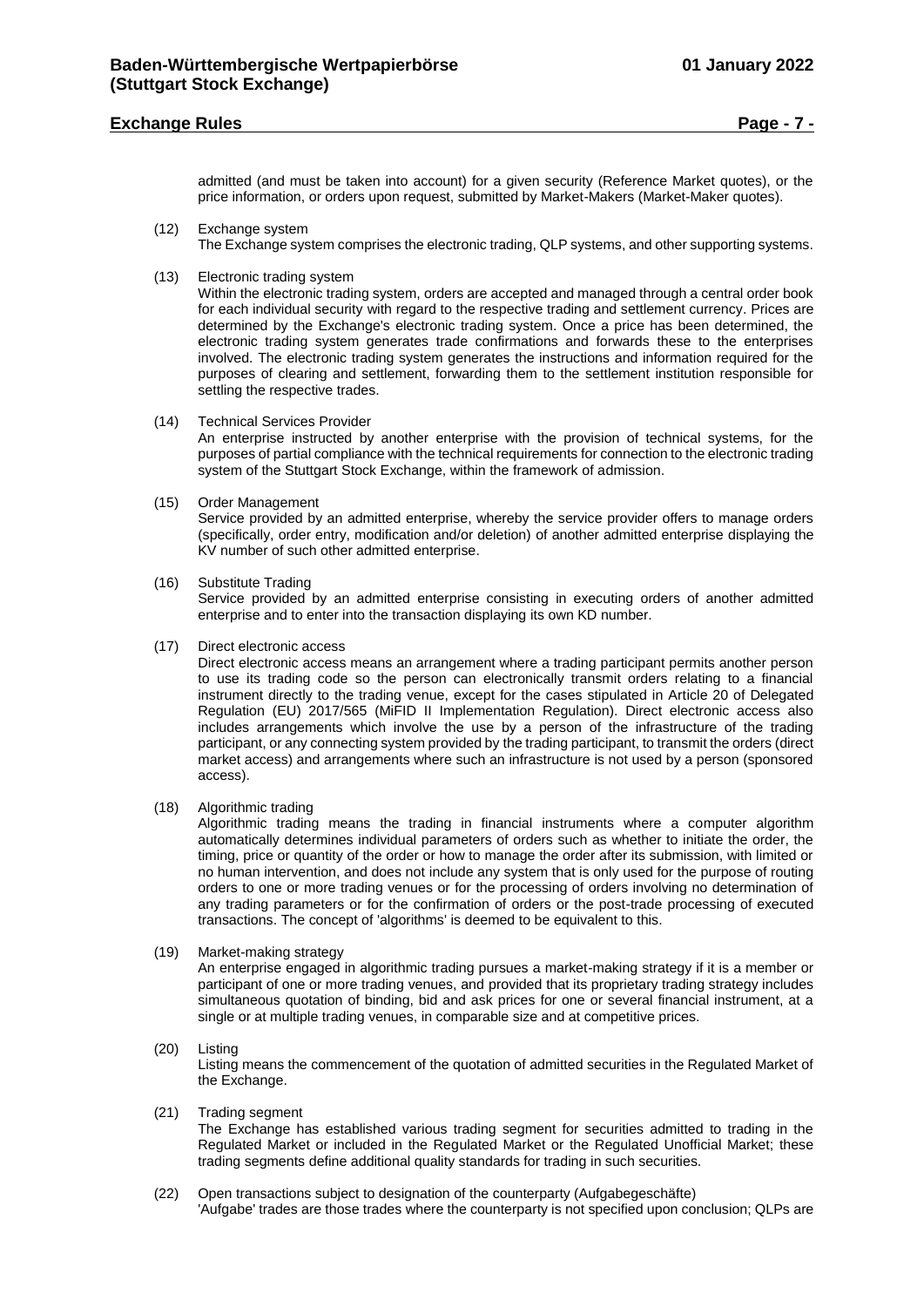# **Exchange Rules Page - 8 -**

obliged to designate a seller until the close of the exchange trading day following the trade date, and to designate a buyer until the close of the second exchange trading day following the trade date, respectively.

- (23) Spread The spread is the difference between the prevailing bid and ask prices.
- (24) LEI

The Legal Entity Identifier (LEI) is a 20-character, alphanumeric code that is associated with key reference data permitting the clear and unambiguous identification of enterprises which take part in financial transactions. The LEI concept is based on ISO Standard 17442, developed by the International Organization for Standardisation (ISO).

#### (25) Category of securities

The categories of securities are shares, ETPs, investment funds, securitised derivatives, bonds and profit-participation certificates.

- (26) Product groups The categories of securities can provide for a further categorisation in specific product groups. The product groups of the respective trading segment are listed on the website of the exchange.
- (27) Event driven Orders The event driven orders comprise of stop-market-, stop-limit-, trailing-stop- und one-cancels-other Orders.
- (28) Participant trading system

Participant trading system means all hardware and software components used by the admitted enterprise, in particular its local networks, interfaces and terminal equipment, from which it accesses the electronic trading system and which it uses to carry out its activities or which enable it to trade properly.

#### <span id="page-7-0"></span>**Section 2 Areas of Business**

- (1) The Stuttgart Stock Exchange serves as a forum for effecting trades in securities and derivatives based thereon, as defined in section 2 (3) of the German Securities Trading Act (*Wertpapierhandelsgesetz*, "WpHG"), as well as in financial instruments as defined in section 2 (4) of the WpHG, and precious metals. The trades and the determination of exchange prices are effected via the electronic trading system operated by the Exchange.
- (2) Unless prohibited by law, the Board of Management (Geschäftsführung) may permit the use of Exchange facilities for business activities other than that specified in paragraph (1) above. Such permissible use shall be communicated to the trading participants in a suitable manner.

# <span id="page-7-1"></span>**Section 3 Administrating and Operating Institution of the Exchange**

At the request of the Board of Management, the Administration Institution shall make available to the Exchange all human, material and financial resources, as well as the premises required for the appropriate continued development of Exchange trading.

# <span id="page-7-2"></span>**Section 4 Exchange Supervisory Authority**

The competent highest state authority of the State of Baden-Württemberg shall be responsible for supervising the operations of the Exchange ("Exchange Supervisory Authority", Börsenaufsichtsbehörde). Specifically, it shall supervise the Exchange Council, the Board of Management, the Sanctions Committee, and the Trading Surveillance Office ("Exchange Entities"), as well as the Administration Institution, the bodies required to perform Exchange trading (including areas outsourced in accordance with section 5 (3) of the BörsG), and the Regulated Unofficial Market. The supervisory activity covers compliance with provisions and instructions under exchange law, the proper execution of Exchange trading, as well as the orderly fulfilment of Exchange trades (settlement of Exchange trades).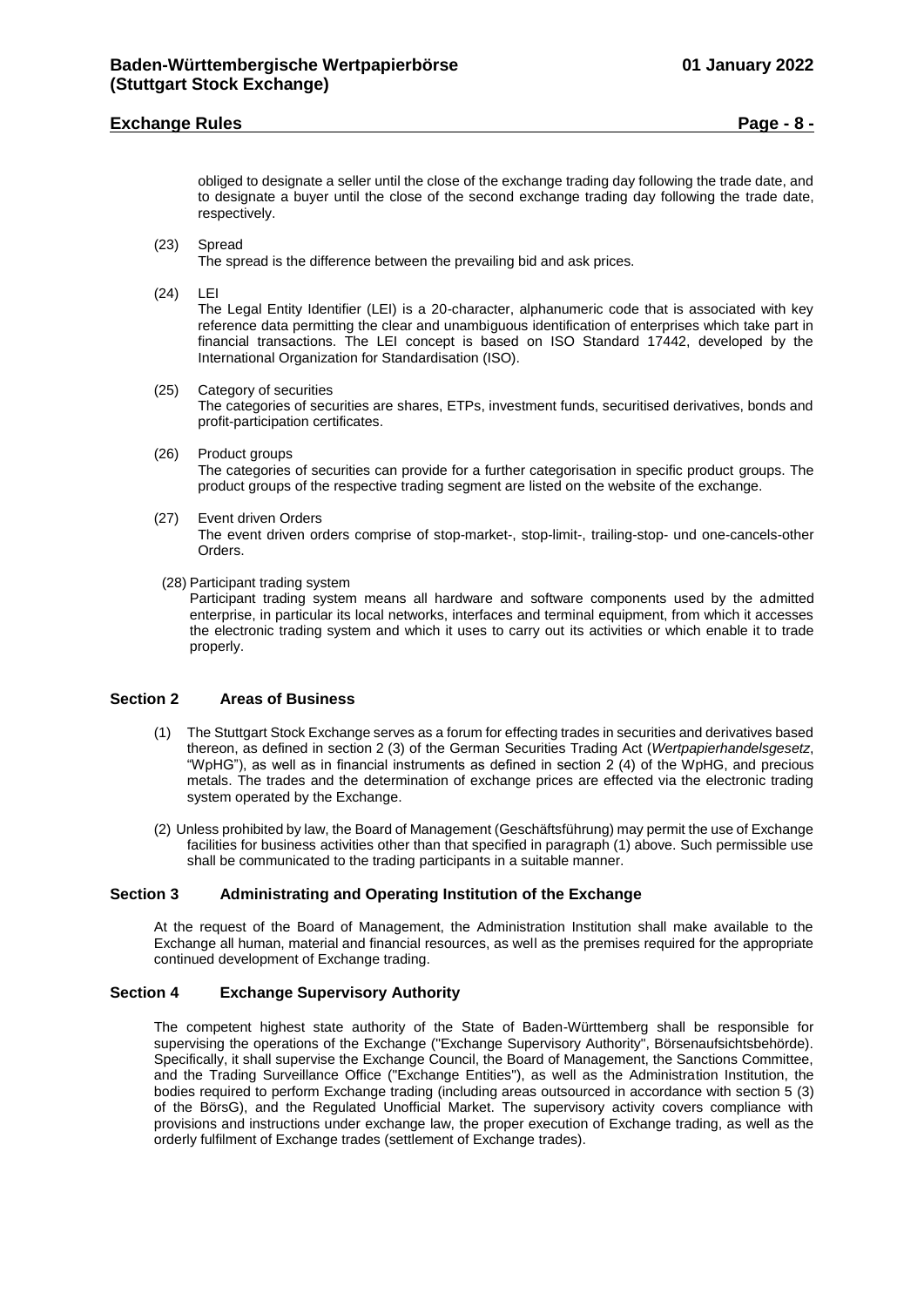# **Exchange Rules Page - 9 -**

#### <span id="page-8-0"></span>**Chapter II: Exchange Entities**

#### <span id="page-8-1"></span>**Part 1: Exchange Council**

#### <span id="page-8-2"></span>**Section 5 Responsibilities of the Exchange Council**

- (1) The Exchange Council (Börsenrat) has the following responsibilities:
	- 1. adoption of the Exchange Rules;
	- 2. adoption of Conditions for Trading on the Exchange;
	- 3. adoption of Fee Regulations for the Exchange;
	- 4. adoption of a Regulation for the Admission of Exchange Traders to the Exchange;
	- 5. adoption of the Trading Rules and Regulations for the Regulated Unofficial Market at the Exchange;
	- 6. adoption of Arbitration Rules;

(in each case adopted in the form of articles of association)

- 7. appointment, reappointment and dismissal of the members of the Board of Management, in consultation with the Exchange Supervisory Authority;
- 8. supervision of the Board of Management;
- 9. adoption of Rules of Procedure for the Board of Management;
- 10. appointment, reappointment or removal of the head of the Trading Surveillance Office (Handelsüberwachungsstelle) upon the Board of Management's proposal and in agreement with the Exchange Supervisory Authority;
- 11. approval of the introduction of technical systems that facilitate the trading or settlement of Exchange trades (and of the relevant rules and regulations) as well as of the use of Exchange facilities pursuant to section 2 paragraph (2) above;
- 12. resolution regarding the quotation of specific securities in a foreign currency or in a unit of account;
- 13. adoption of Business Conditions for Exchange Forward Trading (Börsenterminhandel);
- 14. election of the members of the Disciplinary Committee (Sanktionsausschuss);
- 15. submission of statements regarding co-operation or merger agreements of the Administration Institution of the Exchange, provided that any such agreements concern Exchange trading; and
- 16. submission of statements regarding the outsourcing of functions and activities to another enterprise, in accordance with section 5 (3) of the BörsG.

The Exchange Rules, the Fee Regulations and the Regulation for the Admission of Exchange Traders are subject to approval by the Exchange Supervisory Authority. The Exchange Council shall adopt rules of procedure for itself.

- (2) The Board of Management shall present measures concerning matters of principle to the Exchange Council for approval. Further details are governed by the Rules of Procedure of the Board of Management. The Exchange Council is granted adequate access to information and documents required for the supervision of the Board of Management.
- (3) The Exchange Council shall exclusively discharge the duties and authorities incumbent upon it pursuant to the German Exchange Act in the public interest.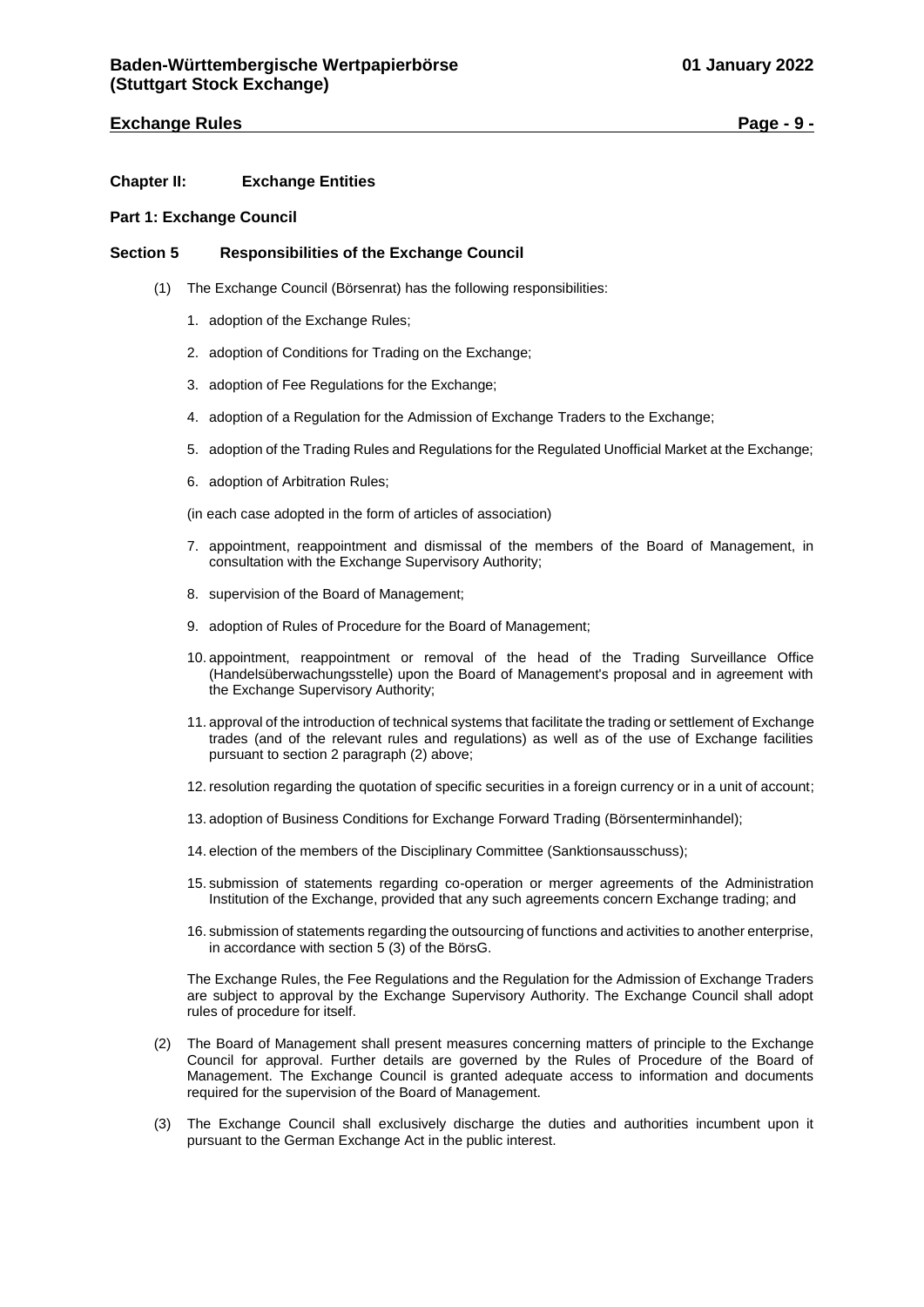# **Exchange Rules Page - 10 -**

# <span id="page-9-0"></span>**Section 6 Chairperson of the Exchange Council; Deputy Chairpersons**

- (1) In its first meeting following its election, the Exchange Council shall elect a chairperson as well as a deputy from among its members, to serve for a three-year term.
- (2) A deputy chairperson must belong to a different group from the chairperson, within the meaning of the Ordinance issued by the Ministry of Economic Affairs concerning the election of the Exchange Council of the Stuttgart Stock Exchange ("Electoral Rules of the Exchange Council"), as amended.
- (3) The election of the chairperson, and the election of his or her deputy, shall be conducted by secret ballot.
- (4) The chairperson shall preside over the proceedings of the Exchange Council or, if the chairperson is unable so to act, the deputy chairperson shall do so. If none of these members are taking part in the proceedings, the eldest member of the Exchange Council shall serve as chairperson.
- (5) The Exchange Council may establish committees for the preparation of its resolutions. In forming such committees, the Exchange Council shall ensure that members of all groups within the meaning of the Electoral Rules of the Exchange Council, whose interests may be affected by the resolutions, are adequately represented.

#### <span id="page-9-1"></span>**Section 7 Quorum and Resolutions of the Exchange Council**

- (1) The Exchange Council is deemed to have a quorum when more than one half of its members take part in the passing of a resolution. Members not present are deemed to have participated if they have submitted written voting instructions (for which purpose transmission by facsimile or via electronic media (e-mail) is permissible). Resolutions shall be passed by a simple majority of all votes cast. Abstention from voting does not constitute voting. In case of a tied vote, the chairperson of the meeting shall cast the deciding vote; if the chairperson abstains from voting, the motion shall be deemed rejected. If unable to attend, a member of the Exchange Council may permit another member to submit his or her written vote.
- (2) When resolutions are passed in writing or telephone, facsimile or by e-mail, a motion shall be deemed to have been passed if more than one half of the members of the Exchange Council have responded within a pre-determined period, and if the majority of such responding members agreed to the motion.
- (3) When requested by one quarter of the members, votes shall be taken by secret ballot.
- (4) The content and outcome of the decision-making process shall be recorded in writing, and signed by the chairperson of the meeting.
- (5) Further details are governed by the Rules of Procedure of the Exchange Council.

#### <span id="page-9-2"></span>**Part 2: Board of Management**

#### <span id="page-9-3"></span>**Section 8 Responsibilities of the Board of Management**

- (1) The duty of the Board of Management is to manage the Exchange. The Board of Management shall have the following particular responsibilities:
	- 1. to admit or exclude enterprises and individuals to or from trading on, or as visitors to, the Exchange, or to direct the suspension or revocation of their admission to Exchange trading;
	- 2. to regulate the organisation and business operations of the Exchange, and to set the location of Exchange trading sessions and the trading hours;
	- 3. without diminishing the responsibility of the Trading Surveillance Office, to monitor compliance with the statutes, regulations, articles of association and other rules concerning the Exchange;
	- 4. to maintain order at the Exchange's business premises and to ensure the orderly use of the other Exchange facilities (including access to the system used for electronic trading), taking appropriate measures to accomplish this;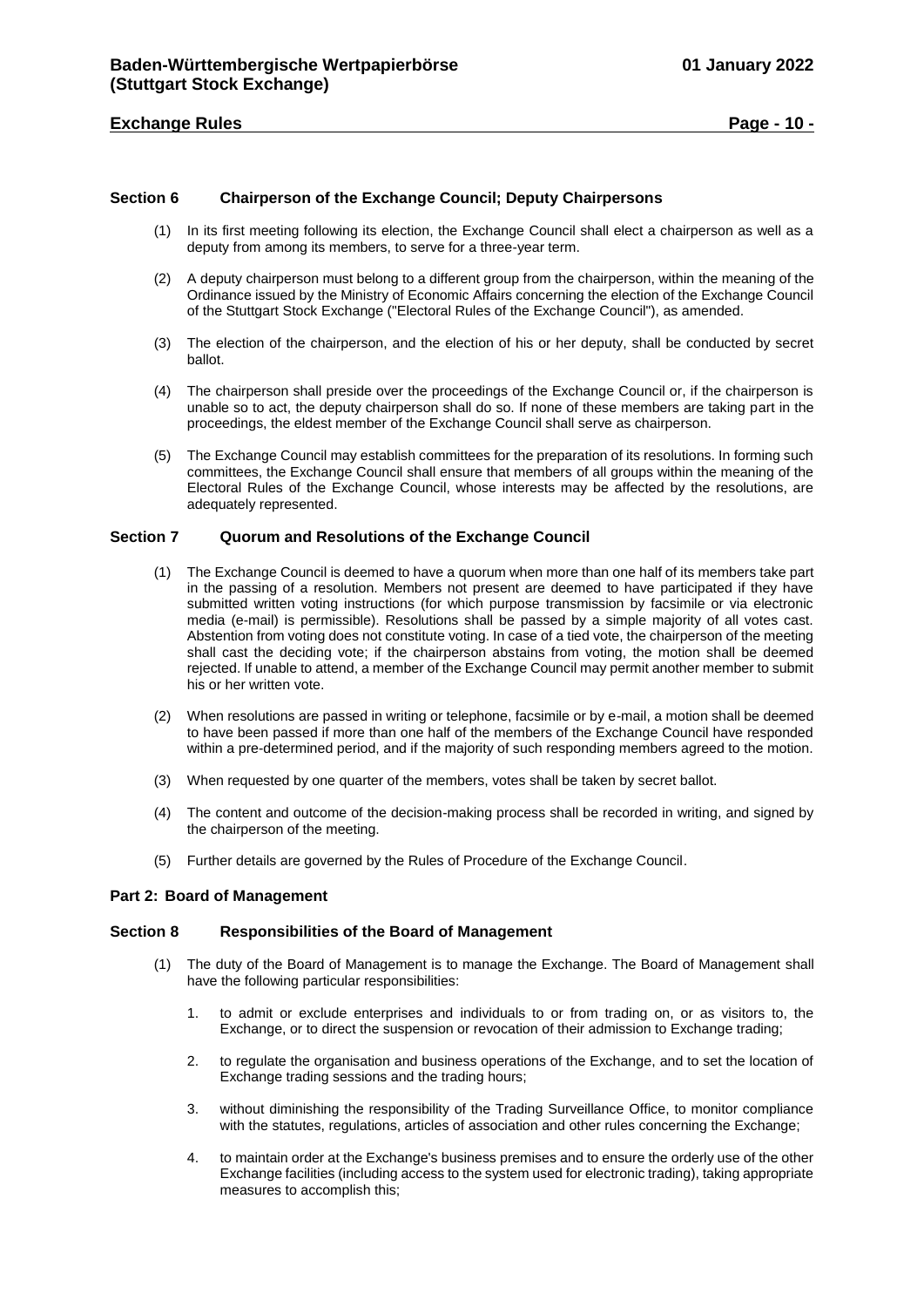# **Exchange Rules Page - 11 -**

- 5. to decide upon the commencement, suspension, discontinuation or interruption of the quotation for securities and foreign means of payment as well as the determination of prices for securities and to determine the trading phases and in which trading model trading in the securities will take place;
- 6. to decide upon the admission of securities to the Regulated Market;
- 7. to decide upon the inclusion of securities to the Regulated Market;
- 8. to admit rights and assets intended for trading at the Exchange, but not admitted to trading in the Regulated Market and not included to trading in the Regulated Market or in the Regulated Unofficial Market, or to include such rights and assets into trading; and
- 9. to determine a minimum of three national newspapers designated for Exchange notices.
- (2) The Board of Management may authorise other persons to fulfil certain responsibilities.
- (3) The Board of Management is responsible for all of the Exchange's duties that are not expressly allocated to other governing bodies of the Exchange.
- (4) The Board of Management is authorised, after notification of the Exchange Supervisory Authority, to set out detailed provisions regarding these Exchange Rules via Implementation Rules (Ausführungsbestimmungen), to the extent that this is provided for in these Exchange Rules. The adopted, amended or repealed Implementation Rules will be published on the website of the Exchange (www.boerse-stuttgart.de).
- (5) The Exchange shall be represented both in and out of court by the Board of Management, unless such representation falls within the area of competence of the Administration Institution of the Exchange. One or more persons may be appointed as Managing Director. Where several persons have been appointed as Managing Directors, the Exchange shall be represented by two Managing Directors jointly. The representation rules of the Board of Management are set out in the rules of procedure (Geschäftsordnung) for the Board of Management of the Baden-Württemberg Stock Exchange resolved by the Exchange Council. The Board of Management may authorise other persons to represent the Exchange.
- (6) The Board of Management shall exclusively discharge the duties and authorities incumbent upon it pursuant to the German Exchange Act in the public interest.

#### <span id="page-10-0"></span>**Section 9 Authority of the Board of Management**

- (1) The Board of Management may issue instructions to trading participants and Issuers to ensure orderly Exchange trading and the orderly settlement of Exchange trades.
- (2) Specifically, the Board of Management shall be authorised to issue any and all instructions vis-à-vis trading participants which are appropriate and necessary in order to prevent breaches of provisions or instructions under Exchange law, or to remedy any abuse which might compromise the proper execution of Exchange trading. In particular, the Board of Management may exclude trading participants from Exchange trading, in full or in part, for a period not exceeding six months.
- (3) Objections, or actions to rescind any measures taken pursuant to paragraph (2) above shall not have any effect upon suspending such measures.
- (4) To fulfil its monitoring duties pursuant to section 8 (1) no. 3 above with respect to foreign participants,the Board of Management may use the services of third parties (in particular, the Administration Institution of the Exchange); any such third party must take appropriate steps (specifically, by entering into an agreement with each foreign participant) to ascertain that it is in a position to demand any information or evidence which may be pertinent for the fulfilment of monitoring duties from such participant at any time.

#### <span id="page-10-1"></span>**Part 3: Trading Surveillance Office**

# <span id="page-10-2"></span>**Section 10 Trading Surveillance Office**

(1) In accordance with the requirements laid down by the Exchange Supervisory Authority, the Exchange shall operate a Trading Surveillance Office (*Handelsüberwachungsstelle*) as a governing body of the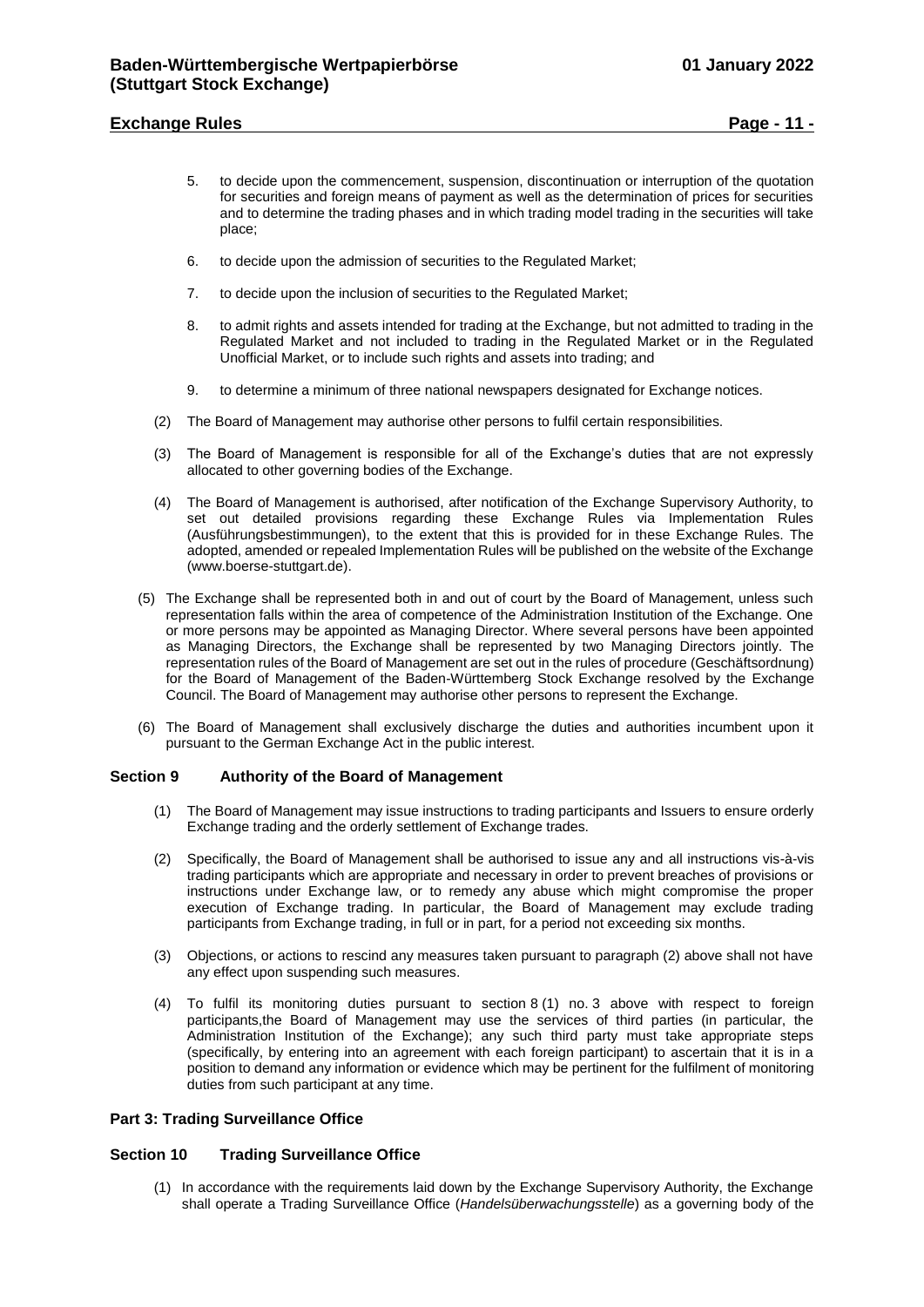Exchange, for the monitoring of trading on the Exchange and the settlement of Exchange trades in accordance with the provisions of the German Exchange Act.

- (2) The Trading Surveillance Office shall systematically and completely collect data on Exchange trading, and on the settlement of Exchange trades (including data as stipulated by Article 25 (2) of Regulation 600/2014 (EU) (MiFIR), analyse such data and conduct any investigations which may be required.
- (3) The Trading Surveillance Office shall assume the Exchange's obligations, under Article 16 of Regulation 596/2014 (EU) (the Market Abuse Regulation – "MAR") concerning the prevention and detection of market abuse.
- (4) The Trading Surveillance Office shall exclusively discharge the duties and authorities incumbent upon it pursuant to the German Exchange Act in the public interest.

# <span id="page-11-0"></span>**Part 4: Disciplinary Committee**

#### <span id="page-11-1"></span>**Section 11 Disciplinary Committee**

- (1) The Ordinance issued by the Ministry of Economic Affairs on the Disciplinary Committee of the Baden-Württemberg Stock Exchange (Disciplinary Committee Regulation, "Sanktionsausschussverordnung"), as amended, regulates the establishment, composition, procedure including the taking of evidence and costs as well as the cooperation of the Exchange Supervisory Authority. The Disciplinary Committee may issue a reprimand to, impose a fine of up to €1 million on, or exclude a trading participant from the Exchange (in full or in part) for a period of up to 30 trading days if the relevant trading participant (or a person acting on its behalf) has, deliberately or negligently, violated exchange law provisions intended to ensure the orderly conduct of Exchange trading, or the orderly settlement of Exchange trades. Moreover, the Disciplinary Committee may also issue a reprimand to, or impose a fine of up to €1 million, on an Issuer if the relevant Issuer (or a person acting on its behalf) has, deliberately or negligently, breached the obligations that arise from its admission. The Disciplinary Committee shall exclusively discharge the duties and authorities incumbent upon it pursuant to the German Exchange Act in the public interest.
- (2) With regard to all decisions made by the Disciplinary Committee, recourse is open to the administrative courts. No follow-up examination regarding prior proceedings shall be required before bringing an action.
- (3) Where, during disciplinary proceedings, the Disciplinary Committee becomes aware of facts that would justify the withdrawal or revocation of the admission of a trading participant, such proceedings shall be handed over to the Board of Management. The Board of Management shall be entitled to request reports from the Disciplinary Committee at any stage of the proceedings and to seize the proceedings. Where the Board of Management has seized the proceedings and it transpires that the admission should not be withdrawn or revoked, the Board of Management shall remand the proceedings back to the Disciplinary Committee.
- (4) With regard to matters which fall exclusively into the area of competence of the Disciplinary Committee, the Exchange shall be represented by its Chairperson or, in his or her absence, by said Chairperson's deputy.

#### <span id="page-11-2"></span>**Chapter III: Access to the Exchange and to Participation in Exchange Trading**

# <span id="page-11-3"></span>**Part 1: Admission for Participation in Exchange Trading and Access to the Exchange**

#### <span id="page-11-4"></span>**Section 12 Application for Admission**

- (1) Anyone who wishes to access the Exchange, to participate in Exchange Trading or to trade on behalf of an enterprise admitted to trading at the Exchange (exchange trader) must have been admitted by the Board of Management.
- (2) The application for admission must be made in writing.
- (3) In its application for admission to Exchange trading, the enterprise shall identify the person who will participate in Exchange trading on its behalf.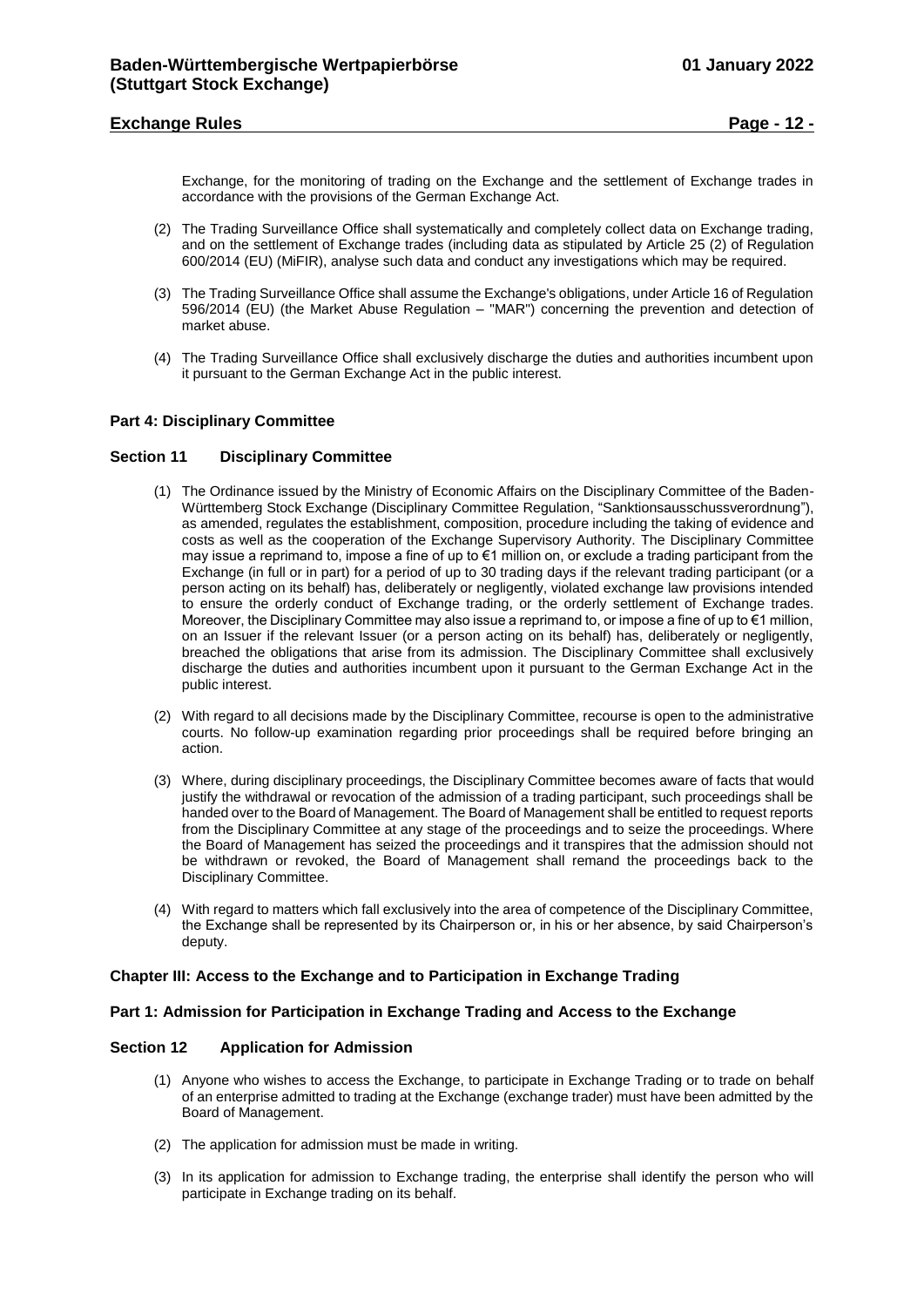# **Exchange Rules Page - 13 -**

- (4) In its application for admission of an exchange trader, the admitted enterprise on whose behalf the exchange trader is intended to trade on the Exchange, shall identify the individual who will trade on the Exchange on its behalf. Said application must be signed by both the admitted enterprise and the exchange trader to be admitted.
- (5) The application for admission must stipulate the enterprise's name and registered office, its LEI, and the competent supervisory authority. Furthermore, it must specify whether the enterprise, in its capacity as an investment firm, is subject to Directive (EU) No 2014/65 (MiFID II) and of the Regulation (EU) 600/2014 (MiFIR), or whether it is not subject to these legal acts as an enterprise. The Board of Management is entitled to request further information.
- (6) The application for admission as enterprise for the admission to Exchange trading shall also include:
	- 1. an indication as to whether the enterprise will engage in algorithmic trading, indicating the algorithms used and taking into account the requirements under sections 18 to 20;
	- 2. an indication as to whether the enterprise will offer direct market access, taking into account the requirements under sections 24 and 27.
- (7) The application for admission shall also include all the supporting evidence and documents required to demonstrate that all prerequisites for admission have been met. The Board of Management is entitled to request further documents or evidence.

#### <span id="page-12-0"></span>**Section 13 Admission to Exchange Trading as an Enterprise**

- (1) Only those enterprises may be admitted to Exchange trading that regularly perform the following activities, on a commercial basis, with regard to items that can be traded at an exchange:
	- 1. purchase and sale for own account; or
	- 2. purchase and sale in its own name for the account of third parties; or
	- 3. intermediation of contracts for purchase or sale,

and whose business operations require, in terms of type and scale, a commercial operation.

- (2) The admission of enterprises for participation in Exchange trading pursuant to the preceding paragraph (1) shall be granted if:
	- for enterprises operated in the legal form of a sole trader, the proprietor, and for other enterprises those persons who are entrusted, by law, articles of association or shareholders' agreement, with the conduct of the enterprise's business and are authorised to represent such enterprise, are reliable and at least one of these persons has the requisite professional qualification for securities trading at an exchange;
	- 2. proper settlement of all trades executed at the Exchange is ensured;
	- 3. the enterprise can demonstrate that it has equity capital of no less than EUR 50,000, unless the enterprise is a credit institution, a financial services institution, an investment firm or any other company operating in accordance with section 53 (1) sentence 1 or section 53b (1) sentence 1 of the German Banking Act (Kreditwesengesetz, "KWG") that is authorised to conduct financial commission business within the meaning of section 1 (1) sentence 2 no. 4 of the KWG or to perform financial services within the meaning of section 1 (1a) sentence 2 nos. 1 to 4 of the KWG, with equity capital deemed to be the paid-in capital plus reserves after deduction of any withdrawals by the proprietor or personally liable shareholders as well as any loans granted to any such persons and any net debt overhang with respect to the free assets of the proprietor;
	- 4. with regard to an enterprise that is required to provide proof of its equity capital pursuant to the preceding no. 3, there are no indications that would justify the assumption that said enterprise lacks the requisite economic viability to participate in an orderly manner in Exchange trading, taken into consideration the demonstrated level of equity capital.
- (3) Enterprises that are admitted to trading at a domestic exchange or in an organised market within the meaning of section 2 (5) of the German Securities Trading Act (Wertpapierhandelsgesetz, "WpHG") based outside Germany, may be admitted without providing evidence that the requirements of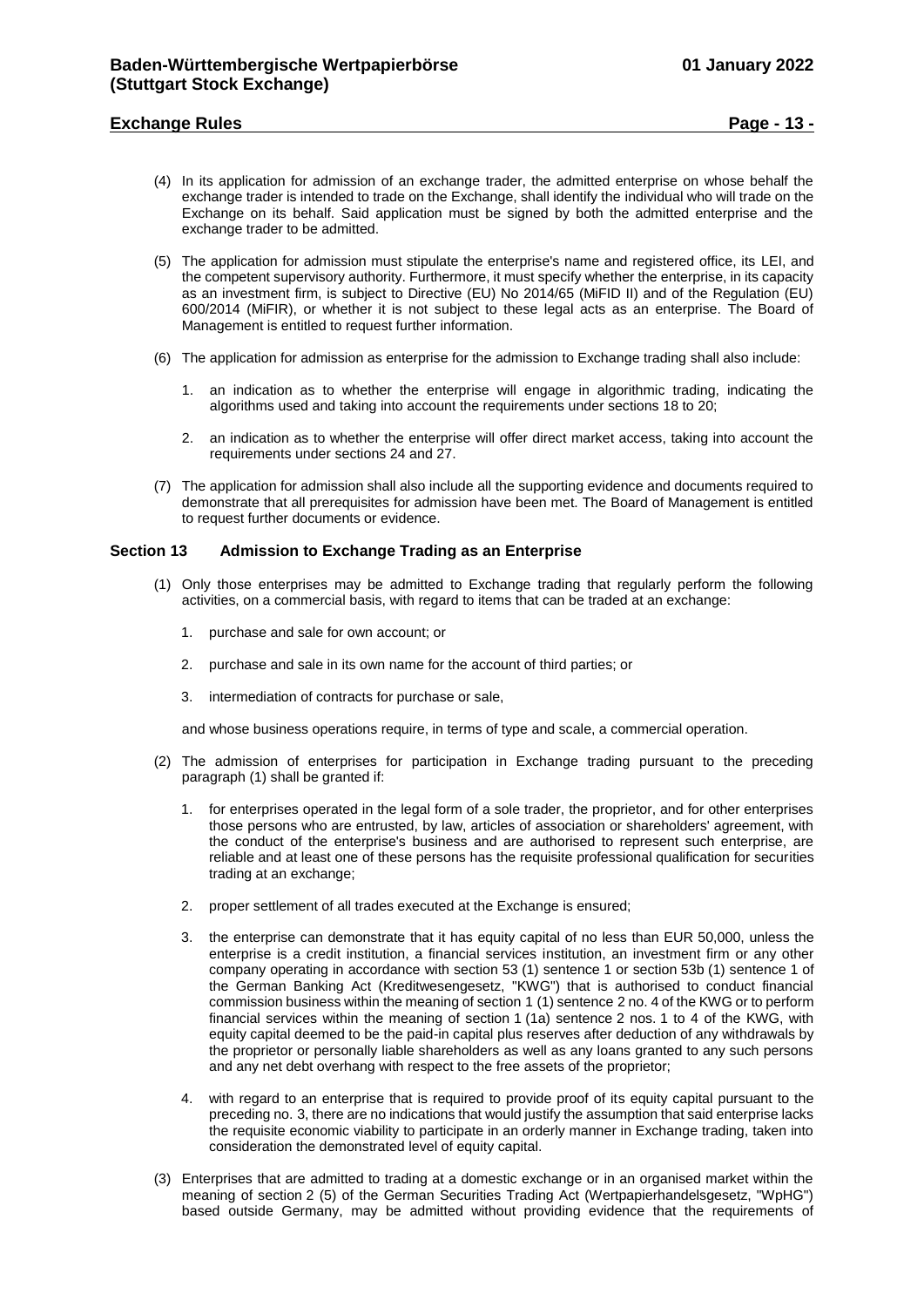# **Exchange Rules Page - 14 -**

paragraph (2) nos. 1, 3 and 4 above have been met, provided that the admission rules of the relevant market are comparable to the aforementioned provisions.

- (4) Professional qualification within the meaning of paragraph (2) no. 1 shall, as a rule, be deemed to exist if proof of a vocational training is provided that qualifies the relevant person to conduct securities or commodities trading on an exchange.
- (5) The enterprise has to safeguard the proper settlement of the transactions concluded on the stock exchange via the settlement systems available at the stock exchange as follows:
	- 1. The enterprise shall settle the Exchange trades directly as an account holder on its own through a securities depository which is admissible pursuant to section 1 (3) of the German Securities Deposit Act (Depotgesetz, "DepotG"), and an account connection to Deutsche Bundesbank or another central bank of an EU member state recognized by the securities depository with a direct connection to the TARGET2 payment system of the European System of Central Banks and the European Central Bank; or
		- 2. The enterprise shall settle the Exchange trades indirectly via an admitted enterprise which is an account holder at a securities depository which is admissible pursuant to section 1 (3) of the DepotG and an account connection to Deutsche Bundesbank or another central bank of an EU member state recognized by the securities depository with a direct connection to the TARGET2 payment system of the European System of Central Banks and the European Central Bank. The account holder receives a confirmation of the transactions. In addition, the enterprise receives a copy of the confirmation of the transactions.

Within the Usage of Substitute Trading pursuant to section 24 and section 26 the enterprise shall ensure the orderly settlement of trades concluded at the Exchange via the settlement systems available at the Exchange as follows:

- 3. The Substitute Trader shall settle the Exchange trades directly as an account holder at a securities depository which is admissible pursuant to section 1 (3) of the German Securities Deposit Act (Depotgesetz, "DepotG"), and a regional office of Deutsche Bundesbank; or
- 4. The Substitute Trader shall settle the Exchange trades indirectly via an admitted enterprise which is an account holder at a securities depository which is admissible pursuant to section 1 (3) of the DepotG and a regional office of Deutsche Bundesbank. Notwithstanding section 26 para. 4 sentences 2 and 3 the account holder receives a confirmation of the transactions.

Within the participation in trading of securities with the settlement currency foreign currency and/or in units of account the enterprise shall in addition to the orderly settlement of trades concluded at the Exchange via the settlement systems available at the Exchange ensure that the respective account holder maintains an account relationship for foreign currencies or units of account at a securities depository which is admissible pursuant to section 1 (3) of the DepotG and a regional office of Deutsche Bundesbank.

Where securities are held with a foreign depository (Wertpapierrechnung), the settlement of trades shall be effected solely via a securities depository, provided that such depository provides for the settlement of cash clearing and securities clearing. Upon application by the enterprise, the Board of Management may approve deviations from the settlement prerequisites, provided that the proper settlement of all trades executed at the Exchange is ensured

- (6) For the purposes of forced settlement, the enterprise shall ascertain that it can be contacted at any time during general trading hours, and half an hour prior to the start of exchange trading, by providing their current address and contact details (including telephone and fax numbers plus e-mail addresses) and keeping such details up to date throughout their term of admission. The Board of Management stipulates further provisions with regard to the availability of trading participants by way of Implementation Rules.
- (7) The enterprise must fulfil the requirements for connection to the electronic trading system, as set out in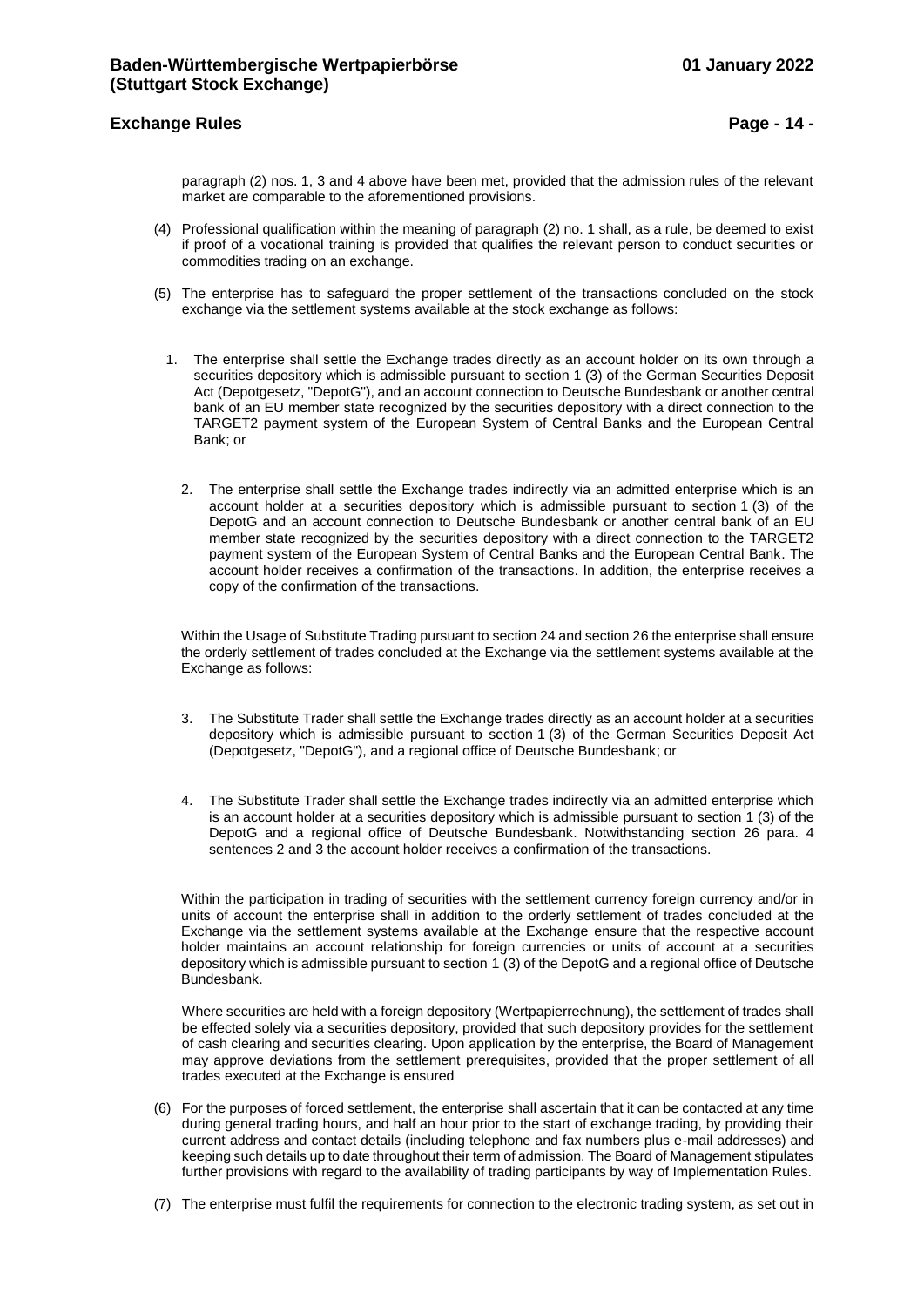# **Exchange Rules Page - 15 -**

sections 16 to 20.

(8) The Board of Management will publish the admission.

# <span id="page-14-0"></span>**Section 14 Admission to Exchange Trading as an Exchange Trader**

- (1) Anyone who is reliable and possesses the necessary professional qualification may be admitted as an exchange trader. Such admission may be granted for a limited period of time.
- (2) An Exchange Trader is deemed to be reliable if it is ensured that the applicant will properly perform his or her activities as an Exchange Trader in the future. In particular, the following documents must be enclosed with the application, as evidence of reliability:

a) a complete, signed curriculum vitae;

b) a statement by the Exchange Trader as to whether:

aa) criminal proceedings, or proceedings for the imposition of an administrative fine, are pending against him or her for an indictable (*Verbrechen*) or non-indictable offence (*Vergehen*) under sections 261, 263, 263a, 264a, 265b to 271, 274, 283 to 283d, 299 or 300 of the German Penal Code (*Strafgesetzbuch* – *"StGB*"), or for a violation of the German Banking Act (*Gesetz über das Kreditwesen* – "*KWG*"), the German Securities Trading Act (Wertpapierhandelsgesetz – "*WpHG*"), Regulation 596/2014 (EU) of the European Parliament and of Council on Market Abuse (the "Market Abuse Regulation"), Regulation 236/2012 (EU) on Short Selling (the "Short Selling Regulation"), the German Exchange Act (*Börsengesetz* – "*BörsG*"), the German Securities Deposit Act (*Depotgesetz* – "*DepotG*"), the German Money Laundering Act (*Geldwäschegesetz* – "*GwG*") or the German Investment Act (*Kapitalanlagegesetzbuch* – "*KAGB*");

bb) he or she has been subject to a standing conviction or a penalty notice for any such offence or violation;

cc) whether he or she, or a company managed by him or her, is, or has ever been, subject to insolvency proceedings (as debtor), required to submit a statutory declaration of insolvency (*eidesstattliche Versicherung*), or subject to any similar proceedings.

- (3) The necessary professional qualification shall be deemed to exist if the relevant person can demonstrate the knowledge and experience required for trading at the Exchange. In particular, the existence of the required technical knowledge may be demonstrated by passing an examination before the examination commission of an exchange. The Admission Regulation contains further rules regarding the professional suitability of Exchange Traders and the Admission Procedure.
- (4) Anyone who has been admitted at another German securities exchange for a mini-mum period of six months (at the time of applying for admission to the Exchange) may be admitted as an Exchange Trader. A copy of the admission certificate shall be submitted to the Board of Management for this purpose.
- (5) Anyone who has been admitted at a securities exchange domiciled outside Germany and in a member state of the European Union, or in another member state of the Treaty on the European Economic Area, for a minimum period of six months (at the time of applying for admission to the Exchange) may be admitted as an Exchange Trader, provided that the conditions for admission to the relevant exchange are com-parable to those applicable at the Exchange. A copy of the admission certificate shall be submitted to the Board of Management for this purpose.

# <span id="page-14-1"></span>**Section 15 Access to the Exchange; Visitors**

(1) The Board of Management may grant persons not having the right to participate in trading the right to visit the Exchange.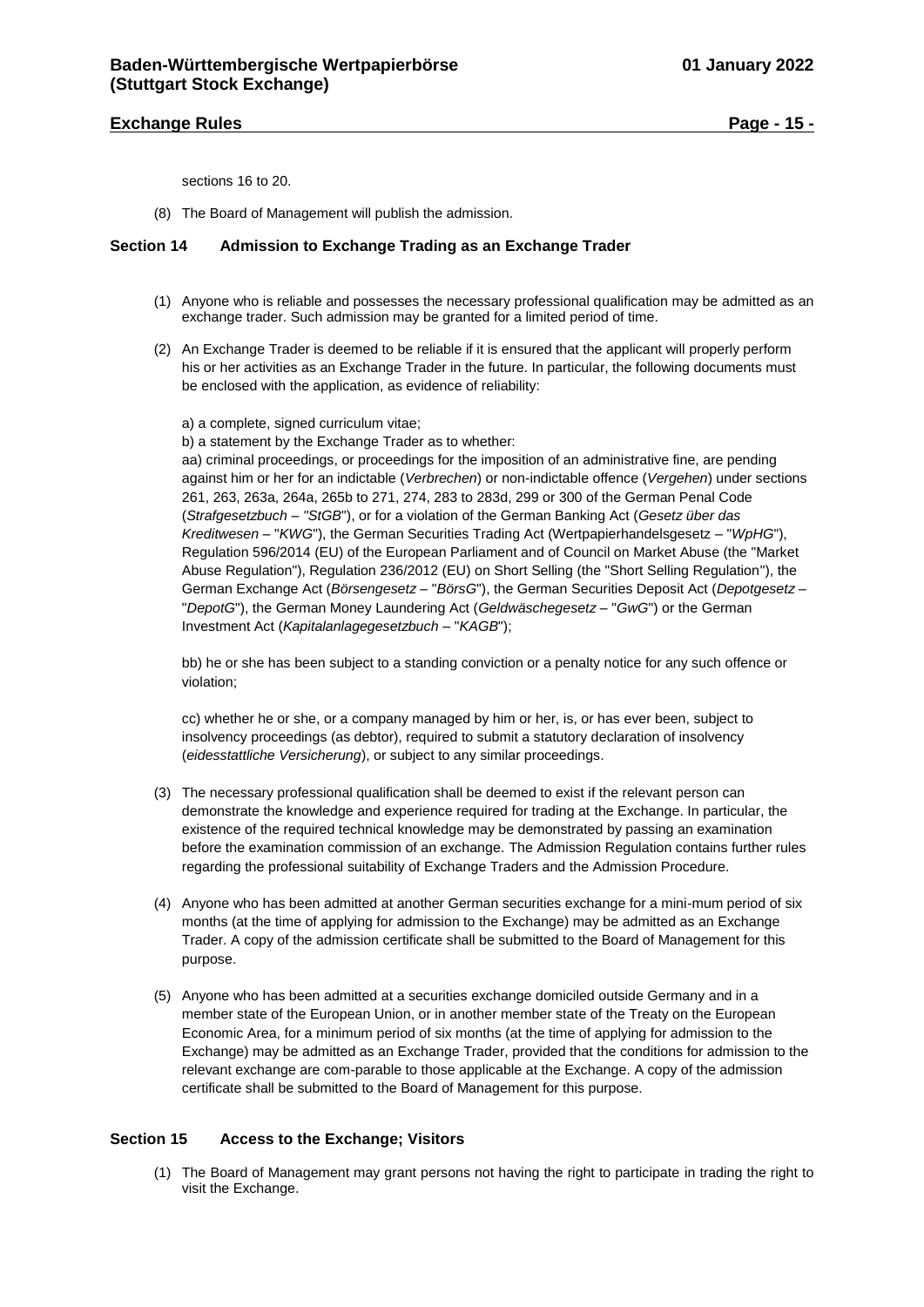# **Exchange Rules Page - 16 -**

(2) The Board of Management may grant visitors access to the Exchange.

#### <span id="page-15-0"></span>**Section 16 Connection to the Electronic Trading System**

- (1) The admitted enterprise must fulfil the technical requirements, as applicable, for connection to the electronic trading system. Such requirements are deemed fulfilled if orderly exchange trading and the orderly settlement of trades executed at the Exchange is ensured at all times – and, in particular, provided that the admitted enterprise has entered into a Connection Agreement for trading participants with Boerse Stuttgart GmbH. Upon application by the admitted enterprise, the Board of Management may approve diverging technical requirements. Following prior notification to the Board of Management, the admitted enterprise may instruct third parties with the provision of technical systems for partial fulfilment of the technical requirements. Subcontracting to a third party for the provision of technical systems shall not affect the admitted enterprise's responsibility to comply with the technical requirements for connection to the electronic trading system. Third parties may only be instructed with the provision of technical systems if orderly exchange trading and the orderly settlement of trades executed at the Exchange is ensured at all times; provided, in particular, that:
	- 1. the admitted enterprise has entered into a Supplemental Agreement for the Appointment of a Technical Services Provider with Boerse Stuttgart GmbH; and
	- 2. the Technical Services Provider has entered into an Agreement on the Provision of Technical Services with Boerse Stuttgart GmbH.
- (2) Any change to, or any exchange of notified technical systems that affects orderly exchange trading or the orderly settlement of trades executed at the Exchange requires the prior notification of the Exchange's Board of Management. Any change of technical provider requires the prior notification of the Board of Management, and the conclusion of a Supplemental Agreement for the Appointment of a Technical Services Provider, as specified in sentence 6 above, and the conclusion of an Agreement on the Provision of Technical Services.
- (3) For the purposes of connecting to the electronic trading system, the admitted enterprise will receive at least one user ID and one password, which may be used by that admitted enterprise only. The admitted enterprise may obtain several user IDs and passwords. Based on the respective user ID, enterprises must generate personal user IDs and passwords for their exchange traders and other persons using the system. Within the scope of exchange trading, only admitted exchange traders may act on behalf of the admitted enterprise; each exchange trader shall generally use a personal user ID and password.
- (4) Enterprises shall fulfil the technical requirements to perform their record-keeping obligations pursuant to section 28.
- (5) Admitted Enterprises which are not subject to Regulation (EU) 600/2014 (MiFIR) shall fulfil the technical requirements to perform their trade-reporting obligations pursuant to section 29.
- (6) Admitted enterprises shall be obliged to observe any notices or warnings issued by the Exchange, or by Boerse Stuttgart GmbH, concerning failures or disruptions affecting Exchange systems, immediately following publication. Such notices or warnings will be published on the Exchange's website (www.boerse-stuttgart.de).
- (7) Admitted enterprises shall be obliged to report to the Exchange or to Boerse Stuttgart GmbH, without undue delay, any failures in or disruptions to their own systems and any resulting disruption to the electronic trading system, to xitarohelp@boerse-stuttgart.de or another e-mail address named for this purpose, or by telephone to +49 711 222985-750. This shall also apply to disruptions or irregularities affecting Exchange systems. The Exchange or Boerse Stuttgart GmbH shall be entitled to make public reference to any failures or disruptions of which they have become aware, even after the same have been remedied, and irrespective of whether any such system failure or disruption has been reported by the admitted enterprise.

#### <span id="page-15-1"></span>**Section 17 Due Diligence Assessment**

(1) As a minimum requirement, admitted enterprises shall fulfil the following conditions for the use of the Exchange's electronic order entry systems: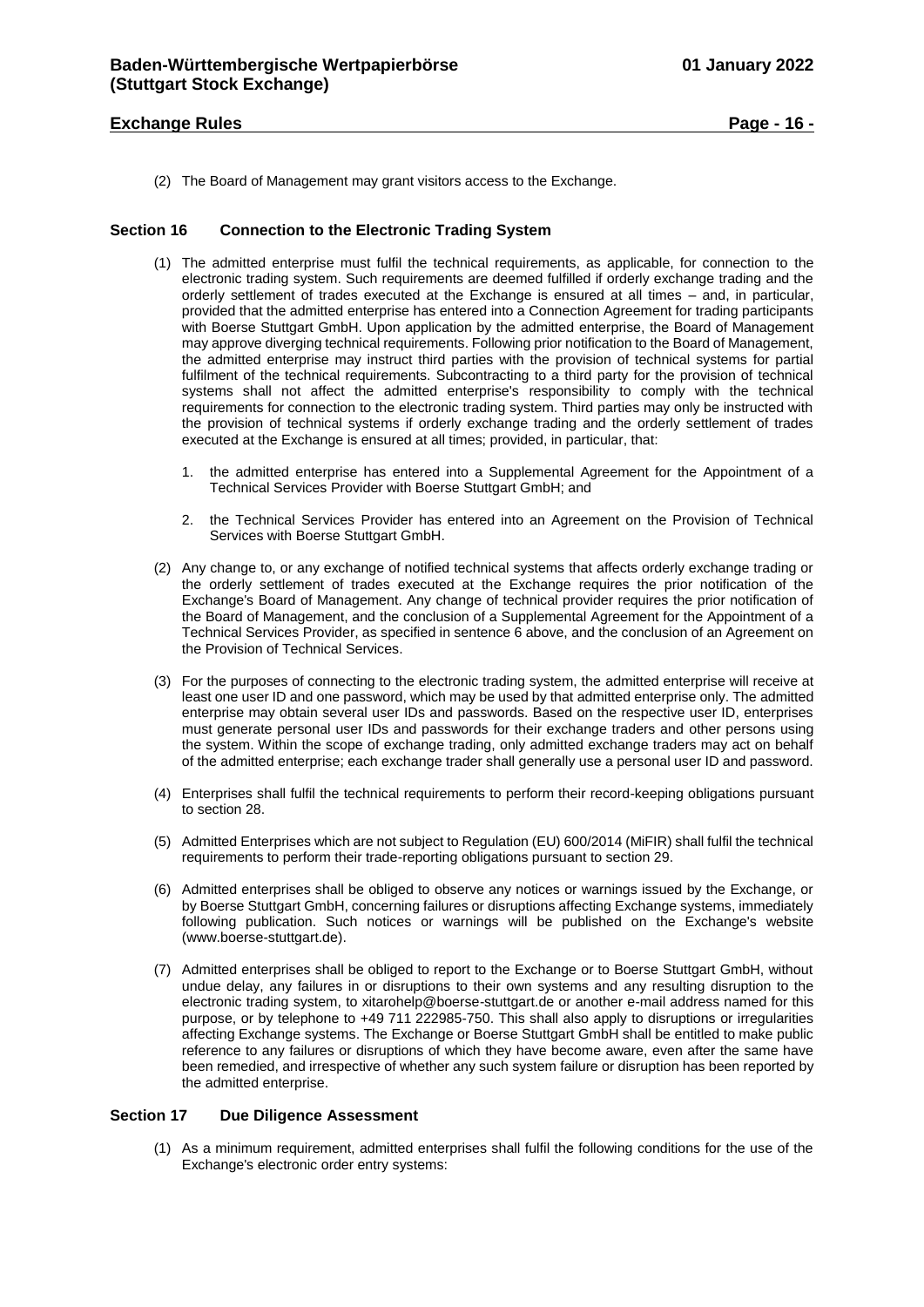# **Exchange Rules Page - 17 -**

- 1. Admitted enterprises shall ensure that they perform pre-trade controls regarding the price, volume and value of orders, and of systems usage, as well as post-trade controls of the admitted enterprise's trading activities. For admitted enterprises engaged in algorithmic trading, reference is made to the pre-trade and post-trade controls control requirements pursuant to Articles 15 and 17 of Delegated Regulation (EU) 2017/589 [RTS 6].
- 2. Admitted enterprises shall ensure that employees in key positions in particular, management staff, employees with risk control and Compliance functions, and Exchange traders – are reliable and have the necessary professional qualifications.
- 3. Admitted enterprises shall ensure that technical and functional conformity tests have been performed; the corresponding requirements are set out in sections 18 to 20.
- 4. Admitted enterprises shall ensure that they have guidelines in place on the use of the 'kill' functionality. For admitted enterprises engaged in algorithmic trading, reference is made to the 'kill functionality' requirements pursuant to Articles 2 and 12 of Delegated Regulation (EU) 2017/589 [RTS 6]
- 5. Where admitted enterprises offer direct market access, they shall ensure compliance with the requirements set out in sections 24 and 26.
- (2) In connection with an application for admission, the Board of Management will conduct a due diligence assessment regarding enterprises seeking admission, concerning the requirements set out in paragraph 1 above, and will determine the procedure for such due diligence.
- (3) Once a year, the Board of Management shall conduct a risk-based evaluation of admitted enterprises concerning the requirements set out in paragraph 1 above, also checking whether admitted enterprises continue to be registered as investment firms. Within the scope of this risk-based evaluation, it shall take into account, for each individual enterprise, the scope (and potential impact) of that enterprise's trading activities, as well as the time elapsed since the last risk-based evaluation.
- (4) If required, following the annual risk-based evaluation pursuant to paragraph 3 above, the Board of Management shall conduct further assessments in order to examine whether admitted enterprises continue to fulfil the conditions set out in paragraph 1 above.

#### <span id="page-16-0"></span>**Section 18 Test**

- (1) Admitted enterprises shall be obliged to test their algorithms in an environment provided by the Exchange for this purpose. The Board of Management shall monitor compliance with the obligation pursuant to sentence 1, and shall notify the Exchange Supervisory Authority of any suspected breaches.
- (2) Reference is made to sections 19 and 20 concerning requirements for test specifications.

#### <span id="page-16-1"></span>**Section 19 Conformity testing**

- (1) Admitted enterprises shall be obliged to test the conformity of its participant trading systems, in particular its algorithmic trading system, its trading algorithm or its algorithmic trading strategy with the Electronic Trading System of the exchange:
	- 1. upon first-time connection to the Electronic Trading System of the exchange;
- 2. upon the introduction or comprehensive updating of its participant trading system; or
	- 3. upon the introduction or comprehensive updating of the Electronic Trading System of the exchange (conformity tests).
	- (2) Conformity tests shall ensure that the basic functions of the participants trading system comply with the rules and regulations of the Exchange.
	- (3) To the extent applicable, conformity tests verify the following functions of the participant trading system: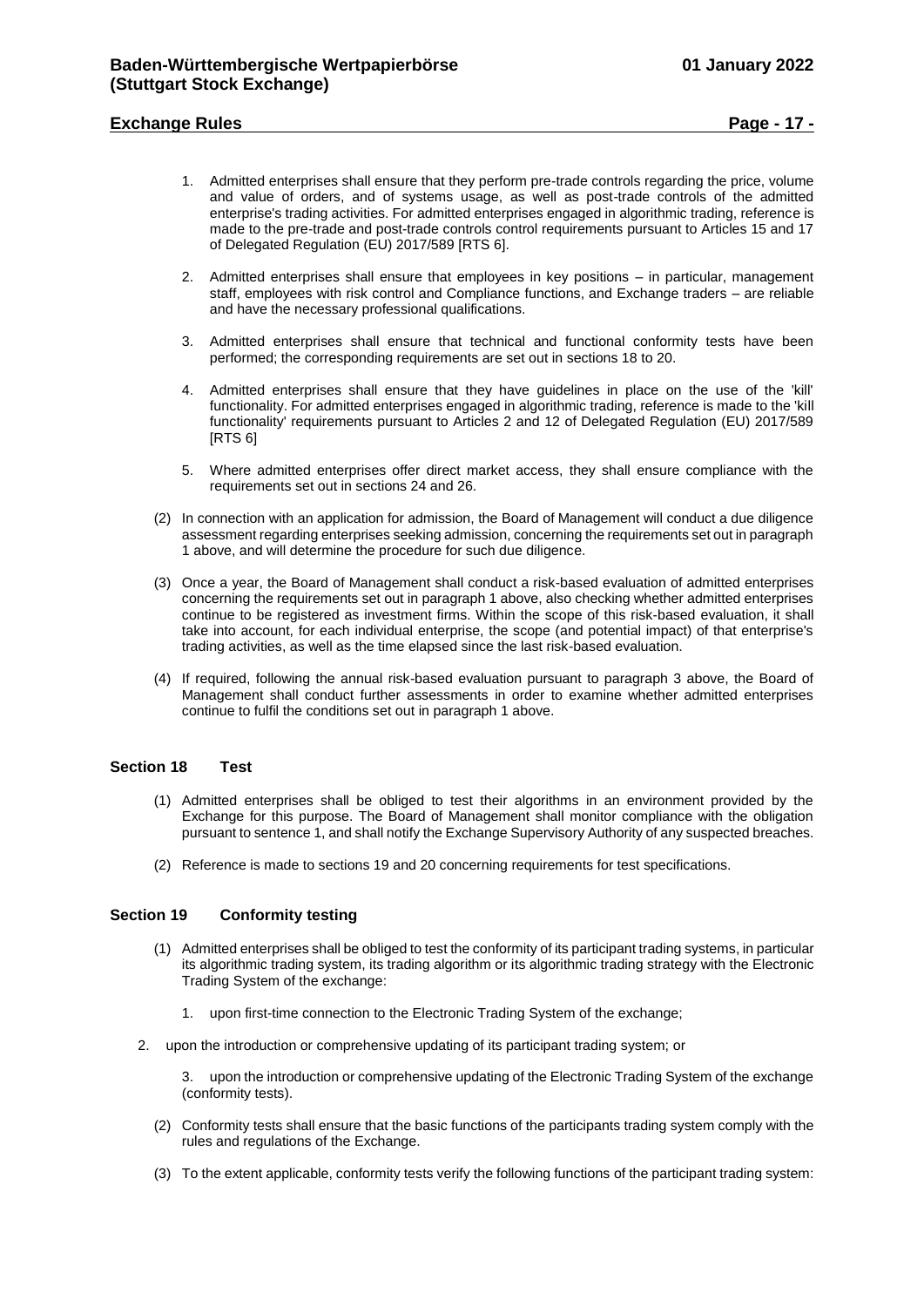# **Exchange Rules Page - 18 -**

- 1. the participant trading system's ability to interact with the Exchange's matching logic as planned, and to properly process incoming and outgoing trade data traffic;
- 2. basic functions such as transmission, modification or cancellation of an order or expression of interest, downloading static data and market data, as well as the entire incoming and outgoing trade data traffic; and
- 3. connectivity (including cancellation in the event of lost connection (cancel-on-disconnect), loss or slowdown of market data feeds) as well as data recovery (including trading start within the trading hours) and the handling of trading interruptions and suspensions or market data which has not been updated.
- (4) The Exchange shall provide a conformity testing environment for admitted enterprises, which:
	- 1. is accessible based on conditions equivalent to the Exchange's other test services;
	- 2. contains a list of financial instruments available for testing, which are representative of all categories of instruments available in the production environment;
	- 3. can be used throughout general trading hours or if it is only available outside trading hours can be used during fixed hours stipulated in advance;
	- 4. is serviced by sufficiently qualified staff.
- (5) The admitted enterprise is obliged to use the environment provided by the Exchange for conformity testing. In doing so, the admitted enterprise is obliged to provide the Exchange with a declaration on the execution of the test procedure. In the event of the introduction or comprehensive update of the Exchange's electronic trading system, a declaration on the successful execution of the test procedure shall also be deemed to have been submitted if the admitted enterprise either begins using the Exchange's electronic trading system or the admitted enterprise does not inform the Exchange of the occurrence of errors or malfunctions in the interaction of the electronic trading system with the participant trading system within a period of 15 business days after the introduction or comprehensive update of the Exchange's electronic trading system.
- (6) The Exchange shall provide reports on the results of conformity tests to admitted enterprises concerned.

# <span id="page-17-0"></span>**Section 20 Testing of algorithms**

- (1) In addition to the conformity tests, the admitted enterprise shall be required to test its algorisms used
	- 1. upon first-time connection to the Electronic Trading System of the exchange;
	- 2. upon the introduction or comprehensive updating of its participant trading system; or
	- 3. upon the introduction or comprehensive updating of the Electronic Trading System of the exchange

(algorithm tests).

- (2) Algorithm tests shall be carried out in order to prevent the algorithms used by the participant trading system from contributing to or causing disruptive trading conditions.
- (3) The Exchange shall provide admitted enterprises with access to an environment for algorithm tests that
	- 1. is accessible at conditions that are equivalent to the access conditions for other test services of the **Exchange**
	- 2. contains a list of financial instruments that can be tested and are representative of all categories of financial instruments offered in the production environment,
	- 3. can be used during general trading hours or, if only available outside trading hours, can be used at predetermined regular hours; and
	- 4. is supervised by sufficiently qualified staff.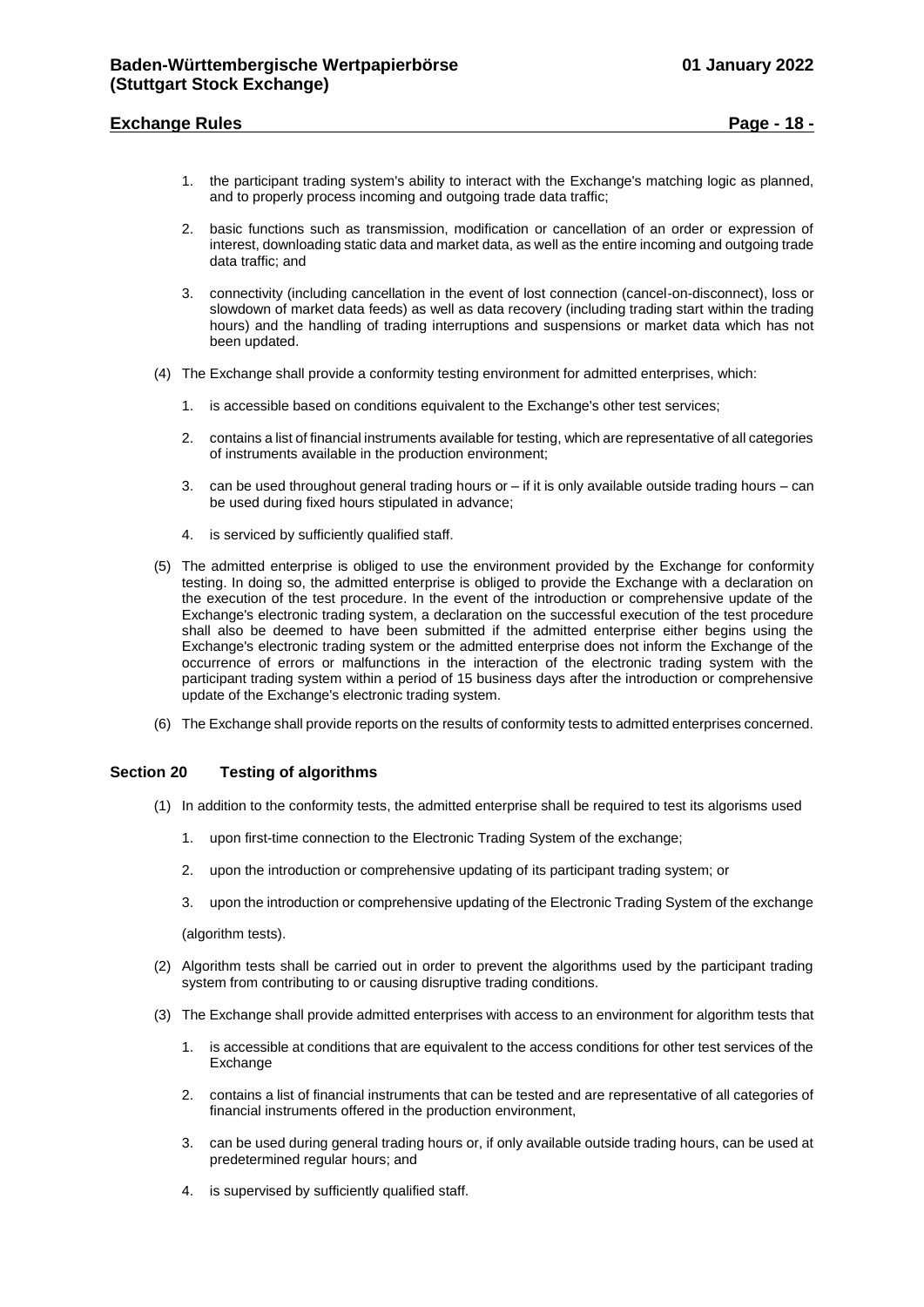# **Exchange Rules Page - 19 -**

(4) The admitted enterprise is not obliged to use the environment provided by the Exchange for algorithm tests. The admitted enterprise is, however, obliged to provide the Exchange with a declaration on the successful execution of the test procedure.

#### <span id="page-18-0"></span>**Section 21 Duties of Applicants or of Admission Holders**

- (1) Applicants shall provide evidence to the Board of Management that they fulfil the requirements for admission and participation pursuant to sections 12 to 20. Notwithstanding the applicant's duty to provide evidence, the Board of Management may, according to its own best judgement:
	- 1. conduct an examination or have a committee conduct an examination on its behalf;
	- 2. request information, documentation or evidence; and
	- 3. make enquiries with third parties.
- (2) Admission holders shall inform the Board of Management, without delay and on an ongoing basis, of any facts related to admission and participation – in particular:
	- 1. changes to the enterprise's name and registered office, the LEI, the competent regulatory authority, as well as changes to the enterprise's classification and registration as an investment firm;
	- 2. changes to the notice that the enterprise engages in algorithmic trading (indicating the algorithms used and taking into account the requirements under sections 18 to 20), as well as changes to the notice of providing direct market access, taking into account the requirements under sections 24 and 26;
	- 3. of any facts that would bring his or her reliability pursuant to section 14 into question.

and any other changes to legal or technical requirements, as well as any other facts which are material for compliance with requirements for admission and participation. Paragraph (1) sentence 2 above shall apply *mutatis mutandis*.

- (3) Admission holders shall also inform the Board of Management if:
	- 1. they become aware that criminal proceedings or proceedings for the imposition of an administrative fine are pending against them, on suspicion of property or tax violations or a violation of Regulation 596/2014/EU (MAR), Regulation 236/2012/EU (Short Selling Regulation), the KWG, the BörsG, the DepotG, the German Money Laundering Act (*Geldwäschegesetz*, "GwG") or the German Investment Act (Kapitalanlagegesetzbuch, "KAGB");
	- 2. in the case of an enterprise as the admission holder, they become aware that such proceedings have been initiated, or are pending, against a person acting on its behalf who, as proprietor of the enterprise or by virtue of law, articles of association or shareholders' agreement, is entrusted with the management of the business of the admission holder and authorised to represent it, or if such person has been subject to a standing conviction or a penalty notice for any such offence or violation;
	- 3. they become aware that such proceedings have been initiated, or are pending, against a person acting as an Exchange Trader, or if such person has been subject to a standing conviction or a penalty notice for any such offence or violation.

#### <span id="page-18-1"></span>**Section 22 Waiver, Withdrawal, Revocation and Suspension of Admission**

- (1) The Board of Management shall revoke the admission of an enterprise if the admitted enterprise waives its admission by way of a written application. The same shall apply if the admitted exchange trader or the enterprise admitted to participation in Exchange trading waives the admission of the exchange trader admitted to participation in Exchange trading by way of a written application.
- (2) The Board of Management may withdraw the admission of any enterprise if admission was granted without all conditions being fulfilled. The Board of Management may also revoke the admission of an enterprise if any of these conditions subsequently cease to be satisfied.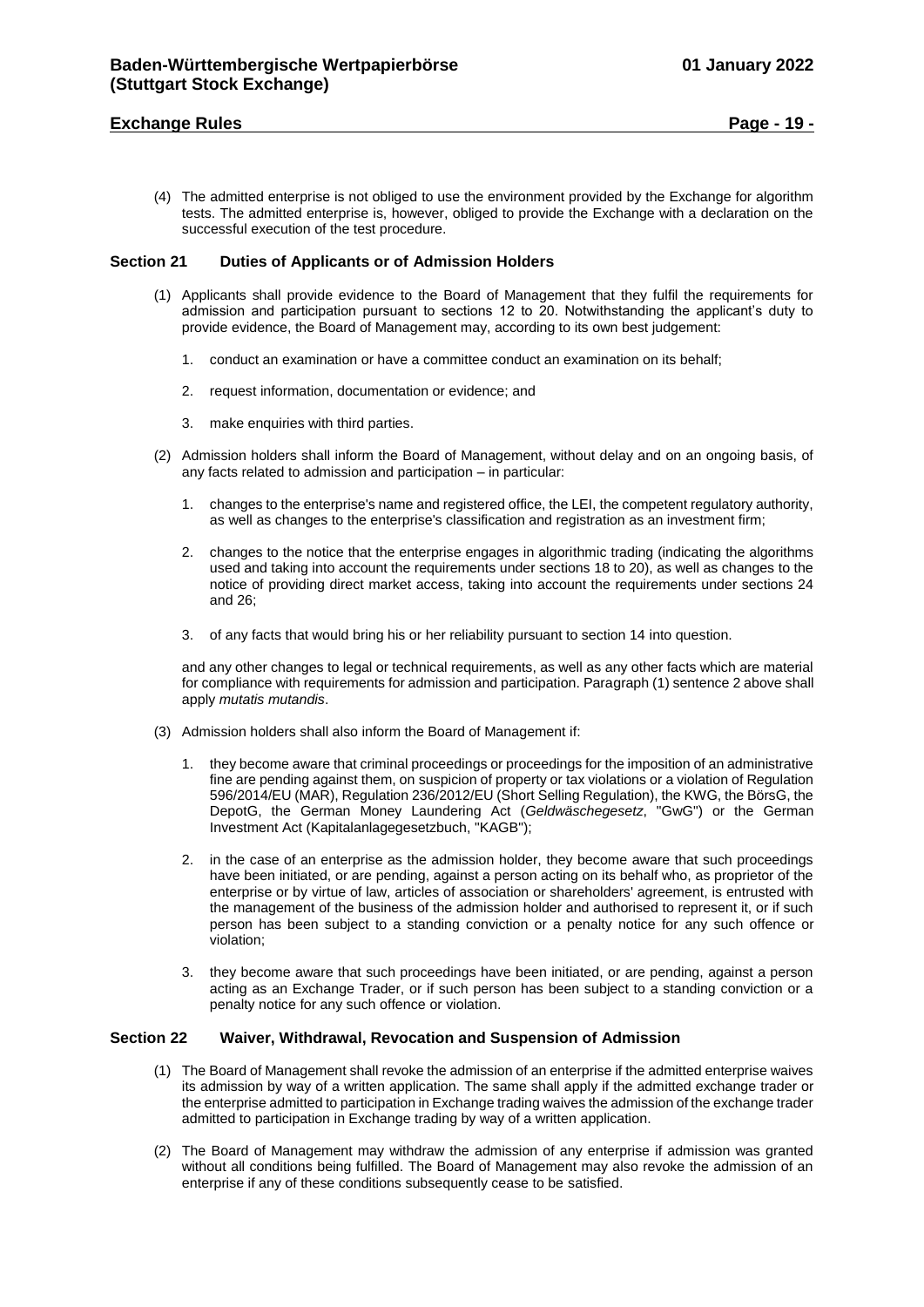# **Exchange Rules Page - 20 -**

- (3) The Board of Management may demand from an admitted enterprise, and/or the individual involved, all necessary information or evidence for the purposes of investigating whether any of the circumstances referred to in paragraph (2) above exist.
- (4) Before withdrawing or revoking the admission, the Board of Management shall be authorised to take suitable measures designed to ensure orderly trading on the Exchange and orderly settlement of trades executed at the Exchange. The Board of Management will set a reasonable deadline within which the trading participant may take appropriate measures. The deadline shall be designed to ensure the orderly trading on the Exchange and orderly settlement of trades executed at the Exchange in the future. Said deadline shall give the trading participant sufficient time to rectify the breach or contact those of its customers whose behaviour has caused the breach.
- (5) Upon the termination of the admission of an enterprise, the admission of any and all exchange traders acting for said enterprise will also lapse at the same time.
- (6) If there is good reason to suspect that the prerequisites as set forth in section 13 (1) to (3) and (7), and section 14 (1) hereof did not exist or subsequently ceased to exist, the Board of Management may order the suspension of admission for a period not exceeding six months. The suspension of admission may also be directed for the duration of any default in payment of the fees stipulated in the Fee Regulations of the Exchange, or of an administrative fine pursuant section 11 (2). Furthermore, the Board of Management may order the suspension of admission for a period not exceeding six months where a trading participant fails to comply with the ratio of orders to trades (as defined by section 67); where a trading participant repeatedly fails to comply with that ratio, the Board of Management may withdraw the admission. The right of an exchange trader to trade on the Exchange will be suspended for the same period of time during which the admission of the enterprise for which he or she intends to trade is suspended.
- (7) The Board of Management may order a suspension of admission for a period not exceeding six months or revoke admission vis-à-vis trading participants based outside the member states of the European Union, or another member state of the Agreement on the European Economic Area, if compliance with the notification obligations or the information exchange for the purpose of monitoring the prohibition of insider trading or the prohibition of market manipulation with the competent authorities of the relevant country is not ensured. The German Federal Financial Supervisory Authority (Bundesanstalt für Finanzdienstleistungsaufsicht) will notify the Board of Management and the Exchange Supervisory Authority of any and all facts and circumstances that are relevant for a direction or a revocation under sentence 1.
- (8) Paragraphs (2) to (4) shall apply *mutatis mutandis* to the admission of an exchange trader and the permission to visit the Exchange.

# <span id="page-19-0"></span>**Part 2: Collateral**

#### <span id="page-19-1"></span>**Section 23 Margin requirements**

- (1) The Board of Management may determine whether and if so, in what amount, enterprises admitted to Exchange trading must provide collateral in order to be able to fulfil, at all times, their obligations in connection with the trades entered into on the Exchange or via any electronic trading system used at the Exchange. The amount of collateral must be commensurate with the risks associated with the trades entered into.
- (2) Collateral shall be provided either by bank guarantee, or by cash payment to the Exchange. The amount payable under any guarantee pledged must be payable upon first demand, and without defence for the provider of such guarantee, on the exchange trading day following the day of demand to an account determined by the Board of Management.
- (3) Where the required collateral is not provided or subsequently lapses, the Board of Management may direct a suspension of admission for a period of no more than six months. An enterprise admitted to Exchange trading may be restricted to acting as an intermediary if its collateral no longer meets the specified requirements. In the event of a direction as per sentence 1, the Board of Management may determine that the right of an exchange trader to trade on the Exchange will be suspended for the same period of time during which the admission of the enterprise for which he or she intends to trade is suspended.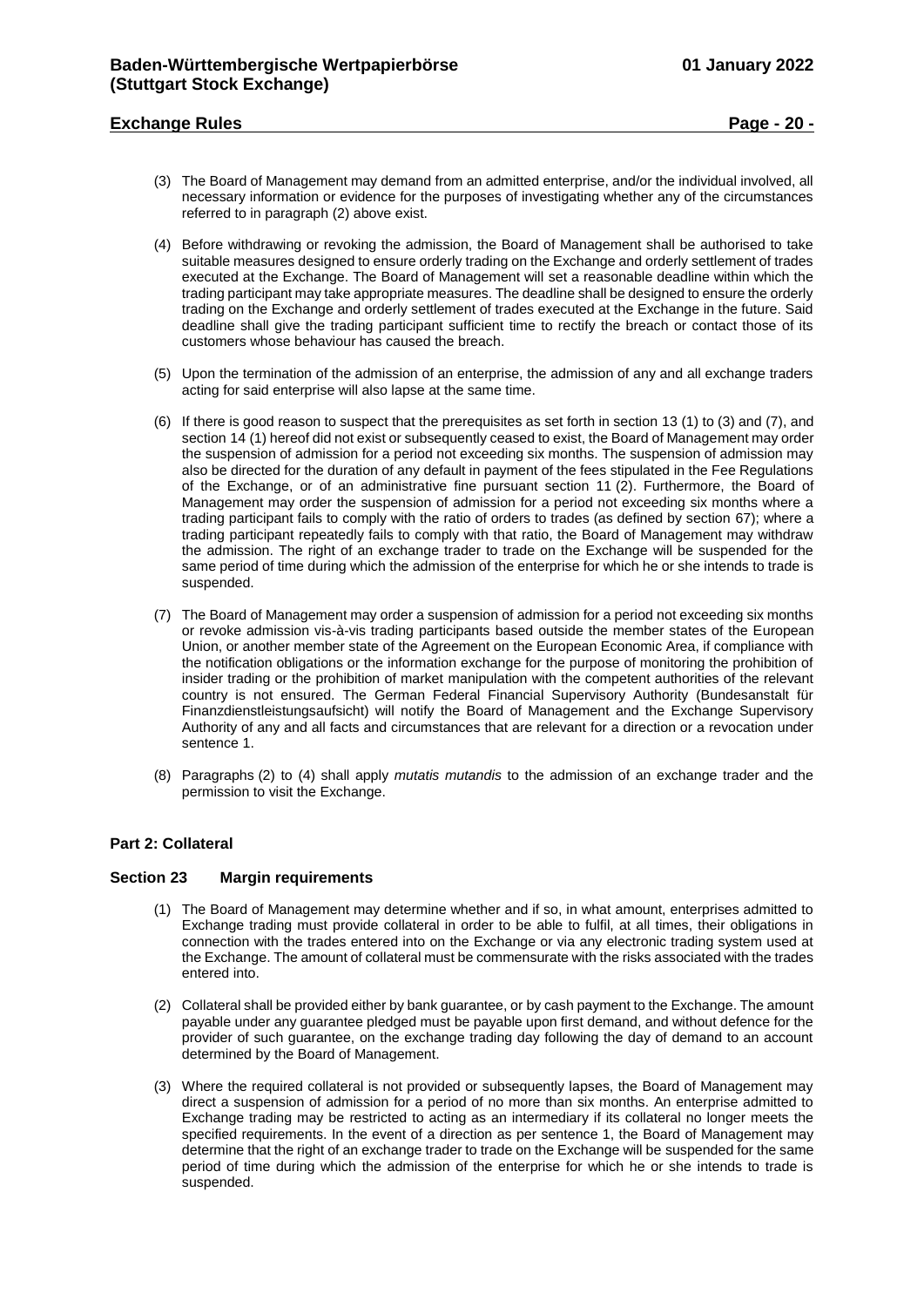# **Exchange Rules Page - 21 -**

#### <span id="page-20-0"></span>**Part 3: Special Forms of Participation in Exchange Trading as an Enterprise**

#### <span id="page-20-1"></span>**Section 24 Order Management, Substitute Trading, Direct Electronic Market Access, Market-Making Strategy**

- (1) Admitted enterprises are authorised to participate in exchange trading, as enterprises, in the following special forms of participation:
	- 1. using Order Management Services; or
	- 2. using Substitute Trading; or
	- 3. providing Direct Market Access.
- (2) Admitted enterprises are not permitted to participate in exchange trading, as enterprises, in the following special forms of participation:
	- 1. providing sponsored access; or
	- 2. pursuing market-making strategies.

#### <span id="page-20-2"></span>**Section 25 Requirements for the Use of Order Management Services**

- (1) Upon application by the enterprise filing the application or the admitted enterprise (Order Originator), the Board of Management may approve the use of Order Management services. Upon such approval, another admitted enterprise (the Order Manager) shall be authorised to enter, modify and/or delete orders on behalf of the Order Originator.
- (2) Order Management services may only be used if orderly exchange trading and the orderly settlement of trades executed at the Exchange is ensured at all times; provided, in particular, that:
	- 1. the Order Originator has entered into a Supplemental Agreement for the Appointment of an Order Manager (pursuant to section 16 (1)) with Boerse Stuttgart GmbH; and
	- 2. the Order Manager has entered into a Supplemental Agreement for Order Management Services (pursuant to section 16 (1)) with Boerse Stuttgart GmbH.
- (3) The Order Originator shall remain liable for compliance with applicable exchange law. The actions of the Order Manager are attributed within the scope of the exchange provisions to the Order Originator, in particular within the scope of the order transaction relation pursuant to section 67 and the excessive usage fee pursuant to section 68.
- (4) Order Originators using Order Management services shall remain liable to the Exchange for all trades entered into using their KV number.
- (5) The Order Originator shall be solely liable vis-à-vis the Exchange for any errors occurring within the scope of using Order Management services, irrespective of any deviating agreements between Order Originator and Order Manager.
- (6) The Board of Management may withdraw its approval of Order Management services if such approval was granted without all conditions being fulfilled. The Board of Management may also revoke the approval of Order Management services if any of these conditions subsequently ceases to be satisfied. Section 22 nos. 2 to 4 shall apply *mutatis mutandis*.

#### <span id="page-20-3"></span>**Section 26 Requirements for the use of Substitute Trading**

(1) Upon application of the enterprise filing the application or the admitted enterprise (Substitute User) the Board of Management may approve the use of Substitute Trading. Upon such approval another admitted enterprise (Substitute Trader) shall be authorised to enter into the concluded transactions by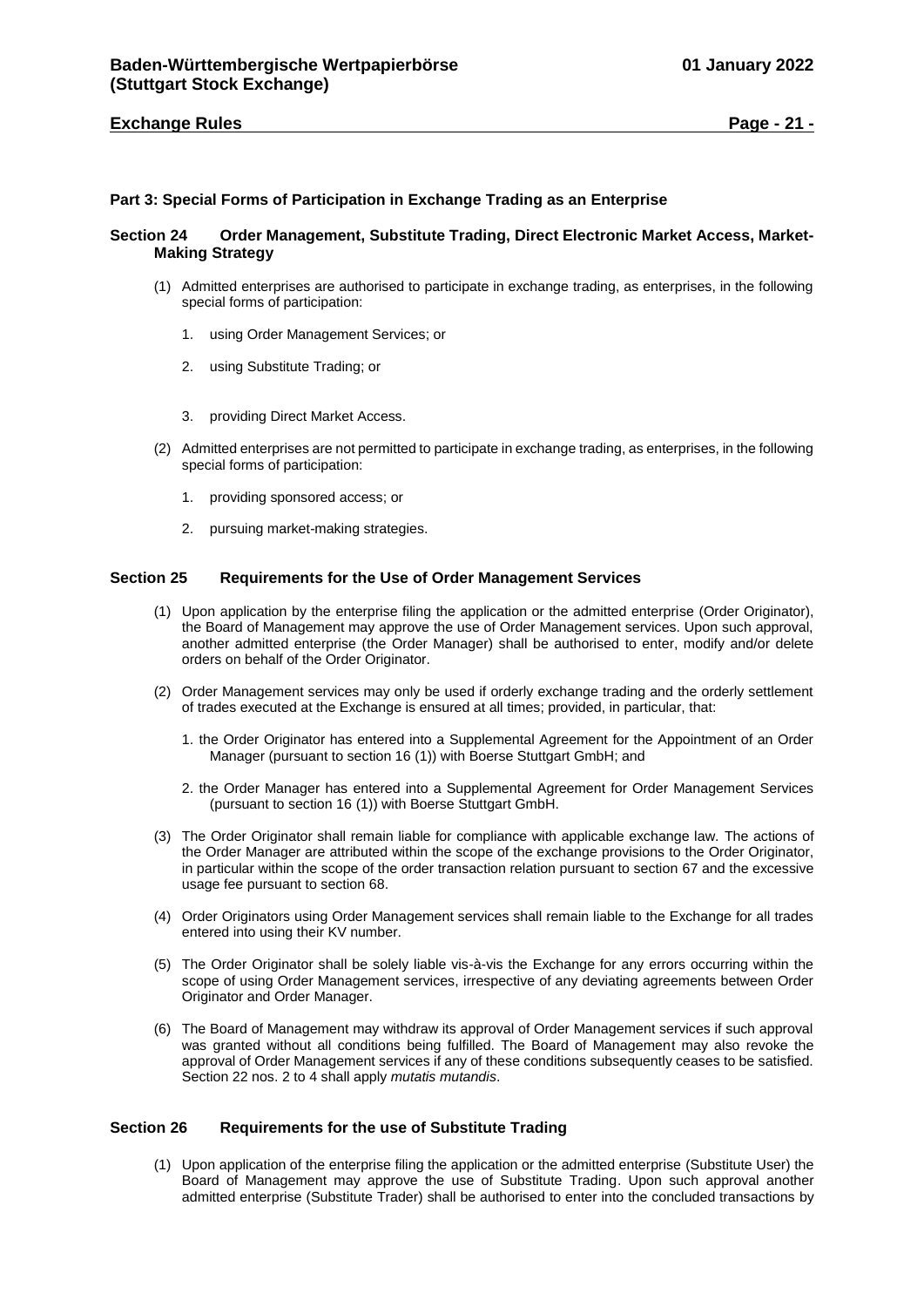# **Exchange Rules Page - 22 -**

executing the Substitute Trading Orders of the Substitute User. The Substitute User is thereby enabled within the executing of orders and the transactions concluded to remain anonymous to the other party of the trade. For this purpose, Substitute Trader acts for the other party as buyer or seller instead of the Substitute User.

- (2) Order Management services may only be used if orderly exchange trading and the orderly settlement of trades executed at the Exchange is ensured at all times; provided, in particular, that:
	- 1. the Substitute User has entered with Boerse Stuttgart GmbH into a Supplemental Agreement for the appointment of a Substitute Trader with regard to the Connection Agreement for trading participants pursuant section 16 para. 1; and
	- 2. the Substitute User has entered with Boerse Stuttgart GmbH into a Supplemental Agreement for Substitute Trading with regard to the Connection Agreement for trading participants pursuant section 16 para. 1.
- (3) The Substitute User shall establish control mechanisms including pre-trade and post-trade checks designed to ensure that its Substitute Trading orders do not breach the Exchange's rules and regulations; and – in particular – that such orders do not compromise the orderly conduct of exchange trading. As part of pre-trade checks, the Substitute User shall ensure that orders which do not comply with these requirements, or which are outside the parameters defined between the Substitute User and the Substitute Trader, are rejected, altered or deleted. To the extent that compliance with this obligation cannot be ascertained within the scope of pre-trade checks, the Substitute User must monitor such Substitute Trading Orders during post-trade checks; it shall include them into future pre-trade checks, to the extent possible.
- (4) The Substitute Trader is obliged and entitled from all transactions between the Substitute Trader and the other business party within the scope of executing the Substitute Trading Orders of the Substitute User entered into using its KV number, in peculiar within the scope of a notice of compulsory settlement pursuant to section 21 of the conditions of trade of the exchange and the conduct of a compulsory settlement of section 22 of the conditions of trade of the exchange. For this purpose, the Substitute Trader will receive a notice regarding the execution of the Substitute Trading Orders and a conformation of the conclusion of the transactions. In addition, the Substitute User receives a copy of the notice of execution of the Substitute Trading Orders and with regard to the conformation of the conclusion of the transactions.
- (5) The Substitute User shall remain liable for compliance with applicable exchange law. The actions of the Substitute Trader within the scope of the exchange law provisions are attributed to the Substitute User, in peculiar within the scope of the order transaction relation pursuant to section 67 and the Excessive Usage Fee pursuant to section 68.
- (6) The Substitute User shall within the scope of using Substitute Trading be solely liable vis-à-vis the Exchange, in peculiar for all transactions which have been concluded under the KV number of the Substitute Trader used, irrespective of any deviating agreements between Substitute User and Substitute Trader.
- (7) The Board of Management may withdraw its approval of the use of Substitute Trading if such approval was granted without all conditions being fulfilled. The Board of Management may also revoke the approval of the use of Substitute Trading if any of these conditions subsequently ceases to be satisfied. Section 22 nos. 2 to 4 shall apply *mutatis mutandis*.
- (8) The use of Substitute Trading only applies for bonds.

#### <span id="page-21-0"></span>**Section 27 Requirements for the Provision of Direct Market Access**

(1) Upon application by an admitted enterprise, the Board of Management may approve the provision of Direct Market Access. Upon approval, admitted enterprises may offer their customers the electronic transmission of orders to such admitted enterprise's internal electronic systems, for automated submission to the Exchange's trading system, indicating the admitted enterprise's ID number ("KV-Nummer") ("Direct Market Access" – "DMA").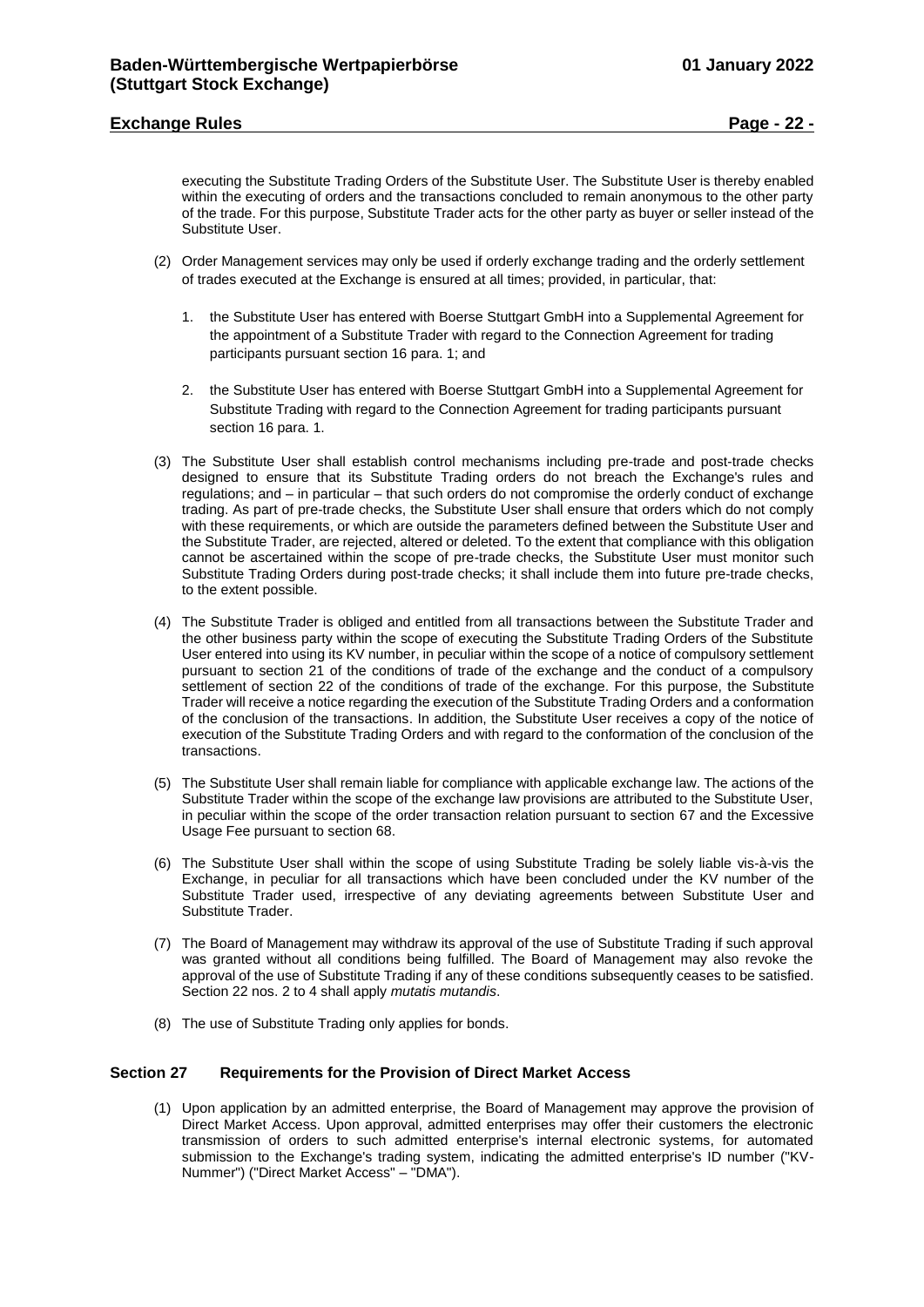# **Exchange Rules Page - 23 -**

- (2) Direct Market Access services may only be offered if orderly exchange trading and the orderly settlement of trades executed at the Exchange is ensured at all times; in particular:
	- 1. the admitted enterprise shall exercise due care in selecting its customers;
	- 2. the admitted enterprise shall ensure that its customers comply with the Exchange's rules and regulations; and
	- 3. the admitted enterprise shall establish control mechanisms (including pre-trade and post-trade checks) designed to ensure that orders placed by its customers do not breach the Exchange's rules and regulations; and – in particular – that such orders do not compromise the orderly conduct of exchange trading. As part of pre-trade checks, the admitted enterprise shall ensure that orders which do not comply with these requirements, or which are outside the parameters defined by the admitted enterprise, are rejected by the admitted enterprise. To the extent that compliance with this obligation cannot be ascertained within the scope of pre-trade checks, the admitted enterprise must monitor such orders during post-trade checks; it shall include them into future pre-trade checks, to the extent possible.
- (3) Admitted enterprises shall conduct a due diligence assessment of prospective DMA clients, to ensure that they meet the requirements set out in Delegated Regulation (EU) 2017/589 [RTS 6] and the Exchange's Rules and Regulations. This due diligence assessment shall cover:
	- 1. the governance and ownership structure of the prospective DMA client;
	- 2. the types of strategies to be undertaken by the prospective DMA client;
	- 3. the operational set-up, the systems, the pre-trade and post-trade controls and the real time monitoring of the prospective DMA client;
	- 4. responsibilities within the prospective DMA client for dealing with trading activities and errors;
	- 5. the historical trading pattern and behaviour of the prospective DMA client;
	- 6. the level of expected trading and order volume of the prospective DMA client;
	- 7. the ability of the prospective DMA client to meet its financial obligations vis-à-vis the admitted enterprise; and
	- 8. the disciplinary history of the prospective DMA client, where available.
- (4) Admitted enterprises allowing sub-delegation of access shall ensure that a prospective DMA client, before granting that client access, has a due diligence framework in place that is at least equivalent to the one described in paragraph 3.
- (5) Admitted enterprises shall review their due diligence assessment processes annually.
- (6) Admitted enterprises shall carry out an annual risk-based reassessment of the adequacy of their clients' systems and controls, in particular taking into account changes to the scale, nature or complexity of their trading activities or strategies, changes to their staffing, ownership structure, trading or bank account, regulatory status, financial position and whether a DMA client has expressed an intention to sub-delegate the access it receives from admitted enterprise.
- (7) Admitted enterprises shall remain liable for compliance with applicable exchange law.
- (8) Within the scope of offering Direct Market Access admitted enterprises shall remain liable to the Exchange for all trades entered into using their ID number. The liability remains unaffected by differing agreements between the admitted enterprise and its clients.
- (9) The Board of Management may withdraw its approval of DMA services if such approval was granted without all conditions being fulfilled. The Board of Management may also revoke the approval of DMA services if any of these conditions subsequently ceases to be satisfied. Section 22 (2) to (4) shall apply *mutatis mutandis*.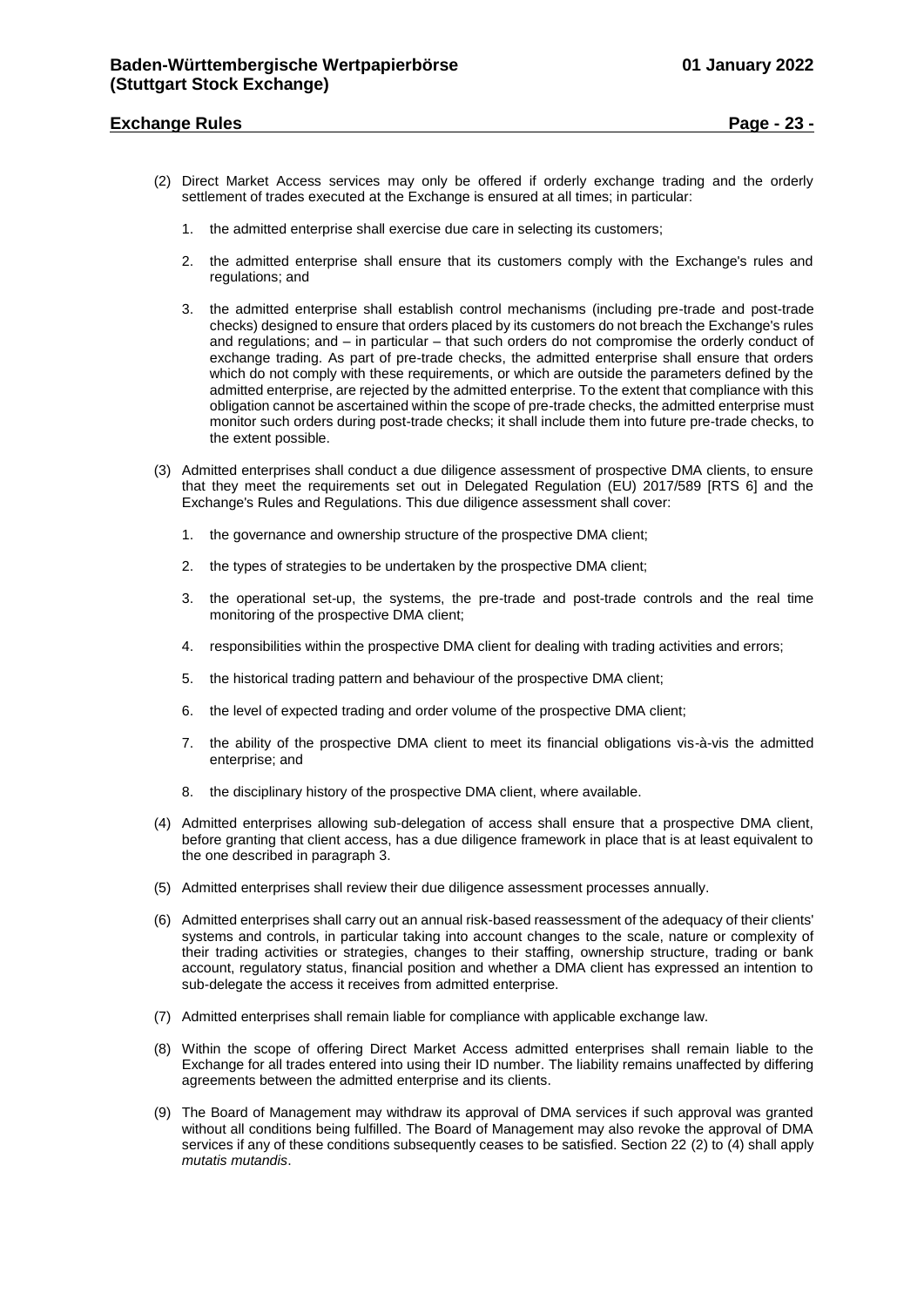# **Exchange Rules Page - 24 -**

#### <span id="page-23-0"></span>**Part 4: Synchronisation of business clocks**

#### <span id="page-23-1"></span>**Section 28 Synchronisation of business clocks**

The Exchange and admitted enterprises shall synchronise the business clocks they use to record the date and time of any reportable event. Reference is made to Delegated Regulation (EU) 2017/574 [RTS 25] with regard to the procedure.

# <span id="page-23-2"></span>**Chapter IV: Notices and Reports**

#### <span id="page-23-3"></span>**Section 29 Obligation to transmit order data**

- (1) Pursuant to Article 25 (2) of Regulation (EU) No 600/2014 (MiFIR), the Exchange is obliged to keep at the disposal of the competent authority, for five years, the relevant data relating to all orders in financial instruments communicated via the electronic trading system.
- (2) Admitted enterprises are obliged to:
	- 1. transmit data as required under Article 25 (2) of Regulation (EU) No 600/2014 (MiFIR) to the Board of Management, within the scope of transmitting orders – completely, accurately and in good time – to the extent that such data is required to fulfil the requirements pursuant to Article 25 (2) of Regulation (EU) No 600/2014 (MiFIR);
	- 2. inform the Board of Management, without delay, about any errors or gaps in the transmission of data pursuant to Article 25 (2) of Regulation (EU) No 600/2014 (MiFIR); and
	- 3. identify a contact person for technical connectivity and reporting, and to submit the contact details where that contact person can be reached during the timeframe for transmitting data pursuant to Article 25 (2) of Regulation (EU) No 600/2014 (MiFIR).

# <span id="page-23-4"></span>**Section 30 Obligation to report transactions**

- (1) Admitted enterprises which, in their capacity as investment firms, are subject to Regulation (EU) No 600/2014 (MiFIR) must ensure that they comply with their obligation to report transactions pursuant to Article 26 of Regulation (EU) No 600/2014 (MiFIR).
- (2) Pursuant to Article 26 (5) of Regulation (EU) No 600/2014 (MiFIR), the Exchange is obliged to report details of transactions in financial instruments traded on the Exchange, which are executed through its electronic trading system by a firm which is not subject to Regulation (EU) No 600/2014 (MiFIR).
- (3) Admitted enterprises which are not subject to Regulation (EU) No 600/2014 (MiFIR) shall be obliged to:
	- 1. transmit all data as required under Article 26 of Regulation (EU) No 600/2014 (MiFIR) to the Board of Management – completely, accurately and in good time – as required to fulfil the requirements pursuant to Article 26 (5) of Regulation (EU) No 600/2014 (MiFIR);
	- 2. take adequate steps in order to verify the completeness, accuracy and timely transmission of trade reports pursuant to Article 26 (5) of Regulation (EU) No 600/2014 (MiFIR);
	- 3. inform the Board of Management, without delay, about any errors or gaps in the transmission of data pursuant to Article 26 of Regulation (EU) No 600/2014 (MiFIR), and support the Board of Management in rectifying trade reports pursuant to Article 26 (5) of Regulation (EU) No 600/2014 (MiFIR); and
	- identify a contact person for technical connectivity and reporting, and to submit the contact details where that contact person can be reached during the timeframe for transmitting data pursuant to Article 26 of Regulation (EU) No 600/2014 (MiFIR), and trade reports pursuant to Article 26 (5) of Regulation (EU) No 600/2014 (MiFIR).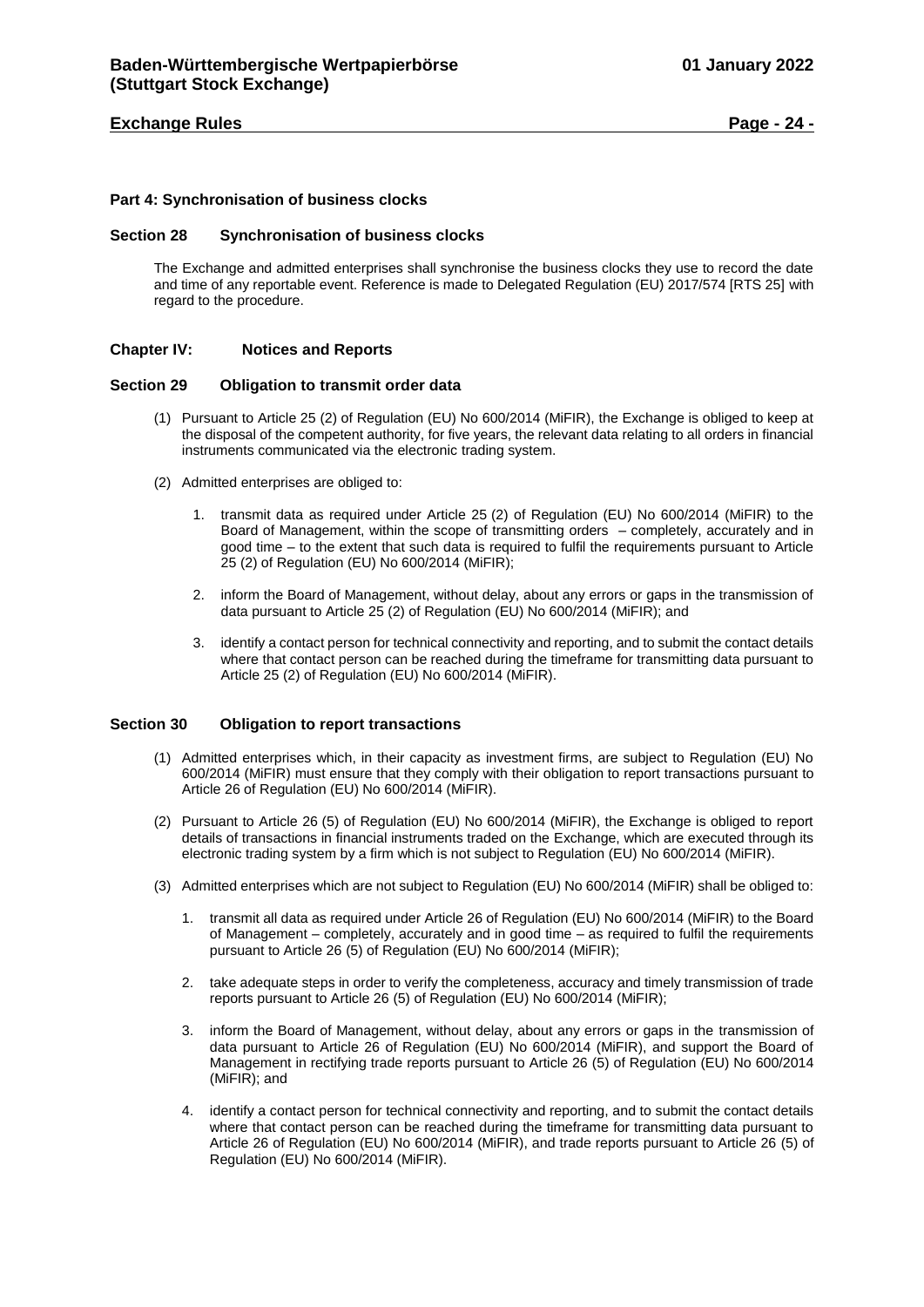# **Exchange Rules Page - 25 -**

# <span id="page-24-0"></span>**Chapter V: Admission, Listing and Inclusion of Securities**

#### <span id="page-24-1"></span>**Part 1: Admission of Securities to Trading in the Regulated Market and their Listing**

#### <span id="page-24-2"></span>**Section 31 Admission of Securities to the Regulated Market**

- (1) Securities intended for trading in the Regulated Market at the Exchange require admission by the Board of Management, unless section 37 of the BörsG or any other statute stipulates otherwise.
- (2) The admission of securities is applied for by the Issuer together with a bank/credit institution, financial services provider, an investment firm or an enterprise within the meaning of section 53 (1) sentence 1 or section 53 b (1) sentence 1 of the KWG. The institution or enterprise must be admitted to a domestic stock exchange with the right to participate in trading, and provide evidence of liable capital amounting to at least €730,000.00 (or the currency equivalent). If the Issuer itself is an institution or enterprise within the meaning of sentence 1, and if the requirements of sentence 2 have been fulfilled, the Issuer may file the application acting alone.
- (3) Securities shall be admitted if:
	- 1. the Issuer and the securities comply with the requirements set out in Article 35 of Regulation 1287/2006 (EC) and Delegated Regulation (EU) 2017/568 [RTS 17] as well as the provisions for the protection of the public, and to ensure orderly exchange trading, pursuant to section 34 of the BörsG; and
	- 2. a prospectus approved or certified pursuant to Regulation (EU) 2017/1129 of the European Parliament and of the Council or a sales prospectus pursuant to section 42 of the German Investment Act (*Investmentgesetz* – "InvG") in the version in force until 21 July 2013 has been published, which may still be used during the period specified in section 345 (6) sentence 1 of the German Capital Investment Act (*Kapitalanlagegesetzbuch* – "KAG"); or a sales prospectus pursuant to section 165 of the KAG, or a prospectus pursuant to section 318 (3) of the KAG has been published, unless publication of a prospectus is waived pursuant to Article 1 para. 2 or para. 5 of Regulation (EU) 2017/1129 of the European Parliament and of the Council or pursuant to the provisions of the German Securities Prospectus Act (*Wertpapierprospektgesetz* – "WpPG").
- (4) The Board of Management shall make public any admissions.

#### <span id="page-24-3"></span>**Section 32 Application for Admission**

- (1) Applications for admission of securities must be made in writing.
- (2) The application for admission of securities must stipulate the name and registered office of the applicants, as well as the type and amount of securities to be admitted. Furthermore, the application must stipulate whether a similar application has been filed, previously or concurrently, at another domestic exchange or in a market of another member state of the European Union or the Treaty on the European Economic Area, or will be filed in the near future. The application for admission should contain information regarding the trading and settlement currency and the minimum transferable lot and the minimum amount transferable lot of the securities to be admitted.
- (3) A draft prospectus, or the approved prospectus must be enclosed with the application, together with supporting evidence and documents required to demonstrate that all prerequisites for admission have been met. The applicant is responsible for ensuring orderly settlement of trades. Section 48 of the Exchange Admissions Regulation (*Börsenzulassungsverordnung*, "BörsenZulV") shall apply, with the exception of section 48 (2) sentence 2 no.7 a., first half-sentence.
- (4) The Board of Management may require the Issuer to transmit reference data concerning securities to be admitted, to the extent that this is necessary in order to fulfil the requirements under Article 4 of Regulation (EU) No 596/2014, as well as under Article 27 of Regulation (EU) No 600/2014 (MiFIR).
- (5) The application for admission of securities may be rejected even if the requirements pursuant to section 30 (3) have been met, if the Issuer has failed to fulfil its duties under admission to the Regulated Market at another organised market.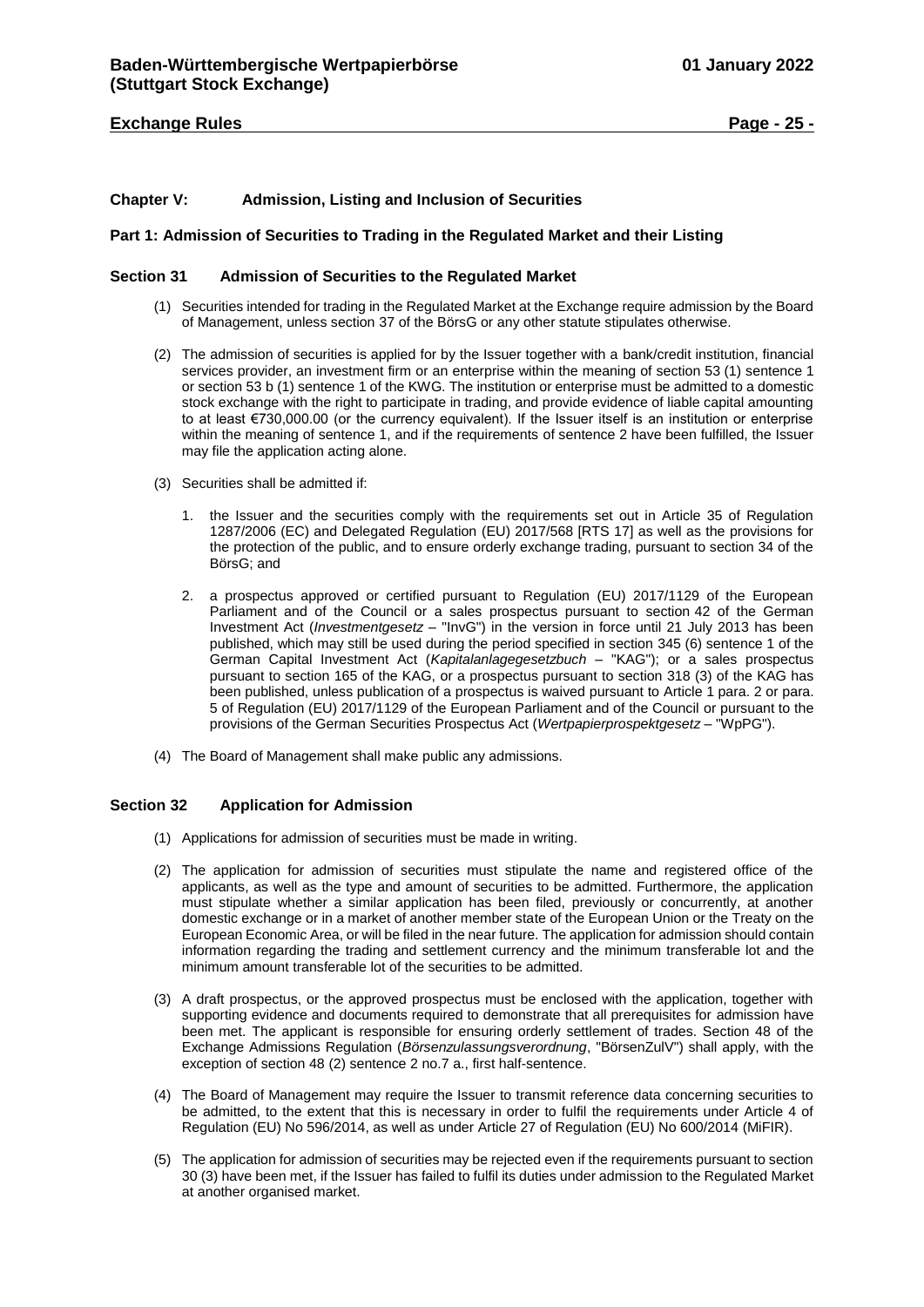# **Exchange Rules Page - 26 -**

# <span id="page-25-0"></span>**Section 33 Disclosure of Information**

- (1) The Issuer of admitted securities, as well as the institution or enterprise which has applied for admission of securities pursuant to section 31 (2), jointly with the Issuer, are obliged to disclose to the Board of Management any information from their respective sphere which the Board of Management needs for the proper execution of its duties with regard to admission and introduction of securities.
- (2) The Board of Management may demand that the Issuer of admitted securities publish certain information, in an appropriate manner and within a reasonable period of time, if this is required to protect the public, or to ensure orderly exchange trading. If the Issuer fails to honour this demand made by the Board of Management, after having heard the Issuer the Board of Management may publish such information, at the Issuer's expense.

#### <span id="page-25-1"></span>**Section 34 Revocation of Admission upon Application**

- (1) The Board of Management may revoke the admission of securities to trading in the Regulated Market upon application by the Issuer. Such revocation must not contradict investor protection concerns. Where securities as defined by section 2 (2) of the German Securities Acquisition and Takeover Act (*Wertpapiererwerbs- und Übernahmegesetz* – "WpÜG") are concerned, a revocation shall only be permitted if
	- 1. at the time of submitting the application, an offer document for the acquisition of all securities covered by the application (and making reference to the application), has been published in accordance with the provisions of the WpÜG; or
	- 2. the securities continue to be admitted
		- a) at another domestic exchange for trading in the Regulated Market, or
		- b) to trading in an organised market in a member state of the European Union, or in another member state of the Agreement on the European Economic Area, provided that provisions concerning revocation of admission to trading, and which correspond to those set out in paragraph 1 no. 1 above, are applicable on that market.
- (2) For securities which are not covered by the definition stipulated in paragraph 1 sentence 3 above, revocation will not contradict investor protection if, upon said revocation taking effect, admission to, and trading of these securities appears to be ensured
	- 1. on the Regulated Market at another domestic exchange; or
	- 2. on an organised market in another member state of the European Union, or in another contracting state to the Treaty on the European Economic Area; or
	- 3. on a market of a third country, provided that admission requirements and reporting and disclosure obligations exist in such a market that are comparable to those existing in the Regulated Market for listed securities, and provided that the information exchange with the competent authorities of the relevant country for the purpose of monitoring trade appears to be ensured; or
	- 4. where the conditions stipulated in paragraph (2) nos. 1 to 3 above do not appear to be ensured, if investors have sufficient time, following publication of revocation, to sell the securities affected by the revocation on the Exchange's Regulated Market.
- (3) Any revocation shall take effect at the point in time determined by the Board of Management. A revocation pursuant to paragraph (1), nos. 1 and no. 2a above, shall become effective three exchange trading days after announcement of such revocation. A revocation pursuant to paragraph (1), no. 2b above, shall become effective three months after announcement of such revocation. A revocation pursuant to paragraph (2), no. 1 above, shall become effective three exchange trading days following announcement of such revocation, provided that at the time of announcing such revocation, admission to, and trading of these securities appears to be ensured at least on the Regulated Market at another domestic exchange. A revocation pursuant to paragraph (2), nos. 2 and 3 above, shall become effective three months after publication of such revocation, provided that at the time of announcing such revocation, admission to, and trading of these securities appears to be ensured (i) exclusively on an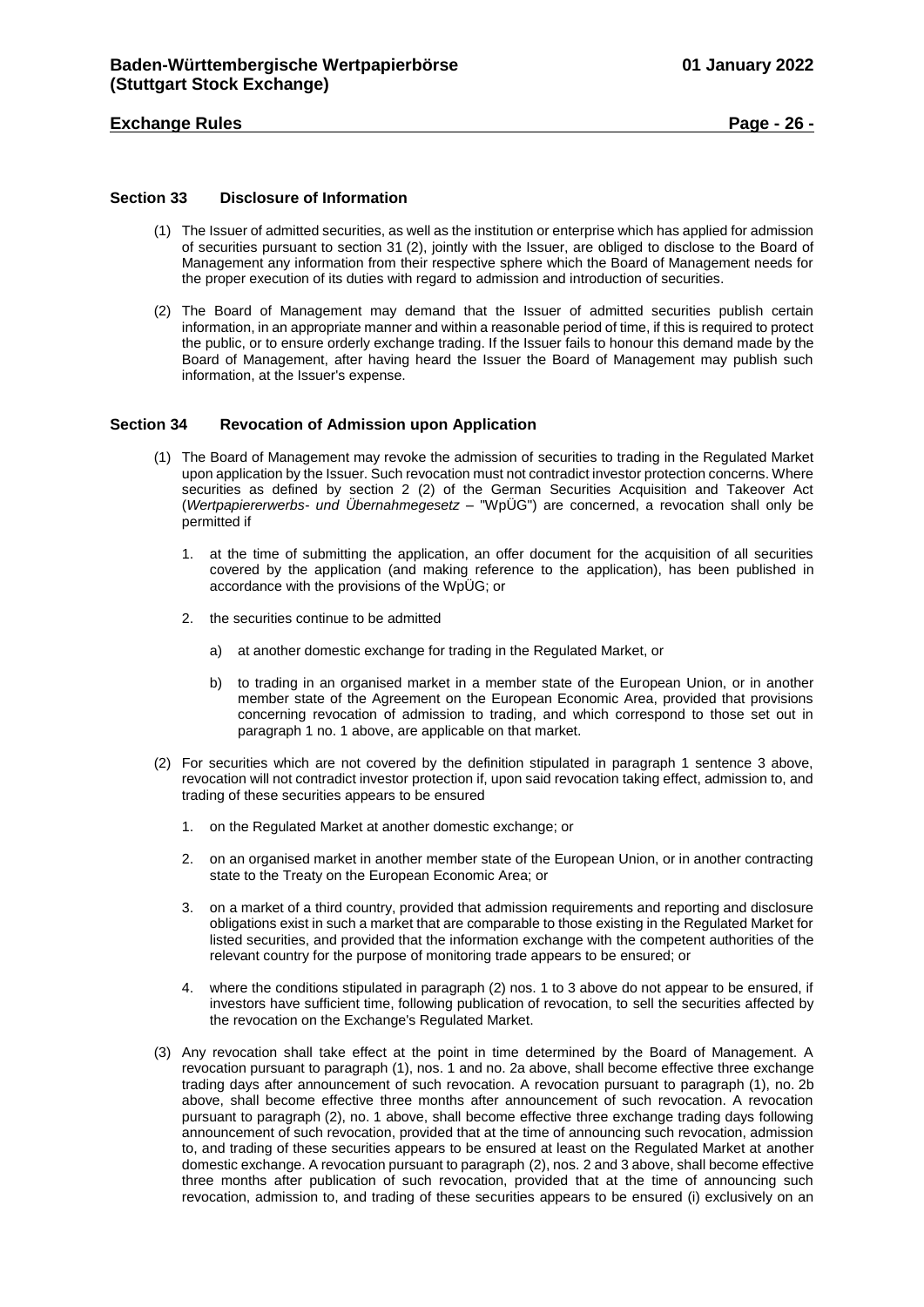# **Exchange Rules Page - 27 -**

organised market in another member state of the European Union, or in another contracting state to the Treaty on the European Economic Area, or (ii) exclusively on the market of a third country, provided that admission requirements and reporting and disclosure obligations exist in such a market that are comparable to those existing in the Regulated Market for listed securities, and provided that the information exchange with the competent authorities of the relevant country for the purpose of monitoring trade appears to be ensured. A revocation pursuant to paragraph (2), no. 4 above, shall become effective six months after announcement of such revocation. Upon application by the Issuer, the Board of Management may shorten the periods specified in sentences 5 and 6 above, unless it would be contrary to the interests of investors to do so.

- (4) The Issuer is responsible for providing evidence that the conditions for revoking the admission have been satisfied, and for determining the date on which revocation takes effect. The Board of Management may, in particular, require the submission of appropriate declarations and documents for this purpose. If any of the conditions as set forth in paragraphs (1) and (2) above are no longer satisfied after the revocation has been made public, but before such revocation becomes effective, the Board of Management may reverse its decision.
- (5) The Board of Management shall make public any revocations.

# <span id="page-26-0"></span>**Section 35 Ex Officio Withdrawal or Revocation of Admission**

- (1) The Board of Management may withdraw the admission of securities to trading in the Regulated Market if admission was granted without all conditions being fulfilled. The Board of Management may revoke the admission of securities to trading in the Regulated Market if one of the prerequisites subsequently ceased to exist.
- (2) The Board of Management may revoke the admission of securities for trading on the Regulated Market if orderly Exchange trading is not ensured on a sustainable basis, and the Board of Management has discontinued the quotation in the Regulated Market, or the issuer has failed to meet its obligations, even after being granted an appropriate period of time.
- (3) The Exchange Supervisory Authority and BaFin shall be notified without delay of any revocation pursuant to paragraphs 1 or 2 above.
- (4) The Board of Management shall make public any withdrawals or revocations.

# <span id="page-26-1"></span>**Section 36 Listing of Securities**

- (1) Upon the Issuer's application, the Board of Management shall decide on the commencement of the quotation of admitted securities in the Regulated Market of the Exchange ("listing").
- (2) Securities which are offered for public subscription may only be listed after conclusion of the allotment procedure.
- (3) The listing of the securities may not take place any sooner than on the first working day after the initial publication of the prospectus or, if no prospectus is to be published, after the publication of the admission.
- (4) Where the securities are not listed within three months after the publication of the admission decision, their admission shall lapse. Upon application, the Board of Management may extend said deadline, as appropriate, if the Issuer of the admitted securities can demonstrate a legitimate interest in such extension.
- (5) The Board of Management shall publish the admission.

#### <span id="page-26-2"></span>**Section 37 Application for Introduction**

- (1) Applications for the introduction of securities must be made in writing.
- (2) In its application, the Issuer shall inform the Board of Management of the introduction date and the features of the securities to be introduced. The application for introduction of securities must contain information regarding the trading and settlement currency and the minimum transferable lot and the minimum amount transferable lot of the securities to be introduced. The Board of Management is entitled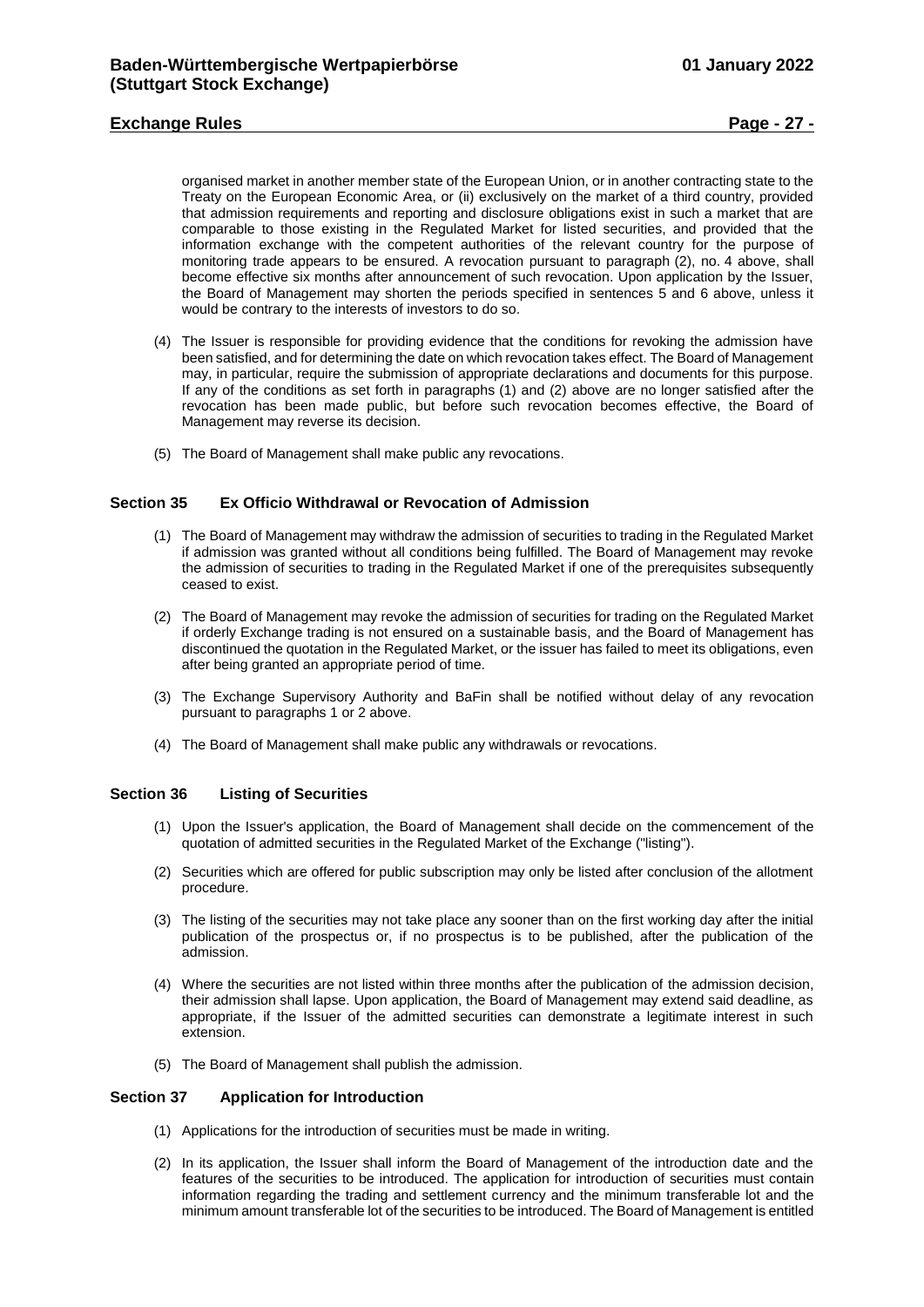# **Exchange Rules Page - 28 -**

to request further information.

(3) The application for introduction of securities shall also include all the supporting evidence and documents required to demonstrate that all prerequisites for introduction have been met. The Board of Management is entitled to request further documents or evidence.

#### <span id="page-27-0"></span>**Part 2: Inclusion of Securities into the Regulated Market**

#### <span id="page-27-1"></span>**Section 38 Inclusion of Securities into the Regulated Market**

- (1) Upon application of a trading participant or "ex officio", the Board of Management may include securities into Exchange trading in the Regulated Market if the relevant securities have not been admitted to trading in the Regulated Market on this Exchange, provided that
	- 1. said securities have already been admitted
		- a) at another domestic exchange for trading in the Regulated Market;
		- b) in another member state of the European Union, or in another member state of the Agreement on the European Economic Area, for trading in an organised market; or
		- c) to trading in a market of a third country, provided that admission requirements and reporting and disclosure obligations exist in such a market that are comparable to those existing in the Regulated Market for listed securities and provided that the information exchange with the competent authorities of the relevant country for the purpose of monitoring trade is ensured;

and

- 2. no circumstances are known which would result in the public being taken advantage of or impairment of material public interests if the relevant securities were included.
- (2) The Board of Management shall resolve on any such inclusion. The consent of the Issuer for inclusion of the securities, issued by its enterprise, into Exchange trading in the Regulated Market is not required. The Board of Management shall notify the Issuer whose securities were included in Exchange trading of said inclusion.
- (3) The Board of Management shall make public any inclusions.

#### <span id="page-27-2"></span>**Section 39 Application for Inclusion**

- (1) Applications for the inclusion of securities must be made in writing.
- (2) The application for inclusion of securities must stipulate the name and registered office of the applicant, name and registered office of the Issuer, as well as the type and amount of securities to be admitted. In addition, details shall be provided as to where the securities to be included have been admitted in accordance with section 38 (1) no. 1 above. The application for inclusion of securities must contain information regarding the trading and settlement currency and the minimum transferable lot and the minimum amount transferable lot of the securities to be included. The Board of Management is entitled to request further information.
- (3) The application for inclusion of securities shall also include all the supporting evidence and documents required to demonstrate that all prerequisites for inclusion have been met. The Board of Management is entitled to request further documents or evidence.
- (4) The Board of Management may require the applicant to transmit reference data concerning securities to be admitted, to the extent that this is necessary in order to fulfil the requirements under Article 4 of Regulation (EU) No 596/2014, as well as under Article 27 of Regulation (EU) No 600/2014 (MiFIR).

# <span id="page-27-3"></span>**Section 40 Applicant's Duties; Lapse of the Applicant's Admission to Exchange Trading**

(1) The Applicant must ensure orderly Exchange trading and orderly trade settlement. It must inform the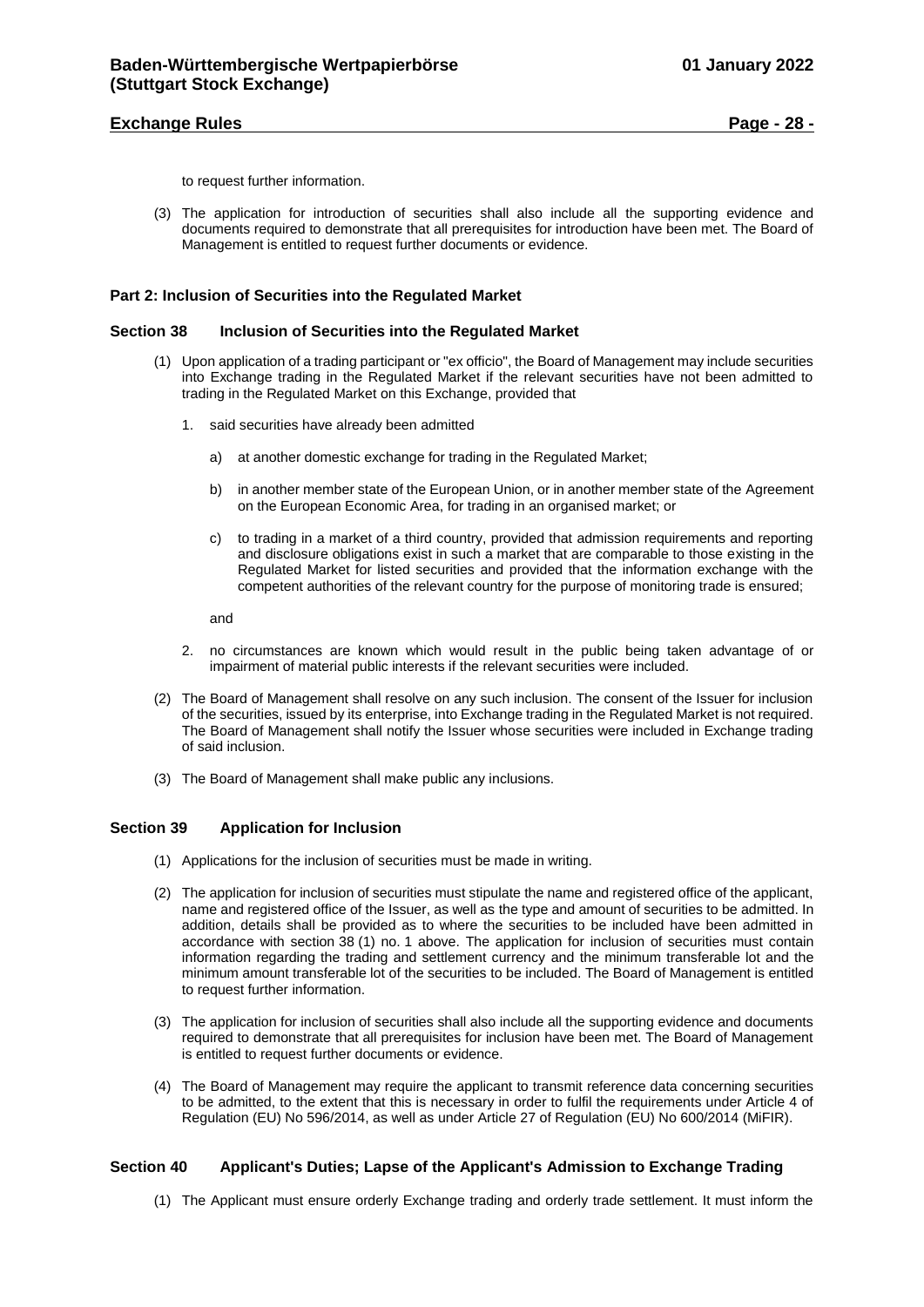# **Exchange Rules Page - 29 -**

Board of Management, without undue delay and on an ongoing basis, of facts concerning the Issuer or the securities – especially regarding distribution or disbursement of dividends, exercise of rights of exchange, purchase, subscription or termination, interest payments, redemptions, maturities, drawings and any other corporate actions, as well as any other circumstances which are material for price determination. The Applicant must inform the Board of Management of any facts which the Issuer is obliged to publish on any foreign market that the securities are admitted to, in order to protect the public or to ensure orderly exchange trading. Moreover, the Applicant must inform the Board of Management of any discontinuation or suspension of trading, withdrawal or revocation of the admission on the market the securities were admitted to.

(2) If the Applicant's admission for Exchange trading lapses or is suspended, the Board of Management shall decide upon the continuation of the quotation of the securities included in the Regulated Market upon the Applicant's application, unless another enterprise admitted to Exchange trading assumes the Applicant's obligations arising from the respective inclusion. The Board of Management shall make public its decisions.

## <span id="page-28-0"></span>**Section 41 Revocation of Inclusion upon Application**

- (1) Upon the Applicant's application, the Board of Management may revoke the inclusion of securities in the Regulated Market in accordance with section 38 (1) above.
- (2) The Board of Management shall make public any revocations.

# <span id="page-28-1"></span>**Section 42 Ex Officio Withdrawal or Revocation of Inclusion**

- (1) The Board of Management may withdraw the inclusion of securities to trading in the Regulated Market if inclusion was granted without all conditions being fulfilled. The Board of Management may revoke the inclusion of securities to trading in the Regulated Market if one of the prerequisites subsequently ceased to exist.
- (2) The Board of Management may revoke the inclusion of securities to the Regulated Market if orderly Exchange trading is not ensured on a sustainable basis and the Board of Management has discontinued the quotation in the Regulated Market or the applicant has failed to meet its obligations, even after being given an appropriate period of time.
- (3) The Board of Management shall make public any withdrawals or revocations.

#### <span id="page-28-2"></span>**Chapter VI: Market Rulings**

#### <span id="page-28-3"></span>**Section 43 Suspension, Discontinuation and Interruption of Trading**

- (1) The Board of Management may
	- 1. suspend the trading in securities ("suspension ") if orderly trading on the Exchange is temporarily jeopardised or if the suspension is deemed necessary in the interest of protecting the public; or
	- 2. discontinue quotation ("discontinuation ") if orderly trading on the Exchange no longer appears to be ensured.

The Board of Management shall publish any measures taken pursuant to sentence 1 above.

- (2) Where suspension of trading pursuant to paragraph 1 sentence 1 no. 1 above concerns a financial instrument (as defined in Annex I part C of Directive 2014/65/EU) (MiFID II), the Board of Management shall also suspend trading in derivatives associated with that financial instrument (as defined in Annex I part C nos. 4-10 of said Directive), if this is necessary to achieve the objectives of suspending trading in the underlying financial instrument. The same shall apply, *mutatis mutandis*, in relation to a discontinuation of trading pursuant to paragraph 1 sentence 1 no. 2.
- (3) The Exchange Supervisory Authority and BaFin shall be notified without delay of any suspension or discontinuation pursuant to paragraphs 1 or 2 above.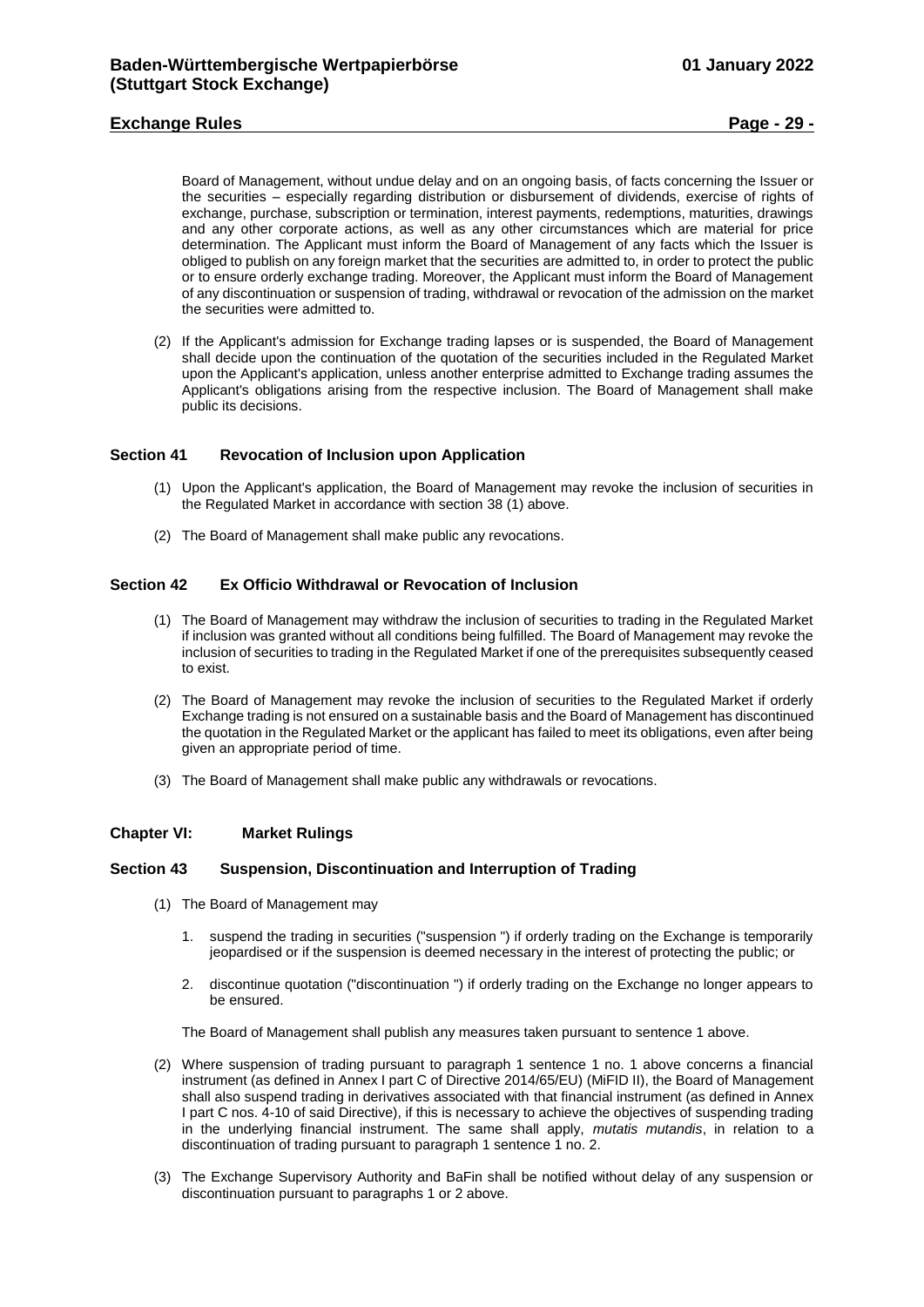# **Exchange Rules Page - 30 -**

- (4) The Board of Management may interrupt tradingif this is necessary for technical reasons or to avoid any other threat to the orderly functioning of Exchange trading. Trading may be interrupted for individual securities.
- (5) The Board of Management shall make public any suspensions or discontinuations.

#### <span id="page-29-0"></span>**Chapter VII: Exchange Trading, Orders, and Exchange Price Determination**

#### <span id="page-29-1"></span>**Part 1: Exchange Trading**

#### <span id="page-29-2"></span>**Section 44 Electronic Trading**

- (1) The Exchange prices for securities traded in the Regulated Market shall be determined by the electronic trading system of the Exchange. Without diminishing the responsibility of the Trading Surveillance Office, the Board of Management shall monitor the orderly determination of Exchange prices in the electronic trading system.
- (2) The Board of Management shall be authorised to classify securities traded in the electronic trading system of the Exchange by factual criteria – in particular, by type of security and average traded volumes – to form separate trading segments and product groups. The market segmentation in accordance with the German Exchange Act shall remain unaffected.

# <span id="page-29-3"></span>**Section 45 Trading Hours for Securities**

- (1) Exchange trading hours for securities cover the period from 08:00 to 22:00 CET. Diverging from these Exchange trading hours, the Board of Management may
	- 1. determine general trading hours (within the Exchange trading hours) for each category of securities; and
	- 2. determine specific trading hours for each individual security, which diverge from the general trading hours.
- (2) If trading is interrupted by virtue of a decision taken by the Board of Management, following resumption of trading the Board of Management may extend the general and specific trading hours for securities.
- (3) The Board of Management shall make public its decisions.

#### <span id="page-29-4"></span>**Section 46 Trading models**

Within the framework of the admission and introduction and inclusion of securities, the Board of Management determines the trading models in which the securities are traded. For the trading of securities, the trading models are continuous auctions in euro (order-driven), an auction in euro (time-driven), continuous auctions in foreign currency (order-driven) or an auction in foreign currency (time-driven)

#### <span id="page-29-5"></span>**Section 47 Trading phases**

- (1) The trading models are each composed of the trading phases (pre-trading, main trading and post-trading phases) determined by the Board of Management. Orders can be managed in the pre-trading phase. However, no trading of securities takes place. In the main trading phase, orders can be managed and securities can be traded in the trading models. The main trading phase is based on the trading hours of the securities. Within the main trading phase, the Board of Management can determine an early and late trading phase. Orders can be managed in the post-trading phase. However, no trading of securities takes place. The Board of Management may extend or shorten the trading periods to the extent necessary to maintain orderly trading.
- (2) The trading of securities in the trading models continuous auctions in euro (order-driven) and continuous auctions in foreign currency (order-driven) shall generally take place during the general trading hours of the respective category of securities. In deviation from the general trading time, the management may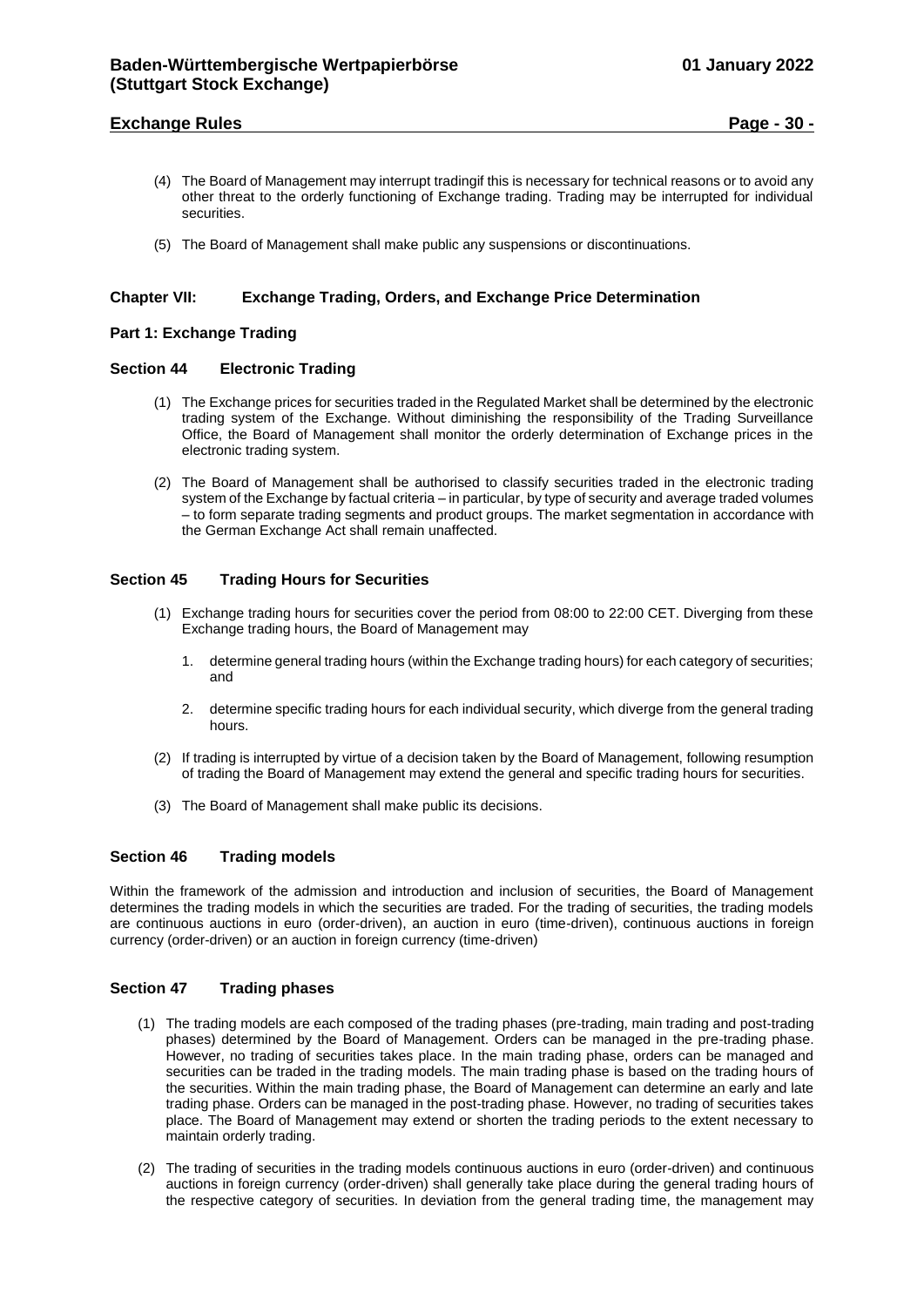# **Exchange Rules Page - 31 -**

determine a specific trading time for each individual security in the trading models continuous auctions in euro (order-driven) and continuous auctions in foreign currency (order-driven), taking into account the information provided in the application for admission and introduction and inclusion of securities. The last price shall be the closing price. End-of-day processing is triggered time-steered.

(3) The trading of securities in the trading models an auction in euro (time-driven) and an auction in foreign currency (time-driven) shall take place exclusively during the specific trading time of the individual security. The determination of the specific trading time for each individual security in the trading models an auction in euro (time-driven) and an auction in foreign currency (time-driven) shall not, however, take into account the information provided in the application for admission and introduction and inclusion of securities, but shall be determined by the Board of Management.

# <span id="page-30-0"></span>**Section 48 Trading Model "Continuous auctions in euro (order-driven)"**

- (1) The continuous auction in euro trading model shall be available for the admission and introduction and inclusion of foreign shares, domestic shares, bonds, funds & ETPs, participation certificates and securitised derivatives as well as for trading of foreign subscription rights and domestic subscription rights.
- (2) In the trading model continuous auctions in euro, trading is order-driven. Within the framework of order management, the following order types are available: market orders, limit orders, stop market orders, stop limit orders, trading stop orders and one-cancels-order with the possible order supplements and possible order validity.
- (3) In the trading model continuous auctions in euro, the general trading and settlement currency shall generally be euro. In deviation from the general trading and settlement currency euro, the Board of Management may determine a foreign currency as trading currency for each individual security, taking into account the information provided in the application for admission and introduction and inclusion of securities. The foreign currency must correspond to the nominal currency of the securities. The possible foreign currencies as trading currencies shall be announced by the Board of Management.

# <span id="page-30-1"></span>**Section 49 Trading model "one auction in euro (time-driven)"**

- (1) The trading model of an auction in euro is available for the admission and introduction and inclusion of foreign shares, domestic shares, bonds, funds & ETPs, participation certificates and securitised derivatives as well as for the trading of foreign subscription rights and domestic subscription rights.
- (2) In the trading model of an auction in euro, trading is time-driven. Within the framework of order management, the following order types are available for bonds, participation certificates and securitised derivatives: market orders, limit orders, stop-market orders, stop-limit orders, trailing-stop orders and onecancels-order with the possible order supplements and possible order validity, for foreign shares, domestic shares, funds & ETPs, foreign subscription rights and domestic subscription rights, the order types market orders and limit orders are available without the possible order supplements and with the possible order validity with the exception of the order validity "Periodic validity".
- (3) In the trading model of an auction in euro, the general trading and settlement currency shall generally be euro. In deviation from the general trading and settlement currency euro, the Board of Management may determine a foreign currency as trading currency for each individual security, taking into account the information provided in the application for admission and introduction and inclusion of securities. The foreign currency must correspond to the nominal currency of the securities. The possible foreign currencies as trading currencies shall be announced by the Board of Management.

# <span id="page-30-2"></span>**Section 50 Trading model "Continuous auctions in foreign currency (order-driven)"**

- (1) The continuous auction trading model in foreign currency is available for the admission and introduction and inclusion of bonds and securitised derivatives.
- (2) In the continuous auction trading model, trading in foreign currency is order-driven. Within the framework of order management, the following order types are available: market orders, limit orders, stop market orders, stop limit orders, trading stop orders and one-cancels-other orders with the possible order supplements and possible order validity.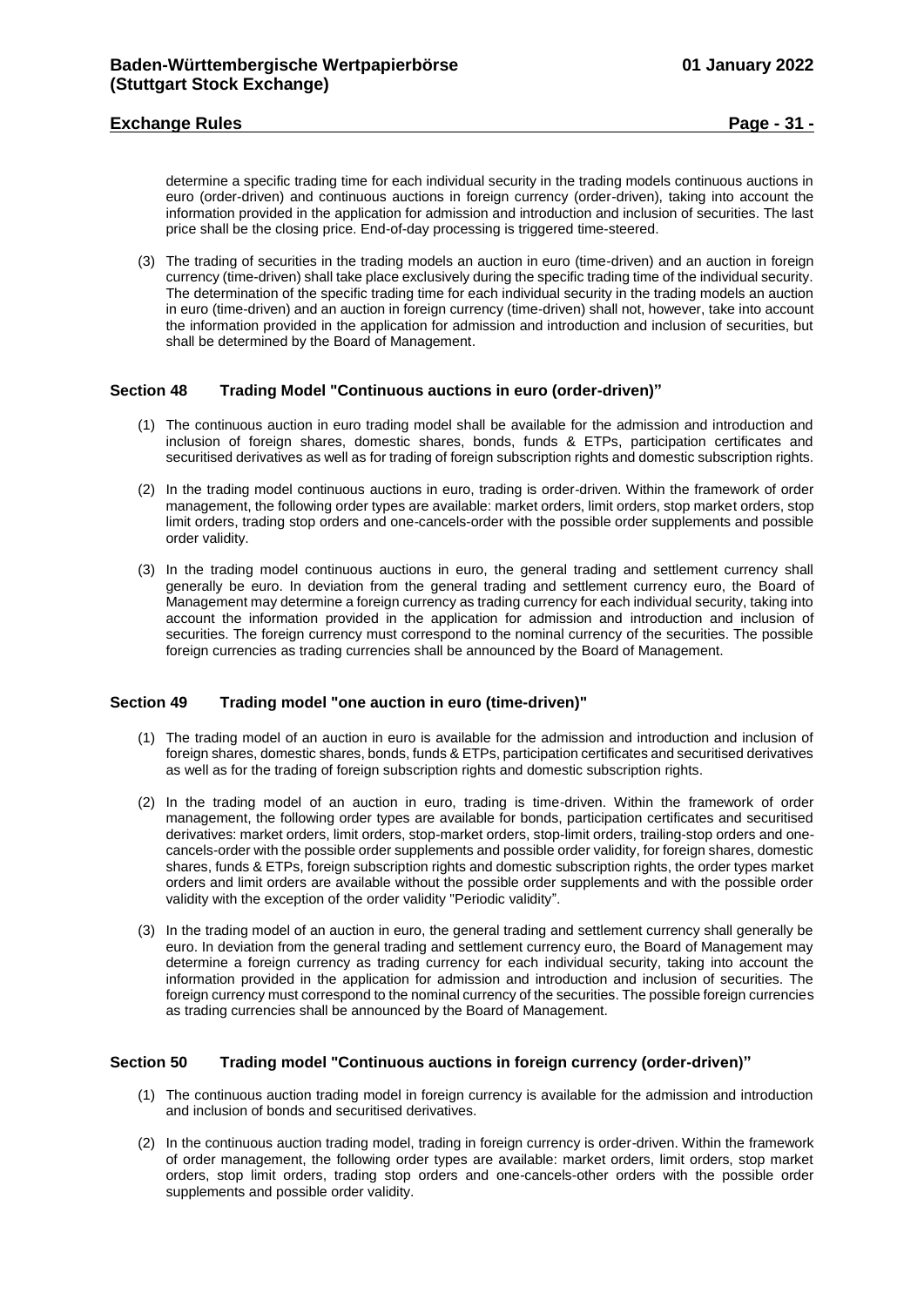# **Exchange Rules Page - 32 -**

(3) In the continuous auction in foreign currency trading model, the general trading and settlement currency is foreign currency. The foreign currency must correspond to the nominal currency of the securities. The possible foreign currencies as trading and settlement currencies shall be announced by the Board of Management.

# <span id="page-31-0"></span>**Section 51 Trading Model "One auction in foreign currency (time-driven)"**

- (1) The trading model of an auction in foreign currency shall be available for the admission and introduction and inclusion of bonds and securitised derivatives.
- (2) In the trading model of an auction in a foreign currency, trading is time-driven. Within the framework of order management, the following order types are available: market orders, limit orders, stop market orders, stop limit orders, trading stop orders and one-cancels-other orders with the possible order supplements and possible order validity.
- (3) In the trading model of an auction in foreign currency, the general trading and settlement currency is foreign currency. The foreign currency must correspond to the nominal currency of the securities. The possible foreign currencies as trading and settlement currencies shall be announced by the Board of Management.

# <span id="page-31-1"></span>**Section 52 Tradable lots**

The Board of Management determines tradable lots for each single security within the scope of the admission, listing and inclusion of the securities. In general, the minimum amount tradable lot respective the minimum tradable lot equals the minimum amount transferable lot or a multiple thereof. In deviation therefrom, the Board of Management can determine for each security within the scope of admission, listing and inclusion of the securities that the minimum amount tradable lot equals the minimum amount transferable lot or a multiple thereof and in addition the minimum tradable unit equals the minimum transferable unit or a multitude thereof (Trading of Increments). The Trading of Increments only applies to bonds.

# <span id="page-31-2"></span>**Section 53 Quality Liquidity Provider (QLP)**

- (1) A QLP is an enterprise that is admitted to trading on the Exchange. QLPs must be organised in such a way that any conflicts of interest between their activity as QLP and any other activities are precluded.
- (2) QLPs must carry out their tasks in an unbiased manner, ensuring compliance with their obligations and monitoring of such compliance.
- (3) QLPs may effect proprietary trades (*Eigengeschäfte*) and open transactions subject to designation of the counterparty (*Aufgabegeschäfte*) in accordance with the Conditions for Trading at the Exchange. Any proprietary trades, and open transactions subject to designation of the counterparty, of the QLP must not disrupt orderly market operation.
- (4) QLPs support price determination in electronic trading. The duties of the QLP are the generation of QLP-A information as defined in section 54, the plausibility check of any information taken into consideration by the electronic trading system for price determination purposes, the generation of QLP-S information pursuant to section 55 as well as the provision of liquidity pursuant to section 56.
- (5) Details regarding the requirements and duties of the QLP and any exceptions therefrom may be contained in the provisions for specific trading segments. Moreover, the Board of Management may set out more detailed provisions regarding the tasks of QLPs and exceptions therefrom in the Implementation Rules.

# <span id="page-31-3"></span>**Section 54 Publication of QLP A Information**

(1) Within the scope or pre-trade transparency, QLPs are required to provide for each traded security with regard to the respective trading and settlement currency, on a continuous basis during the trading hours of the relevant security, QLP A Information for publication. The QLP A information is determined on the basis of the order situation in the order book and includes the prices of reference markets or market makers to be taken into account according to the rules and regulations of the exchange as well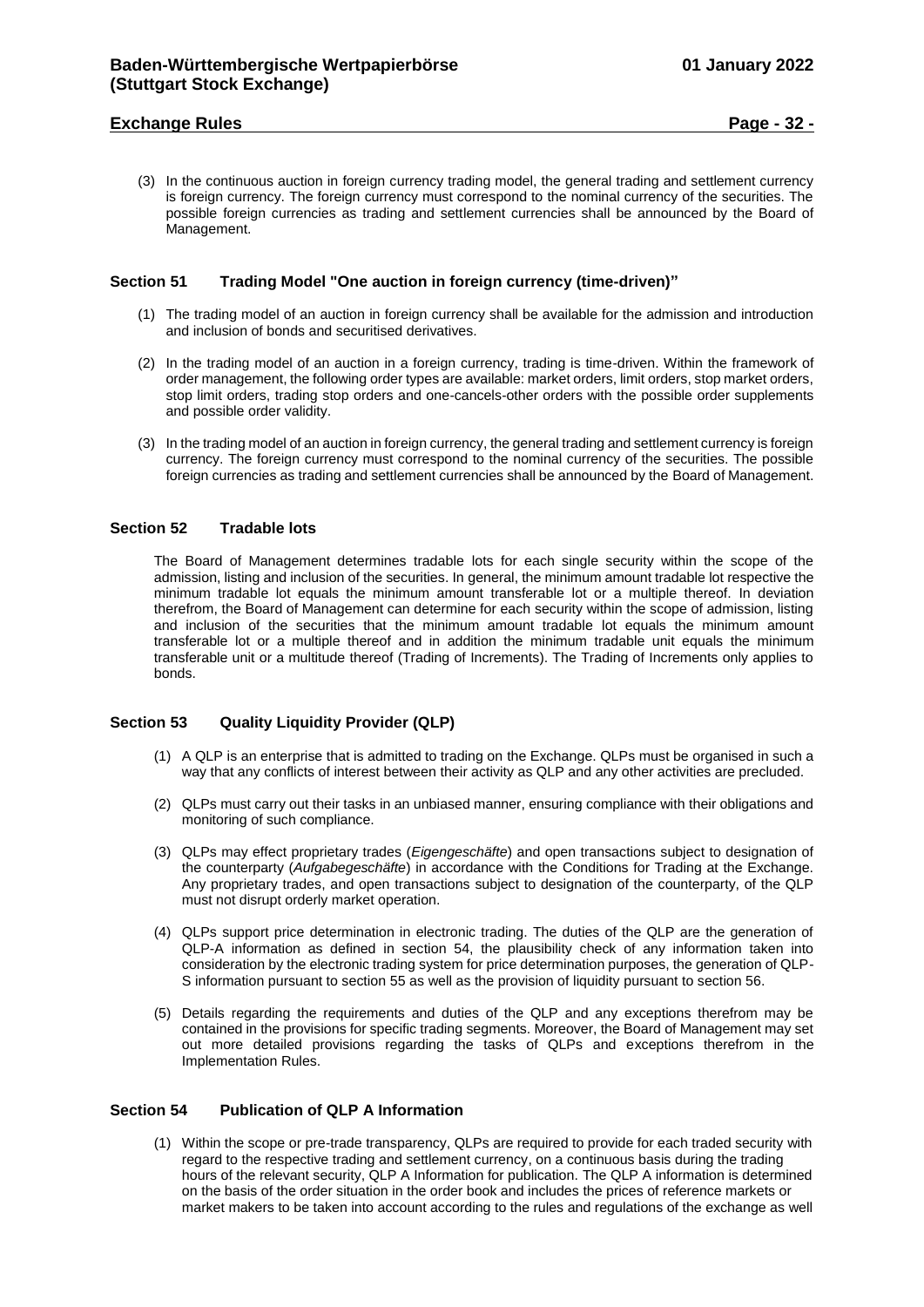# **Exchange Rules Page - 33 -**

as the price information of other important markets, if applicable. The QLP-A information must correspond to the actual market situation of exchange trading.

- (2) Where no Reference Market or Market-Maker quotes need to be taken into consideration, the QLP is supposed to prepare QLP A information and to make such information available for publication. However, the QLP is under no obligation to do so.
- (3) The QLP A information provided by the QLP shall consist of the following data:

ask price and/or bid price and/or bid volume and/or ask volume.

- (4) If the reception of an order leads to the determination of new QLP-A information and this has an effect on the execution of the received order, the transmission of QLP-S information shall take place after an appropriate period of time. The duration of the waiting period depends in particular on the liquidity and volatility of the security, the last price determined, the current trading interest of the market and the interest in a rapid price determination.
- (5) The current QLP A Information provided by the QLP shall be published; this may be effected via the Exchange's website. The frequency of updates to the publication may be restricted where this is necessary to ensure proper operation of the technical systems used for publication and to convey an accurate picture of the actual market situation.
- (6) Upon request by a trading participant, the Quality Liquidity Provider (QLP) is required to provide socalled QLP A information and to make it available for publication (Arranged Exchange Trades).

# <span id="page-32-0"></span>**Section 55 Plausibility Check and Preparation of QLP S Information**

- (1) Where the electronic Limit Control System indicates a potentially executable order book situation to the QLP, the plausibility of the potential execution price will be immediately checked against the previous price sequence.
- (2) Where the special provisions governing trading in specific types of security require Market-Maker Price Information to be taken into account, the QLP checks the format, completeness and up-to-dateness of data transmitted by the Market-Maker. An additional plausibility check against QLP A information is carried out on the data transmitted by the Market-Maker upon the QLP's request. The QLP shall take into consideration that Market-Maker Price Information may deviate due to influencing factors of varying magnitude that are customary in the market. Where this is required by the special provisions governing trading in specific types of security, and provided that the QLP's request referred at least to the minimum quote volume, the QLP shall check for compliance with minimum trading sizes and maximum spreads, as well as with the Market-Maker's Price Information published voluntary obligations.
- (3) Where the QLP determines during this examination of Market-Maker data that said data is not plausible because it fails to meet the above-mentioned requirements, the QLP shall request the Market-Maker to confirm the Market-Maker Price Information, or to submit a new quote. If the Market-Maker fails to confirm the quote within a short period of time, or to submit a new quote, the QLP shall inform the Board of Management without undue delay. As long as no plausible Market-Maker Price Information is available, no QLP A information may be published, and the QLP may not transmit any QLP S information to the trading system. As a matter of principle, plausibility checks are carried out manually. QLPs are entitled to carry out automated plausibility checks, provided that certain parameters defined by the Board of Management by way of corresponding instructions – such as, in particular, order size, price determination frequency, divergence of the order limit specified from the price to be determined – are complied with; and no manual plausibility check is required to safeguard orderly price determination. QLPs must take a trading participant's current order as well as that participant's past behaviour into account for the purpose of such checks.
- (4) QLPs are obliged to take appropriate precautions to ensure orderly price determination even in the event of significant price fluctuations; such appropriate precautions include brief volatility interruptions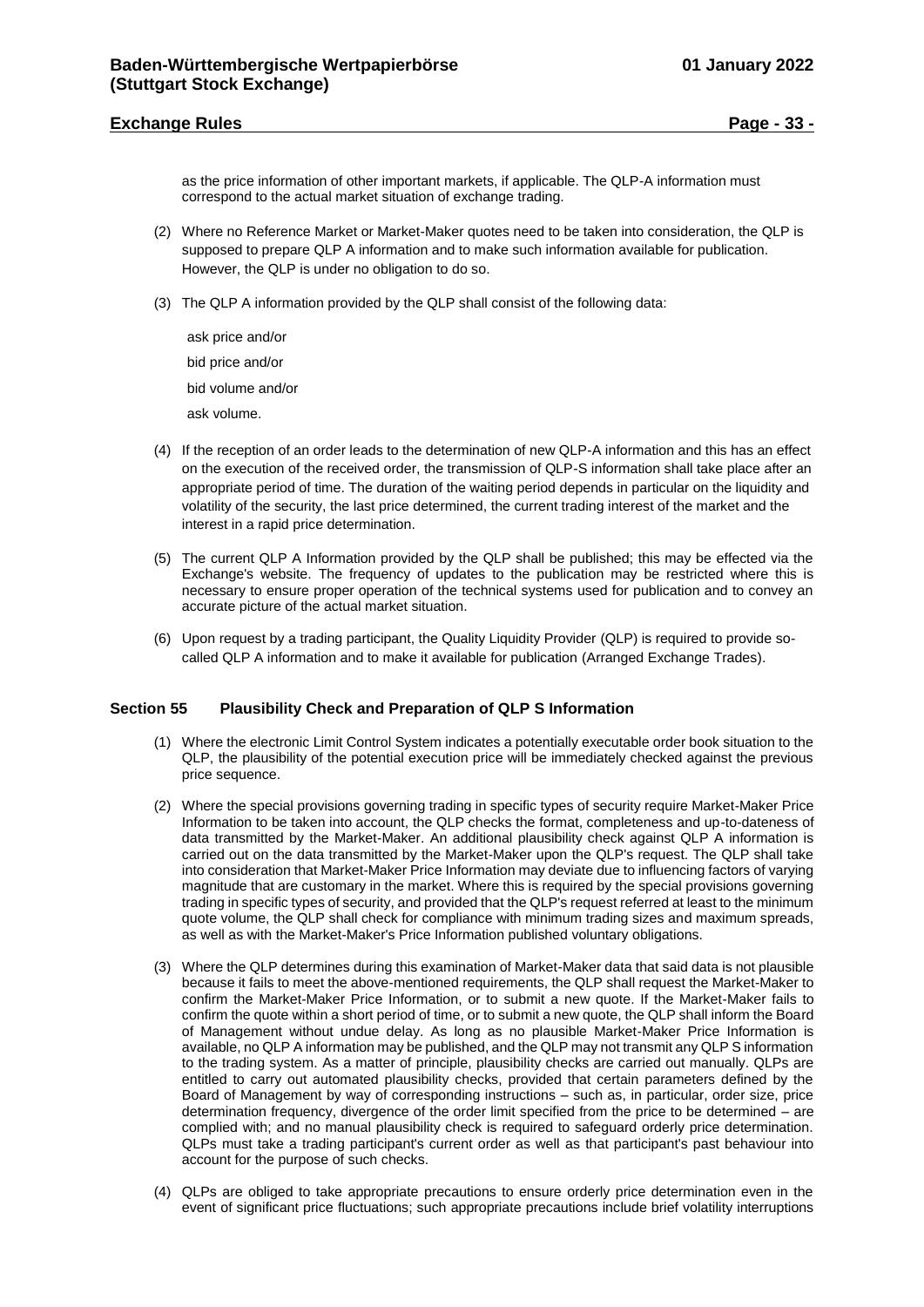# **Exchange Rules Page - 34 -**

based on dynamic price ranges, as well as limit systems operated by trading participants entrusted with price determination. The parameters applied to such volatility interruptions must take the liquidity of individual categories and sub-categories of the relevant financial instruments into consideration, as well as the type of market model and the trading participants involved; the parameters must help prevent significant disruptions to orderly Exchange trading. The Board of Management shall set out further details by way of instructions to QLPs.

- (5) The QLP is obliged to submit QLP S information without undue delay after a successful plausibility check. To initiate a price determination, a QLP can actively provide QLP S information for a specific order book situation.
- (6) The price limit of this QLP S information must not be outside the price limit of the QLP A information published. The electronic trading system will not determine any exchange price outside the QLP S information provided by the QLP.
- (7) The QLP S information contains the following data:
- 1. price limit for own liquidity to be provided by the QLP and/or
- 2. orders with "KV" numbers (Clearstream account numbers) if third-party liquidity is to be used.

# **Section 56 Provision of Liquidity**

- <span id="page-33-0"></span>(1) The QLP shall be obliged to provide own liquidity in a potentially executable order book situation, during which a request to submit QLP S information is addressed to the QLP and if liquidity is required, in accordance with the Exchange Rules and the present Implementation Rules, unless the QLP cannot reasonably be expected to provide liquidity in view of special circumstances affecting the relevant security.
- (2) For securities covered by a Market-Maker, the QLP's liquidity provision is supplemented by the Market-Maker's liquidity provision. Specific details regarding the provision of liquidity are determined by reference to the special provisions governing trading in specific types of security.
- (3) To the extent that one or more Reference Markets must be taken into consideration for the relevant security and liquidity is available in any such markets, such liquidity must be taken into account when providing liquidity. Where liquidity in the Reference Market is insufficient, the QLP may provide liquidity to cover for this. If this is the case, the QLP may appropriately take the risk associated with the provision of such liquidity into account when preparing the QLP S information.

#### <span id="page-33-1"></span>**Section 57 Announcement**

Trades which the QLP arranges with a Trading Participant in order to obtain liquidity will be announced as 'arranged trades'. The QLP is required to identify the corresponding information with the addendum "A" (arranged). A QLP S Information which the QLP submits in order to trigger price determination in the Exchange trading System must be made within a period starting 5 seconds and ending 60 seconds after the announcement. Price determination need not be in line with the announcement if the order book situation has changed. This shall only apply if a corresponding QLP A Information was submitted and published beforehand.

# <span id="page-33-2"></span>**Section 58 Reference Markets**

- (1) The Board of Management may accept another exchange, an organised foreign market or a multi-lateral trading system as a Reference Market.
- (2) A foreign Reference Market can only be determined if the Board of Management defines the maximum deviation from the Reference Market quotes that may occur during price determination (by specifying the maximum deviation as a percentage and / or in absolute numbers). The maximum deviation permitted for any foreign equity will be published on the website of the Exchange (www.boersestuttgart.de). The Board of Management will stipulate provisions for the determination of foreign Reference Markets and the definition of the maximum deviation from the quote in the foreign Reference Market in co-operation with the QLP by way of Implementation Rules.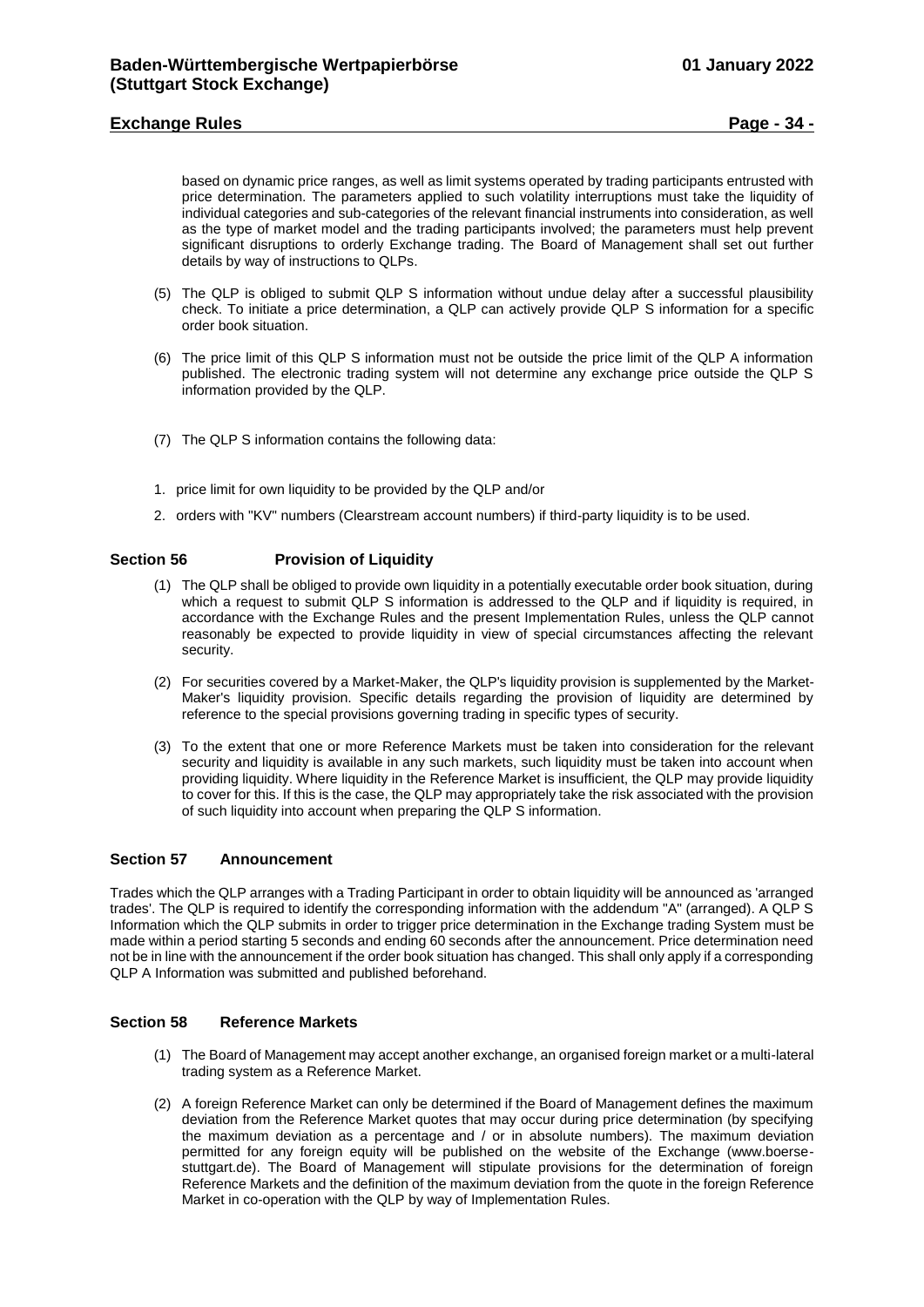# **Exchange Rules Page - 35 -**

- (3) Where these Exchange Rules or the Implementation Rules adopted hereunder provide for the inclusion of Reference Markets into price determination and, at the time of price determination, trading takes place in the Reference Markets to be taken into consideration as per paragraph (1), the exchange price determined shall not fall outside the Reference Market quote prevailing at that time. For foreign Reference Markets, the exchange rate shall be included in the calculation of the price in the foreign Reference Market. The price in the foreign Reference Market may be modified by no more than the maximum deviation defined in paragraph (2).
- (4) The admission of a trading platform as a Reference Market is subject to the following requirements:
	- 1. The prices at which securities trades are executed on the relevant trading platform are determined in accordance with rules and regulations ensuring proper trading and settlement.
	- 2. As a rule, all orders are treated equally on this trading platform.
	- 3. The bid and ask prices displayed on the trading platform are based on tradable orders.
	- 4. Proper settlement of all securities trades executed on the trading platform is ensured.
	- 5. The up-to-date publication of tradable orders or tradable bid and offer prices from the platform is ensured on a permanent basis.
- (5) For each security affected, the Board of Management may determine one or more accepted Reference Markets, either ex officio or upon application of the QLP. For foreign stocks, the determination of one or more accepted domestic or foreign Reference Markets shall be made following consultation with the QLP. In its application, the QLP shall demonstrate that the conditions for acceptance pursuant to paragraph (4) have been fulfilled, and shall provide the relevant proof if so requested by the Board of Management.
- (6) The Board of Management may revoke the acceptance of a trading platform as a Reference Market at any time, either upon the application of the party who had applied for such acceptance or ex officio. In particular, acceptance may be revoked where one of its prerequisites as per section 4 has ceased to exist.
- (7) The Board of Management shall make public its decision to accept a Reference Market or to revoke such acceptance, in the case of the latter in good time before such revocation enters into effect. The Reference Markets taken into consideration for the price determination of any given security as per paragraph (1) are published by the Exchange on its website (www.boerse-stuttgart.de).
- (8) Further details concerning the inclusion of Reference Markets may be contained in the provisions for specific trading segments. Moreover, the Board of Management may stipulate further provisions with regard to the inclusion of Reference Markets in connection with price determination for foreign equities and exceptions therefrom by way of Implementation Rules.

#### <span id="page-34-0"></span>**Section 59 Trading in Subscription Rights**

- (1) In the event that subscription rights are granted, the subscription offer must be published no later than the Exchange trading day prior to the commencement of the subscription period.
- (2) Any deviating provisions notwithstanding, the trading of subscription rights shall commence on the first day of the subscription period and continue throughout the entire subscription period – with the exception of the last two Exchange trading days of such period.
- (3) At the end of the subscription rights trading day preceding the last trading day, all limit orders valid through the last trading day shall be cancelled automatically.
- (4) Subscription rights pertaining to foreign shares shall, if possible, be traded largely in accordance with applicable procedures at the foreign stock exchange for the shares concerned.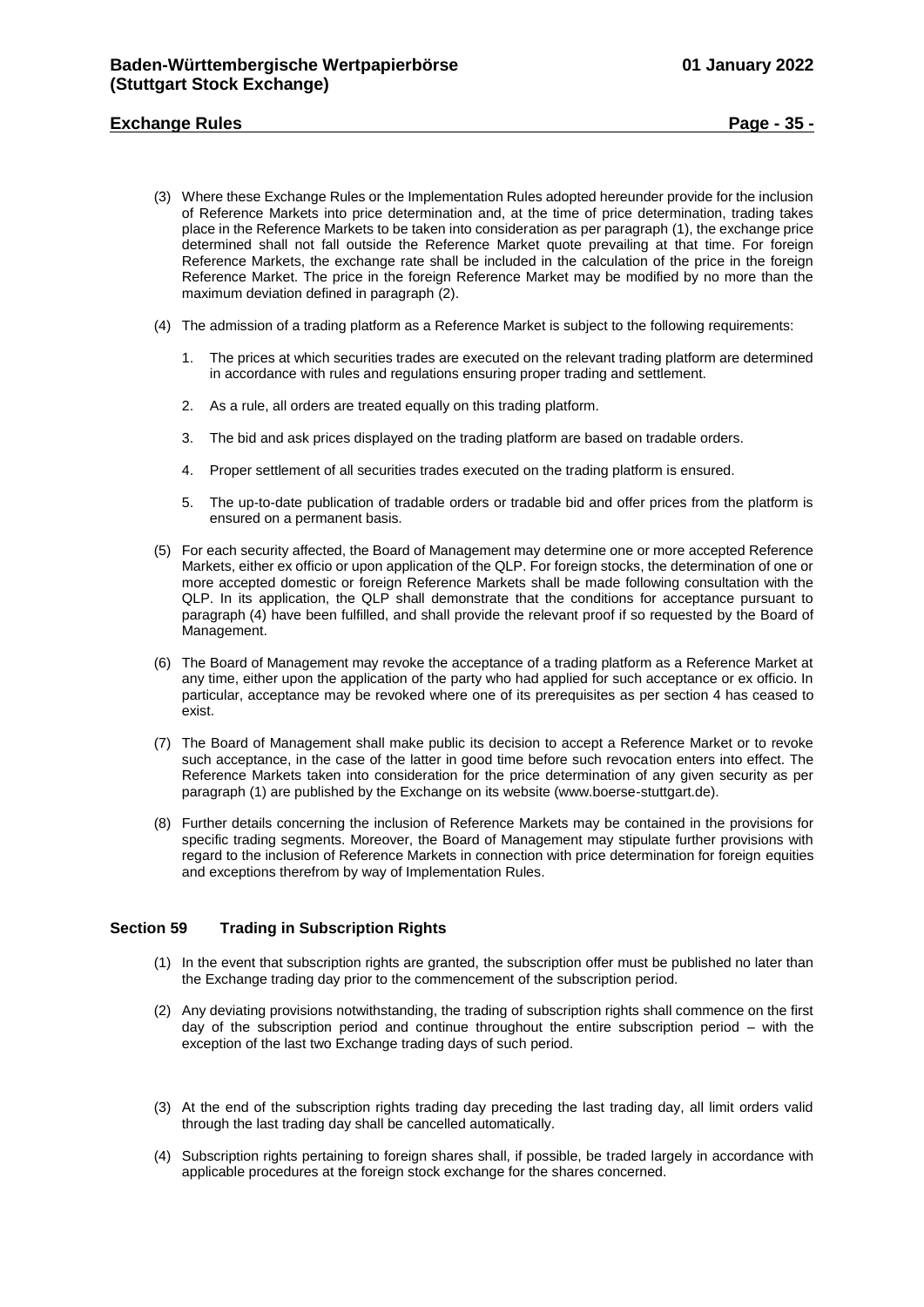# **Exchange Rules Page - 36 -**

# <span id="page-35-0"></span>**Part 2: Orders**

#### <span id="page-35-1"></span>**Section 60 Order Types**

- (1) Market Orders Orders may be placed with no limit set ("market buy order" or "market sell order").
- (2) Limit Orders

Orders may be placed with a limit that specifies the maximum purchase price (buy order) or the minimum selling price (sell order).

(3) Stop Market Orders

Orders may be placed on the condition that they are entered into the order book as market orders when a certain stop limit is reached ("stop-buy order" or "stop-loss order").

Where trigger price and executed price are identical, it shall be permissible to aggregate both prices in a single price in order to reduce the load on the Exchange systems.

(4) Stop Limit Orders

Orders may be placed on the condition that they are entered into the order book as market orders when a certain stop limit is reached ("stop limit sell order" or "stop limit buy order").

(5) Trailing Stop Orders

Orders may be placed on the condition that their stop limit is automatically adjusted in line with the prevailing market situation ("trailing stop-loss order" or "trailing stop-buy order"). For this purpose, an initial stop limit ("stop-loss limit" or "stop-buy limit") is set.

In addition, a difference to the initial (and subsequently adjusted) stop limit for this security is set, either as a percentage or an absolute amount, to define subsequent adjustments to the initial (and subsequently adjusted) stop limit. The stop-loss limit of a trailing stop-loss order will be increased in line with the defined difference if the price level of the security rises and drives the current (initial or adjusted) stop limit beyond the defined difference. The stop-loss limit of a trailing stop-loss order will not be changed in the event of a falling security price. If the price level of the security hits (or falls below) the stop-loss limit, the stop order will turn into a market sell order. Conversely, the [stop] limit of a trailing stop-buy order is reduced with a falling security price; it remains unchanged if the security price is rising. If the price level of the security hits (or rises above) the stop-buy limit, the stop order will turn into a market buy order.

(6) "One Cancels the Other" Order

Orders may be placed as a "one-cancels-the-other" combination order ("OCO order"), by placing a limit buy or sell order in the order book and simultaneously entering a stop order. The execution of the limit buy or sell order will immediately cancel the stop order, whereas the execution of the stop order will immediately cancel the limit buy or sell order.

The following combinations are possible:

- Limit sell order combined with a stop-loss order
- Limit sell order combined with a stop limit sell order
- Limit buy order combined with a stop-buy order
- Limit buy order combined with a stop limit buy order
- (7) Order Triggers and Adjustment of Pre-Defined Differences
	- 1. For derivative securities (investment and leveraged products),
		- trigger stop-loss orders;
		- trigger stop-limit sell orders;
		- trigger trailing stop-loss orders and the adjustment of pre-defined differences; and
		- induce an execution condition of an OCO order, comprising a combination of a limit sell order and a stop-loss order or stop limit sell order;

it is the bid side of QLP A Information or a price determination with a traded volume that will:

- trigger stop-buy orders:
- trigger stop-limit buy orders;
- trigger trailing stop-buy orders and the adjustment of pre-defined differences; and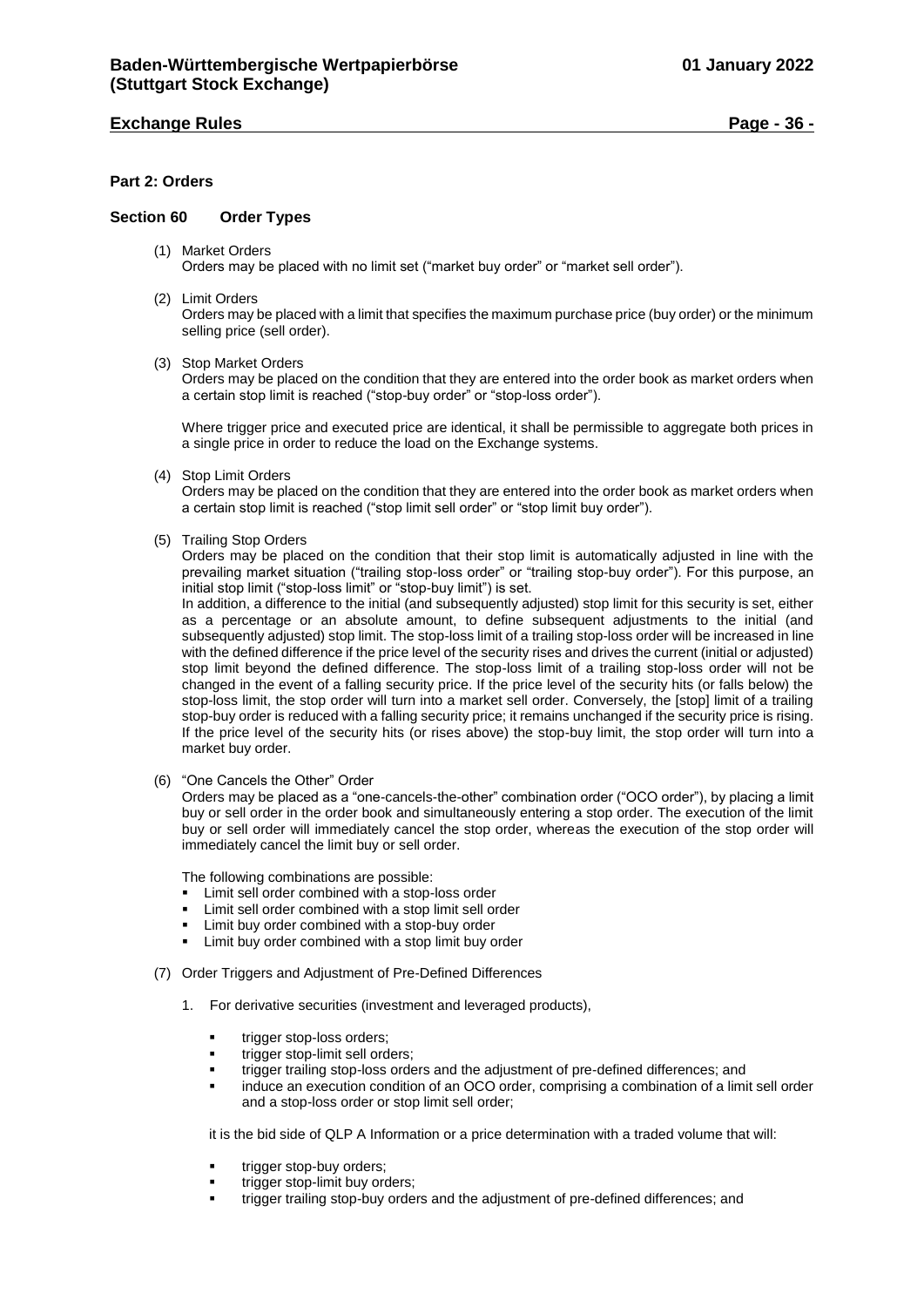# **Exchange Rules Page - 37 -**

 induce an execution condition of an OCO order comprising a combination of a limit buy order and a stop-buy order or stop limit buy order;

it is the ask side of QLP A Information or a price determination with a traded volume that will:

- 2. For shares, warrants issued by German public limited companies on their own shares, profitparticipation certificates, fund shares or bonds,
	- trigger stop-loss orders;
	- trigger stop-limit sell orders;
	- trigger trailing stop-loss orders and the adjustment of pre-defined differences of trailing stop buy orders, and
	- induce an execution condition of an OCO order, comprising a combination of a limit sell order and a stop-loss order or stop limit sell order;

it is the ask side of QLP A Information or a price determination with a traded volume that will:

- trigger stop-buy orders;
- trigger stop-limit buy orders;
- trigger trailing stop-buy orders and the adjustment of pre-defined differences of trailing stop loss orders, as well as
- induce an execution condition of an OCO order comprising a combination of a limit buy order and a stop-buy order or stop limit buy order;

it is the bid side of QLP A Information or a price determination with a traded volume that will:

(8) Where the triggering or execution of an order, or any adjustments to pre-defined differences, are caused by faulty QLP A Information or faulty price determinations with traded volumes, the Exchange Board of Management may reverse the order in question to its pre-error status, or the status required as per the specifications given by the party who placed the order. The same shall apply if QLP A Information was erroneous due to the fact that it was not provided; even though it should have been provided.

#### <span id="page-36-0"></span>**Section 61 Order attributes**

(1) Fill-or-Kill (FoK)

Market or limit orders may be placed on the condition that they must be executed in full or deleted if full execution is not possible with the next price determination. Partial execution is not permitted with this order type. This shall not prevent the full execution of an FoK order against multiple counterparties.

(2) Next Orders

Orders may be placed on the condition that they are entered into the order book as an 'order chain', whereby the respective next order becomes valid once the preceding order has been executed in full. In this context, the initial order shall be deemed the "First Order", and the subsequent order as "Next Order". It is possible to define additional Next Orders, each referring to a preceding order. Deleting such an order will delete all related Next Orders.

#### <span id="page-36-1"></span>**Section 62 Order Entry and Order Management**

- (1) Orders may only be placed, changed or deleted electronically. The concept of "electronically" shall also apply to those cases in which the QLP or a party authorised by the Board of Management accepts placements, changes or deletions over the telephone and then records them electronically on behalf of the trading participant. For the QLP, this shall not result in any liabilities.
- (2) Trading participants shall remain responsible for compliance with the corresponding provisions of exchange law. For the Exchange, the trading participant who placed an order shall be solely liable for the trades, notwithstanding the involvement of third parties or arrangements with third parties
- (3) Orders may be changed or deleted at any time during the trading phases of the Exchange system, unless they have been executed in full. Any changes with regard to order volume will be treated as a deletion of an existing order and the entry of a new one.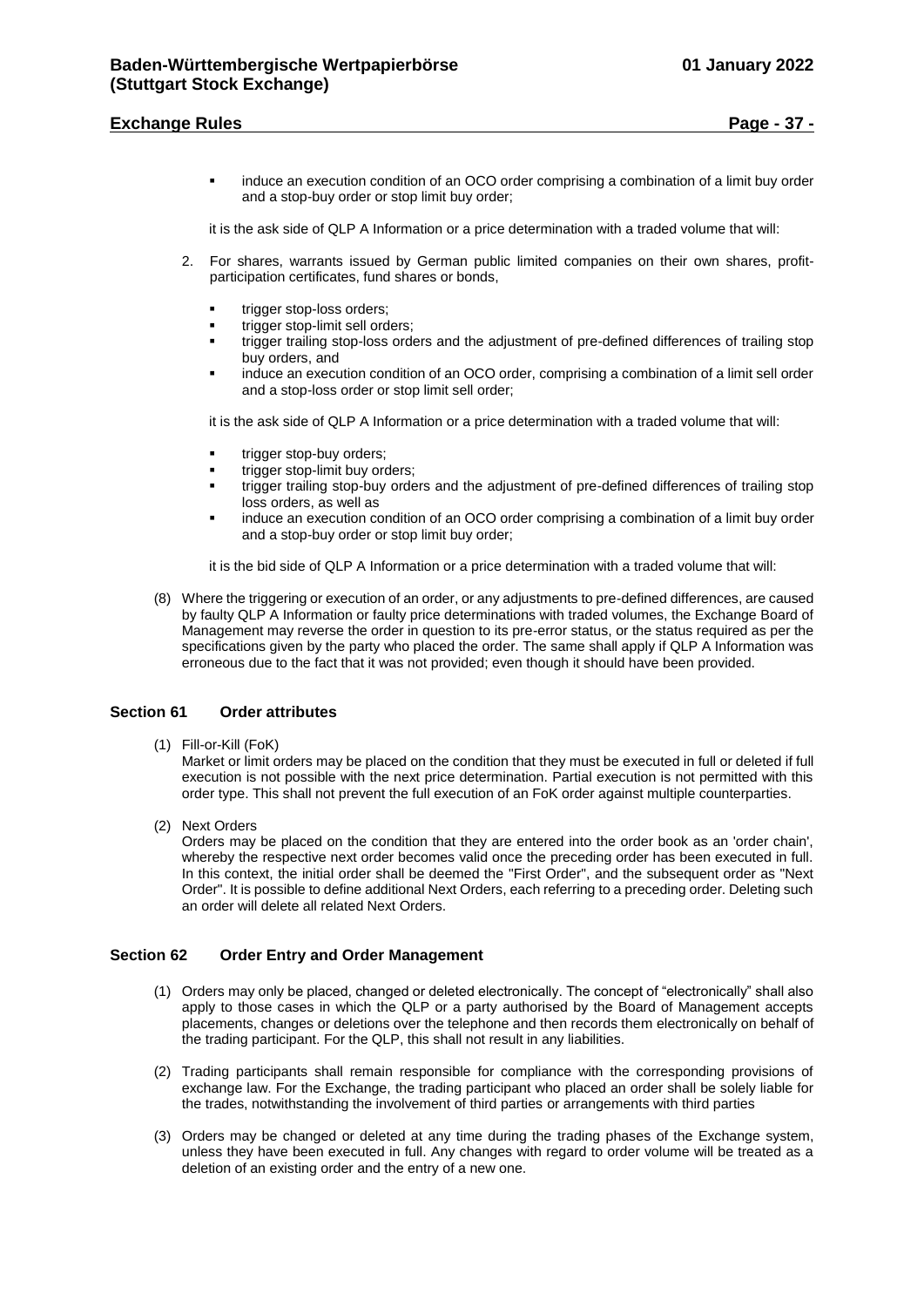# **Exchange Rules Page - 38 -**

- (4) Prior to each price determination, the electronic trading system blocks the electronic order book ("freeze"). Orders, changes or deletions transmitted in electronic form to the electronic trading system during the freeze of the order book will, for the time during which the order book remains frozen, be stored in an order inventory file (*Vorhaltebestand*), and will be entered into the order book following the re-opening of the order book. This shall also apply to orders triggered pursuant to section 60 (7).
- (5) If trading of securities is suspended, the trading system will reject electronic orders.
- (6) However, when securities trading is interrupted, orders may still be placed, changed or deleted.

#### <span id="page-37-0"></span>**Section 63 Order Validity**

- (1) Electronic orders are valid for the specified period of validity unless they are deleted by the trading participant at an earlier point in time. The maximum order validity is 360 days.
- (2) Orders placed by telephone in accordance with section 62 (1) are valid only for the Exchange trading day on which they were placed.
- (3) Fill-or-Kill orders are valid only for the Exchange trading day on which they were placed. The Board of Management may further restrict the validity of Fill-or-Kill orders for certain types of security. The Board of Management shall publish any such restrictions.
- (4) Orders may be placed on the condition that they are valid within up to three time periods to be defined ("Periodic Validity"). Periodic Validity shall be renewed during the validity of an order on each Exchange trading day. The end of one of the time periods to be defined may fall on the subsequent Exchange trading day, allowing for an overnight period to be defined. Orders which are potentially executable beyond expiry of the defined time period for Periodic Validity may still be executed after that point in time. Periodic Validity cannot be combined with a Fill-or-Kill order.

# <span id="page-37-1"></span>**Section 64 Order Expiry**

- (1) Due to a withdrawal, revocation and resting of the admission of an enterprise for participation in Exchange trading and/or its account holder pursuant to section 13 para. 5 no 2 and 4 with a securities depository which is admissible pursuant to section 1 (3) of the DepotG and a regional office of Deutsche Bundesbank all of the enterprise's orders not yet executed shall expire. In individual cases, the Board of Management may adopt different rules.
- (2) As a matter of principle, orders expire at the end of their validity.
- (3) When trading of securities is suspended or discontinued, all orders [in the affected securities] will expire. Suspension of trading in a given security will not trigger the expiry of orders. If trading is not resumed on an Exchange trading day following suspension of trading, all orders which are valid only through the end of such Exchange trading day shall become void.
- (4) Fill-or-Kill orders expire upon a price being determined without full execution of such an order, or if the order expires after the end of the validity period determined by the Board of Management in accordance with section 63 (3).
- (5) Deleting an order which forms part of an order chain pursuant to section 61 (2) will delete all related Next Orders.
- (6) Depending on the security type, the following events will result in the expiry of orders:
	- 1. Shares and profit-participation certificates

Unexecuted orders for shares and profit-participation certificates expire upon the end of the last Exchange trading day prior to 'ex-dividend' or 'ex-other distribution' quotation ("'ex' quotation"). Such "ex" quotations occur on the day of dividend payment or other distribution. In individual cases, the Board of Management may adopt different rules. The Board of Management may determine other cases in which unexecuted orders expire at the time specified in sentence 1 above, provided that such action is necessary to ensure the orderly conduct of Exchange trading. This shall be announced in advance, in a suitable manner.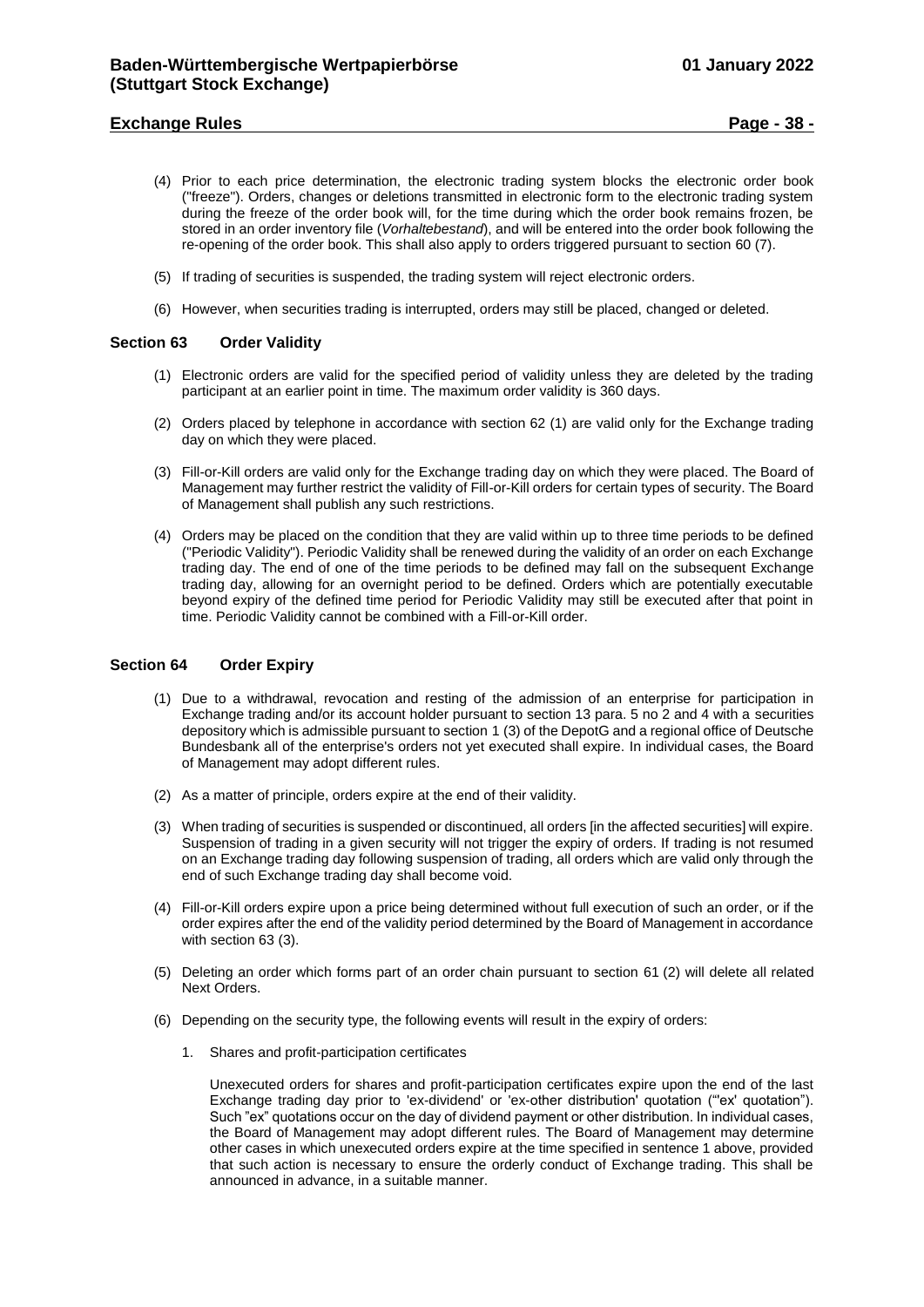# **Exchange Rules Page - 39 -**

In the event that subscription rights have been granted, any orders for the shares in question to which such subscription rights pertain will expire at the end of the last Exchange trading day preceding the commencement of trading in subscription rights. The same shall apply in the event of a capital increase from the issuer's funds, subject to the proviso that the commencement of the time period for submission of the evidence of entitlement (*Berechtigungsnachweis*) is the relevant date in lieu of the commencement of the trading of subscription rights. Notwithstanding any special rules issued in connection with the granting of subscription rights, trading "ex rights" or "ex bonus shares" shall commence on the first day of the trading of subscription rights or of the time period for submission of the evidence of entitlement, as the case may be.

In the event that shareholders are offered shares in connection with a capital increase and no subscription rights are traded on the Exchange in connection therewith, the Board of Management may resolve, upon request of a bank, a financial services provider admitted to trading on the Exchange, an investment firm or of the issuer, or upon its own initiative, that all orders for such shares expire at the end of the last Exchange trading day preceding the day as of which the offer for purchase of such shares may be accepted. The resolution of the Board of Management must be published.

In the event of changes to the portion of the paid-in capital of partly-paid shares, or to the nominal value of shares, or in the event of a change to the unit share portion in the share capital, in particular in the event of a share split, all orders for such shares shall expire at the end of the Exchange trading day preceding the day as of which such shares are quoted with an increased portion of paid-in capital or with the changed nominal value, or with the change in the unit share portion in the share capital or with a share split, as the case may be.

2. Bonds

Orders for drawable securities expire after the day on which the securities are last quoted prior to the drawing.

Orders for flat bonds expire after the day prior to 'ex-interest' quotation (which occurs on the day after the coupon detachment date). In individual cases, the Board of Management may adopt different rules.

3. Fund units

Upon distributions on fund units, unexecuted orders expire after the day on which the fund was last traded 'cum distribution rights'.

- (7) If an event results in all orders expiring, this shall also include orders which have not yet been triggered pursuant to section 60 (7).
- (8) If events pursuant to sub-section (6) are entered into the electronic trading system on the day they take place, all orders shall expire – with the exception of those entered on the day of the event.

# <span id="page-38-0"></span>**Section 65 Execution of Orders**

- (1) Market orders shall be executed at the first price determined after their receipt. Limit orders must be executed at the first price which reaches the limit, or exceeds or falls below the limit, in favour of the party placing the order.
- (2) Where applicable, price addenda and quotation notes shall indicate that a determined price does not allow for execution or full execution of the order. Section 51 (1) applies to Fill-or-Kill orders.
- (3) The execution of an order shall be indicated (*Ausführungsanzeige*) without delay.

# <span id="page-38-1"></span>**Section 66 Flagging of Algorithmic Orders and Trading Algorithms**

(1) Trading participants are obliged to flag any orders generated through algorithmic trading within the meaning of section 80 (1a) sentence 1 of the WpHG, and to identify the trading algorithms used in each case as well as the persons having initiated these orders. The flagging of orders and the identification of the trading algorithms and persons used in each case must be made using the appropriate entry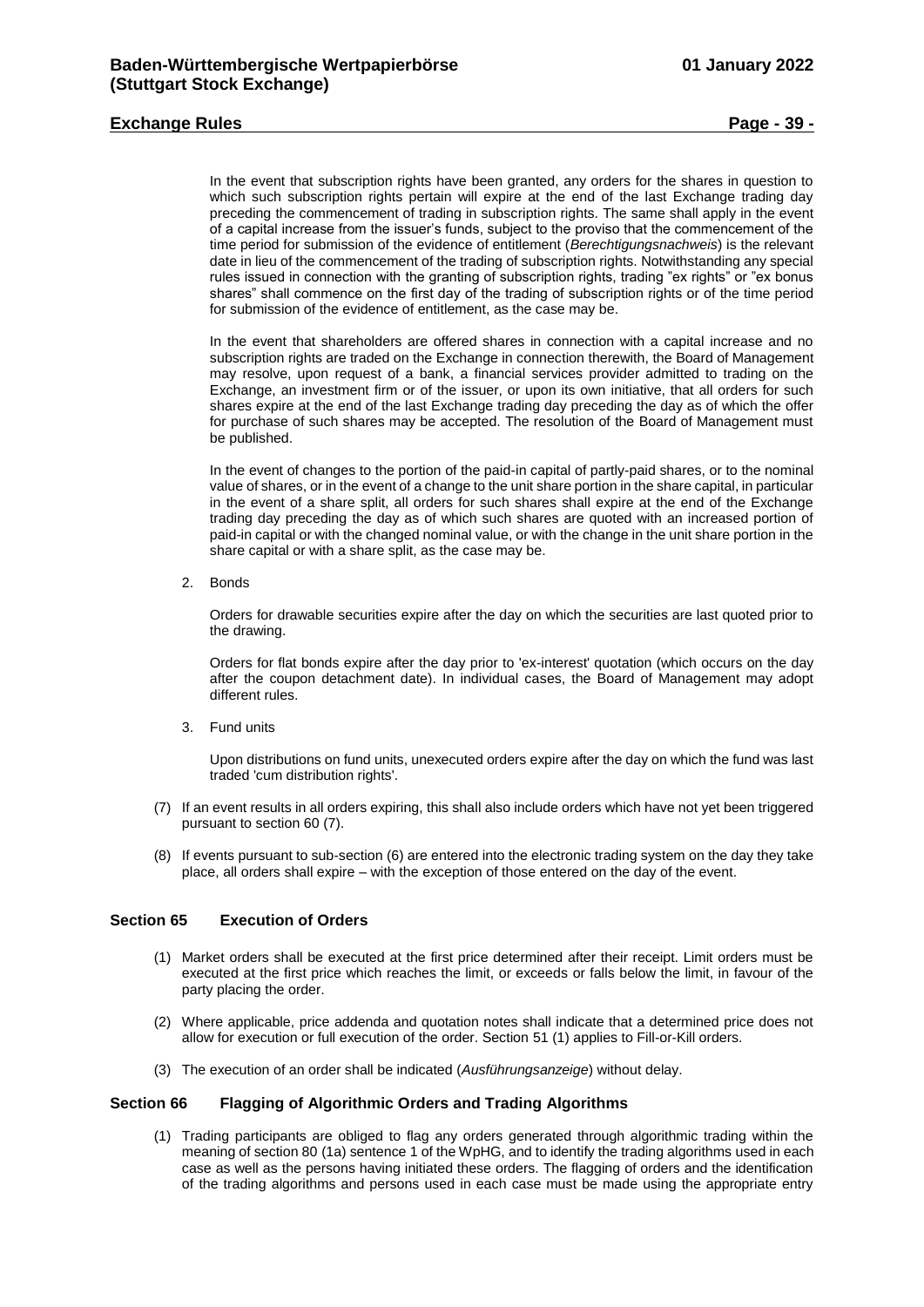# **Exchange Rules Page - 40 -**

options of the electronic trading system. The flagging of orders and identification of the algorithms used in each case must be comprehensible, definite and consistent.

(2) The Board of Management shall be authorised to specify further details regarding such flagging, and on the structure and format thereof.

#### <span id="page-39-0"></span>**Section 67 Order to Trade Ratio**

- (1) In order to prevent risks to orderly Exchange trading, trading participants are obliged to ensure an appropriate monthly order-to-trade ratio of order entries, modifications and deletions to the number of trades actually executed.
- (2) The order-to-trade ratio is applicable to all types of financial instruments; it shall be determined separately for each financial instrument with regard to the respective trading and settlement currency, based on the quantity of orders and trades.
- (3) A ratio not exceeding 200 (based on the number of orders and trades) or 10,000 (based on the volume of orders and trades) is deemed to be appropriate. Reference is made to Delegated Regulation (EU) 2017/566 [RTS 9] for specific details concerning the calculation methodology.

#### <span id="page-39-1"></span>**Section 68 Excessive Usage Fee**

- (1) Trading participants are required to pay an Excessive Usage Fee for the excessive usage of the electronic trading system, especially through excessive order entries, modifications and deletions in relation to the number of the trades actually executed within one day. In particular, the ratio can be determined by reference to specific types of securities.
- (2) Trading participants are obliged to maintain a ratio of 15:1 between aggregate order events (comprising order entries, modifications and deletions) and orders actually executed.
- (3) The permitted ratio is calculated, across all securities, for each trading participant, every day. Order modifications will be treated as a deletion of an existing order and the entry of a new one.
- (4) This ratio shall apply uniformly to all securities available for trading.
- (5) The number of permitted order events is calculated by multiplying the number of executed orders with the factor of 15.
- (6) Stop orders, stop limit orders, trailing stop orders and OCO orders (one cancels the other) will not be taken into account for this purpose.
- (7) An exemption threshold of 200 order events per day across all securities shall apply for each trading participant: no ratio will be calculated unless this threshold has been exceeded.
- (8) In the event of this threshold, as well as the ratio defined in sub-section 1 above being exceeded, an Excessive Usage Fee of € 0.50 will be charged for each additional order event.

#### <span id="page-39-2"></span>**Part 3: Determination of Exchange Prices**

## <span id="page-39-3"></span>**Section 69 Determination of Exchange Prices and Type of Quotation**

- (1) The exchange price shall correspond to the prevailing market trading situation. All orders existing at the time of price determination shall be treated equally, in compliance with the special rules existing at the Exchange. In accordance with the requirements laid down by the Board of Management, such prices shall be in general determined as a percentage of the nominal amount or in euro per share.
- (2) Unless provided otherwise in these Exchange Rules, the Administration Institution shall decide upon the details of listing. The Board of Management shall make public its decisions.
- (3) A minimum of one price determination shall take place on each exchange trading day. The Board of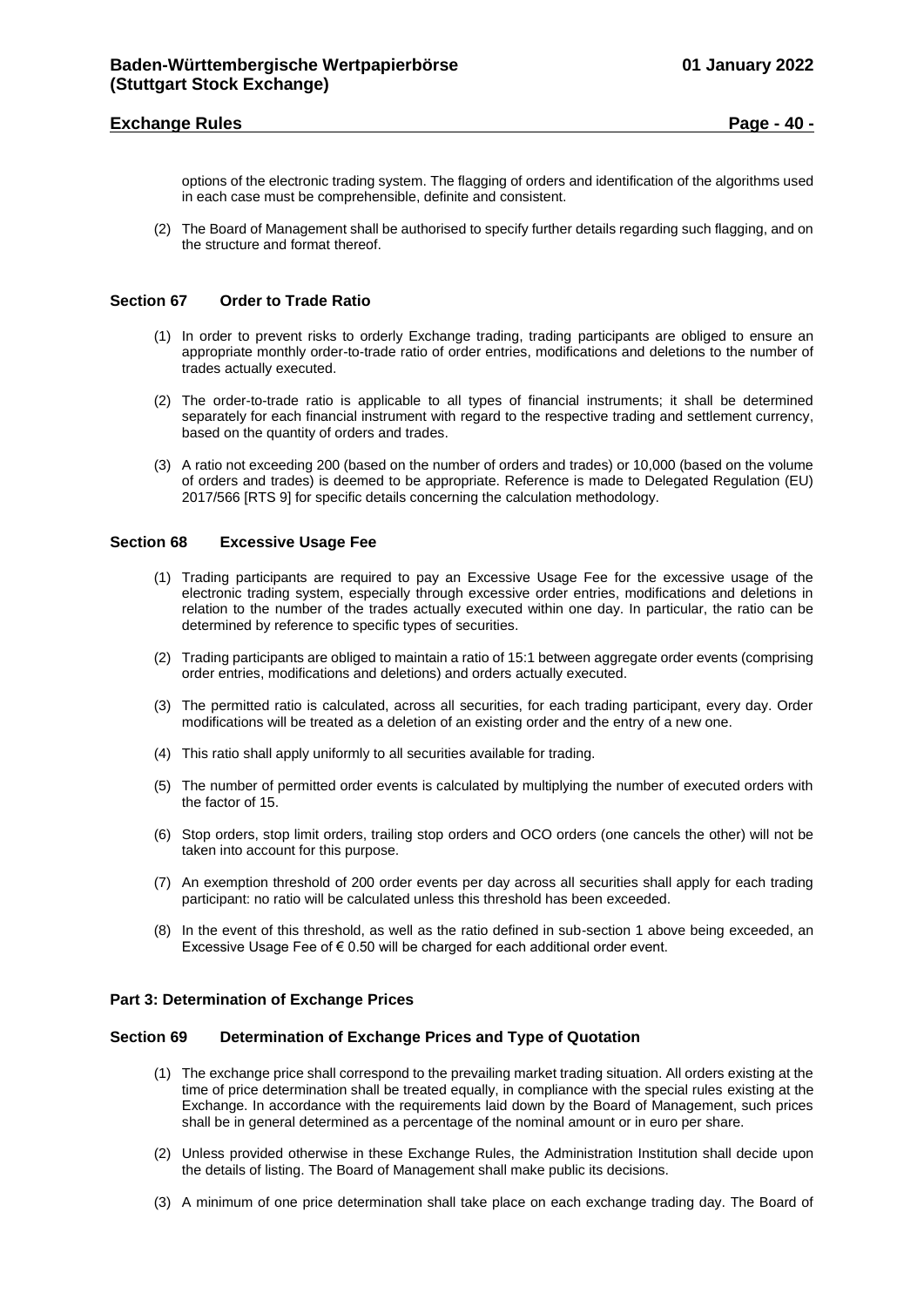Management may set out exemptions therefrom via Implementation Rules.

(4) In order to achieve a more precise description of the price determination procedures, the Board of Management may adopt Implementation Rules.

# <span id="page-40-0"></span>**Section 70 Tick Size**

- (1) The determination of exchange prices takes into account the tick size (*Mindestpreisänderungsgröße*) rules. The Board of Management shall determine an appropriate tick size in order to prevent any negative impact upon market integrity. Reference is made to Delegated Regulation (EU) 2017/588 [RTS 11] for specific requirements for determining tick sizes.
- (2) The Board of Management shall make public its decisions.

# <span id="page-40-1"></span>**Section 71 Limit Control**

- (1) As part of the monitoring of incoming or existing orders in the electronic order book for their executability, the information transmitted by the QLP must be taken into account. This shall be indicated to the QLP without delay as soon as orders are potentially executable against each other.
- (2) Any non-execution of an order despite the corresponding potential shall be logged.

# <span id="page-40-2"></span>**Section 72 Auction Sequence**

- (1) The purpose of an auction is to determine the price, taking into account all existing orders with regard to the respective trading and settlement currency in the order book, which permits execution of the maximum order volume given minimum surplus.
- (2) The trading model continuous auction in euro (order-driven) and the trading model continuous auction in foreign currency (order-driven) shall be conducted by initiating the next auction immediately after the end of an auction.
- (3) The Board of Management may stipulate further provisions with regard to the auction sequence by way of Implementation Rules.

# <span id="page-40-3"></span>**Section 73 Addenda and Symbols in Connection with Price Determination**

The following addenda and symbols shall be used as appropriate when determining prices, depending on the possibilities for execution of the orders at hand:

- 1. Addenda:
	- a) "bZ" or price without addendum = bezahlt (paid) All buy orders without a price limit as well as all buy orders with a limit corresponding to or above the price determined, and all sell orders without a price limit as well as all sell orders with a limit corresponding to or below the price determined, have been executed.
	- b) "bG" = bezahlt Geld (partially paid, bids) All buy orders without a price limit as well as all buy orders with a limit above the price determined have been executed; the buy orders with a limit corresponding to the price determined were not necessarily executed in full; there were additional bids.
	- c) "bB" = bezahlt Brief (partially paid, offers) All sell orders without a price limit as well as all sell orders with a limit below the price determined have been executed; the sell orders with a limit corresponding to the price determined were not necessarily executed in full; there were additional bids.
	- d) "rG" = rationiert Geld (rationed, bids) The buy orders with a limit corresponding to or above the price determined, and buy market orders,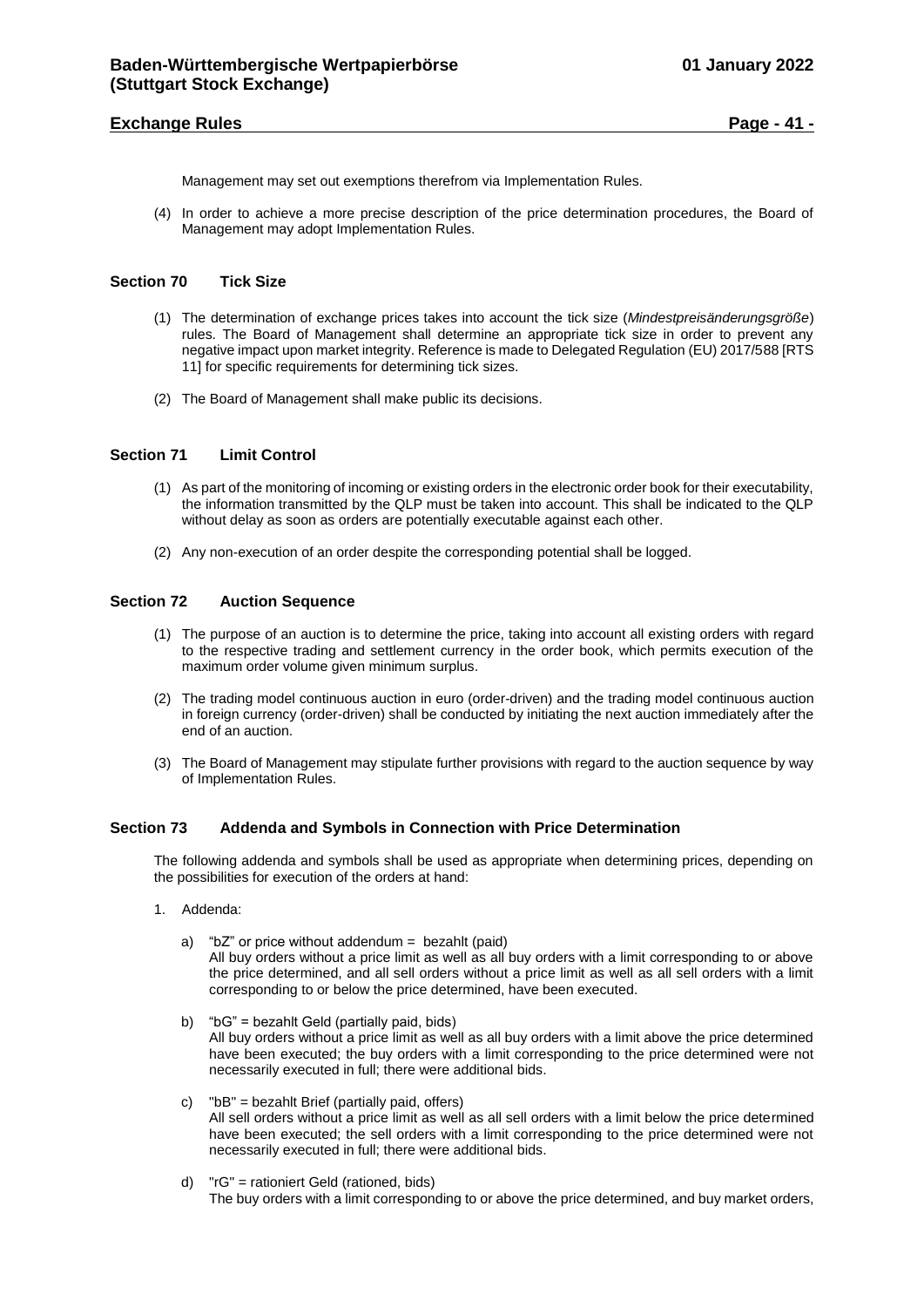# **Exchange Rules Page - 42 -**

could only be executed in part. Either a partial execution took place, or, where no commercially reasonable partial or full execution was possible, buy orders were executed after the time on which buy orders were placed in the order book.

e) "rB" = rationiert Brief (rationed, offers)

The sell orders with a limit corresponding to or below the price determined, and sell market orders, could only be executed in part. Either a partial execution took place, or, where no commercially reasonable partial or full execution was possible, sell orders were executed after the time on which buy orders were placed in the order book.

- f) "rG\*" = rationiert Geld Sternchen (rationed, bids, asterisk) Orders on the buy side could not be partially executed in a commercially sensible manner. Buy orders with a limit corresponding to or above the price determined, and buy market orders, could not be executed. The QLP may aggregate liquidity.
- g) "rB\*" = rationiert Brief Sternchen (rationed, offers, asterisk) Orders on the sell side could not be partially executed in a commercially sensible manner. Sell orders with a limit corresponding to or below the price determined, and sell market orders, could not be executed. The QLP may aggregate liquidity.
- 2. In addition, the following symbols are used:
	- a) "G" = Geld (bids): there were no trades; only bids existed at this price;
	- b) "B" = Brief (offers): there were no trades; only offers existed at this price;
	- c)  $" =$  gestrichen (quotation cancelled): no price could be determined:
	- d) " GT" = gestrichen Geld/Taxe (quotation cancelled, bids/estimated): no price could be determined – there was a surplus of demand;
	- e) "\_ T" = gestrichen Taxe (quotation cancelled, estimated): a price could not be determined the price is estimated;
	- f) " BT" = gestrichen Brief/Taxe (quotation cancelled, bids/estimated): no price could be determined  $-$  there was a surplus of supply;
	- g)  $-F =$  Bund fixing: price determination at a defined point in time, with the involvement of Deutsche Bundesbank (combined with an addendum a) -e) or a note a) -f))
	- h) "ex D" = nach Dividende (ex dividend): first quotation net of the dividend;
	- i) "ex A" = nach Ausschüttung (ex distribution): first quotation net of the distribution;
	- j) "ex BR" = nach Bezugsrecht (ex rights): first quotation after separation of the subscription right;
	- k) "ex BA" = nach Berichtigungsaktien (ex bonus shares): first quotation after change of the price quotation to the share capital adjusted from the Issuer's funds;
	- l) "ex SP" = nach Splitting (ex share split): first quotation after adjustment of the price quotation to reflect a share split;
	- m) "ex ZS" = nach Zinsen (ex interest): first quotation net of interest (flat bonds only);
	- n) "ex AZ" = nach Ausgleichszahlung (ex settlement payment): first quotation net of a settlement payment;
	- o) "ex BO" = nach Bonusrecht (ex bonus right): first quotation after separation of a bonus right;
	- p) "ex abc" = ohne verschiedene Rechte (without various rights): first quotation after separation of various rights;
	- q) "P" = Primärmarktgeschäft (primary market transaction): no Exchange turnover.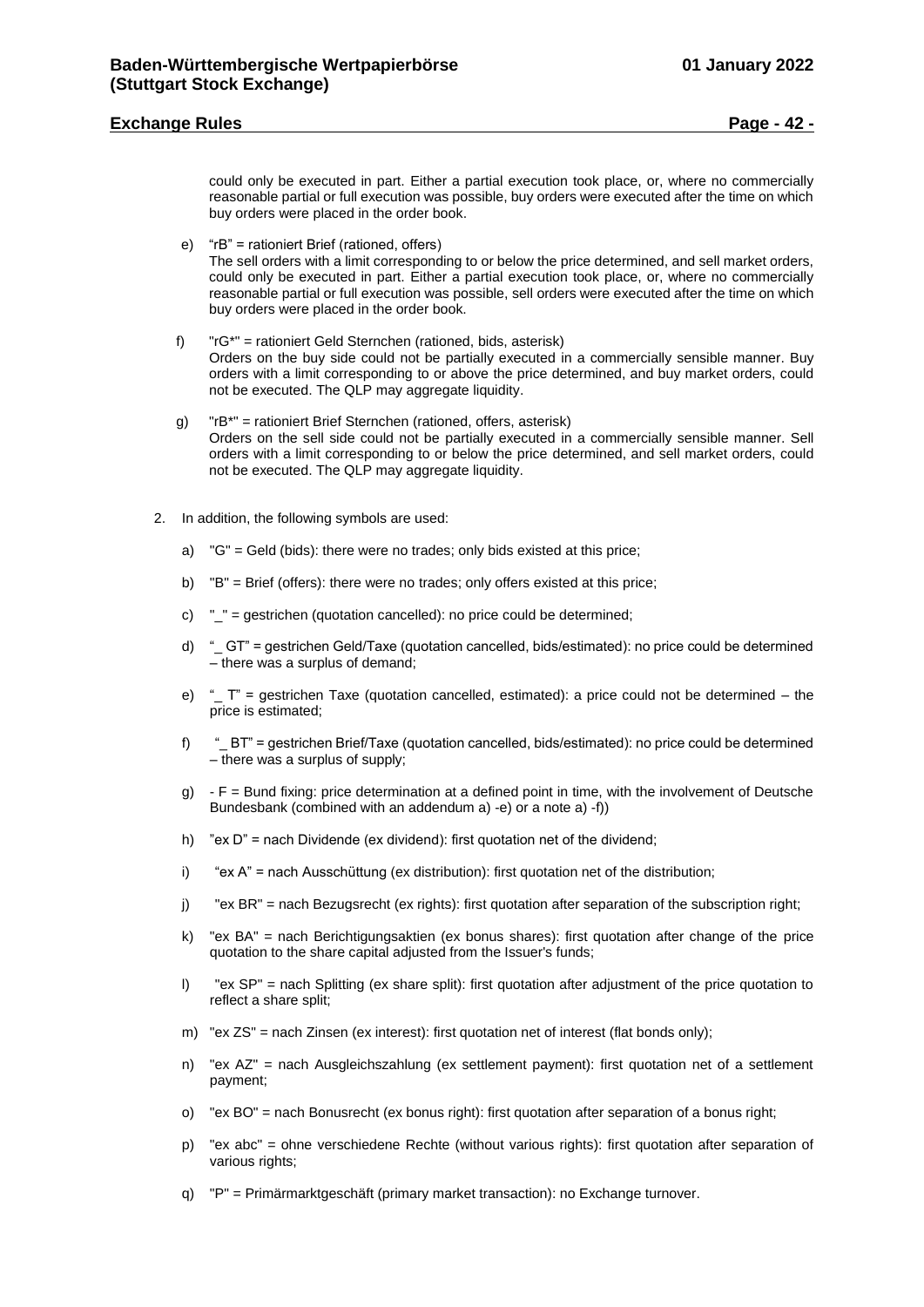# **Exchange Rules Page - 43 -**

# <span id="page-42-0"></span>**Section 74 Publication of Exchange Prices and their Underlying Volumes**

- (1) Exchange prices with regard to the respective trading and settlement currency, their underlying volumes and the time of conclusion of exchange trades shall be published without delay, and on reasonable commercial terms (but in any event within a period of three minutes), unless a delayed publication is necessary to prevent the parties to a trade from suffering undue disadvantages.
- (2) All trading participants are required to grant their consent, vis-à-vis the trading venue, for their trading volumes to be recorded and displayed by third parties.

#### <span id="page-42-1"></span>**Section 75 Documentation of Prices and Use of Data**

- (1) Trading data in particular, Exchange prices and associated volumes is stored in the Exchange's electronic trading system.
- (2) Trading participants may use data and information obtained from the electronic trading system of the Exchange only for the purposes of Exchange trading and settlement of trades entered into at the Exchange. Disclosure of such data and information to third parties is prohibited, except with the approval of the Board of Management.

#### <span id="page-42-2"></span>**Section 76 Measures to Ensure Orderly Trading**

- (1) Where orderly trading is under threat, or if there is a possibility of such a threat, the Board of Management shall be authorised to take any and all measures that are appropriate and necessary to preserve orderly trading.
- (2) The Board of Management can measure the load generated by individual trading participants within the electronic trading system and, in the case of abuse, may exclude individual trading participants after prior notice (requiring such trading participants to reduce the upload of machine-generated electronic orders without undue delay) from using the electronic trading system where this is necessary for reasons of system safety or other serious reasons.
- (3) In particular, pursuant to sub-section 1 above, in the event of orders being potentially executable in several securities at the same time, the Board of Management is authorised to determine the sequence of price determination in the various securities. Specifically, the Board of Management is authorised to defer the priority of price determination in a security if potentially executable orders in such security were exclusively submitted by trading participants, threatening the operability of the electronic trading system or abusing market-making obligations that are designed to meet the needs of retail investors; the same shall apply in the event of any potential threat or abuse.
- (4) Abuse pursuant to paragraph (3) above is deemed to be present, in any case, if a trading participant transmits to the Exchange more than 20 modifications or deletions regarding orders within a five-minute period on more than three occasions during the same trading day.
- (5) Abuse within the meaning of paragraph (3) above is deemed to be present, in any case, if a trading participant has abused market-making obligations on more than three trading days, as set out in paragraph (3) above.
- (6) The Board of Management shall give a trading participant, whose order execution priority would, for the first time, be deferred pursuant to paragraph (3) above, as a minimum, a one-off two weeks' notice of any measures to be taken under paragraph (3).
- (7) The Board of Management shall publicly announce any measures taken under paragraph (3) against a trading participant where that trading participant's order execution priority has been deferred pursuant to paragraph (3).

# <span id="page-42-3"></span>**Part 4: Cancellation and Modification of Exchange Price Determinations**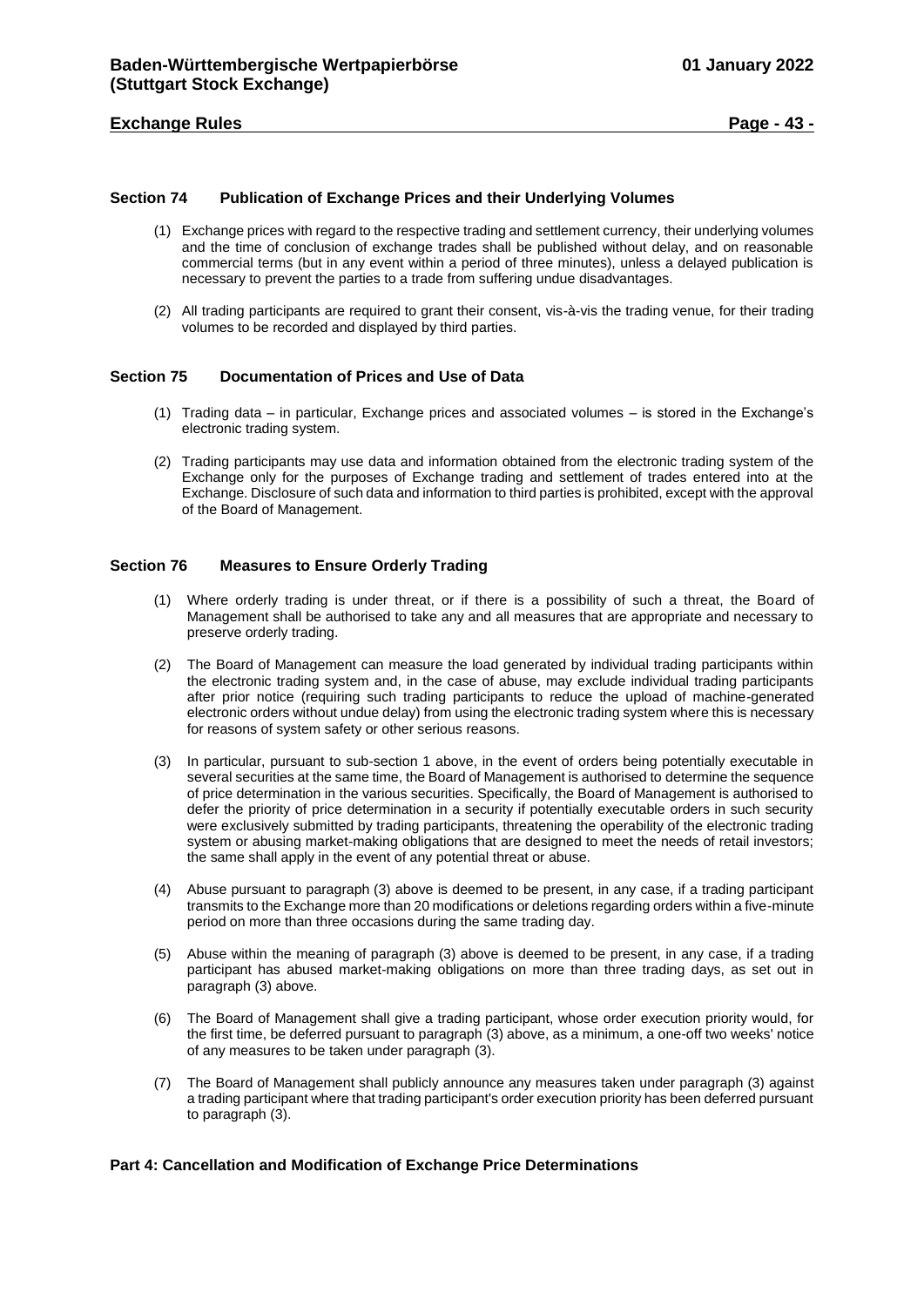# **Exchange Rules Page - 44 -**

#### <span id="page-43-0"></span>**Section 77 Cancellation of Price Determinations (Mistrades) with the exception of securitised derivatives**

- (1) The Board of Management may cancel erroneous price determinations in all categories of securities with the exception of securitised derivatives if the price deviates evidently and significantly from the true prevailing market situation, or if the QLP becomes aware of circumstances, after a price determination supported by the QLP's liquidity, that make it impossible to specify a counterparty.
- (2) Specifically, a price determination may be cancelled if:
	- 1. the price determination in question resulted from technical failure; or
	- 2. the price determination in question was based on a Reference Market quote or price, and that Reference Market quote or price was subsequently corrected or revoked; or
- (3) Incorrect entry of the order quantity shall not give rise to a right of cancellation with regard to price determination.
- (4) The Board of Management decides on the cancellation of a challenged price determination. When making such a decision, the Board of Management shall take into consideration both the interests of the trading participants in a price that corresponds to the actual prevailing market situation and the reliance of the trading participants in the validity of the price as determined and published. Specifically, the Board of Management's decision shall take into account the type of security concerned, the period of time elapsed since the erroneous price determination, the amount of damages incurred, as well as the divergence of the challenged price determination from the prevailing market price.
- (5) The Board of Management shall inform the affected trading participants of its decision. It will publish its decision on the Exchange's website (www.boerse-stuttgart.de), under a special "Mistrade" heading.

#### <span id="page-43-1"></span>**Section 78 Mistrade Application**

- (1) A price determination may be cancelled upon application by the QLP.
- (2) Said application must contain the following information as a minimum with regard to each price determination challenged:
	- 1. the company name and address of the applicant;
	- 2. specification of the security (including WKN/ISIN);
	- 3. time of price determination;
	- 4. trade price;
	- 5. volume of price determination;
	- 6. prevailing market price
	- 7. an explanation as to why incorrect price determination is claimed.
- (3) An application must be lodged without undue delay when becoming aware of the grounds for error correction.
- (4) Where an application is not lodged in time, or any of the information specified in paragraph 2 is missing, said application will generally be rejected.

#### <span id="page-43-2"></span>**Section 79 'Ex Officio' Decisions by the Board of Management**

(1) The Board of Management is authorised to cancel any price determination *ex officio* in special cases.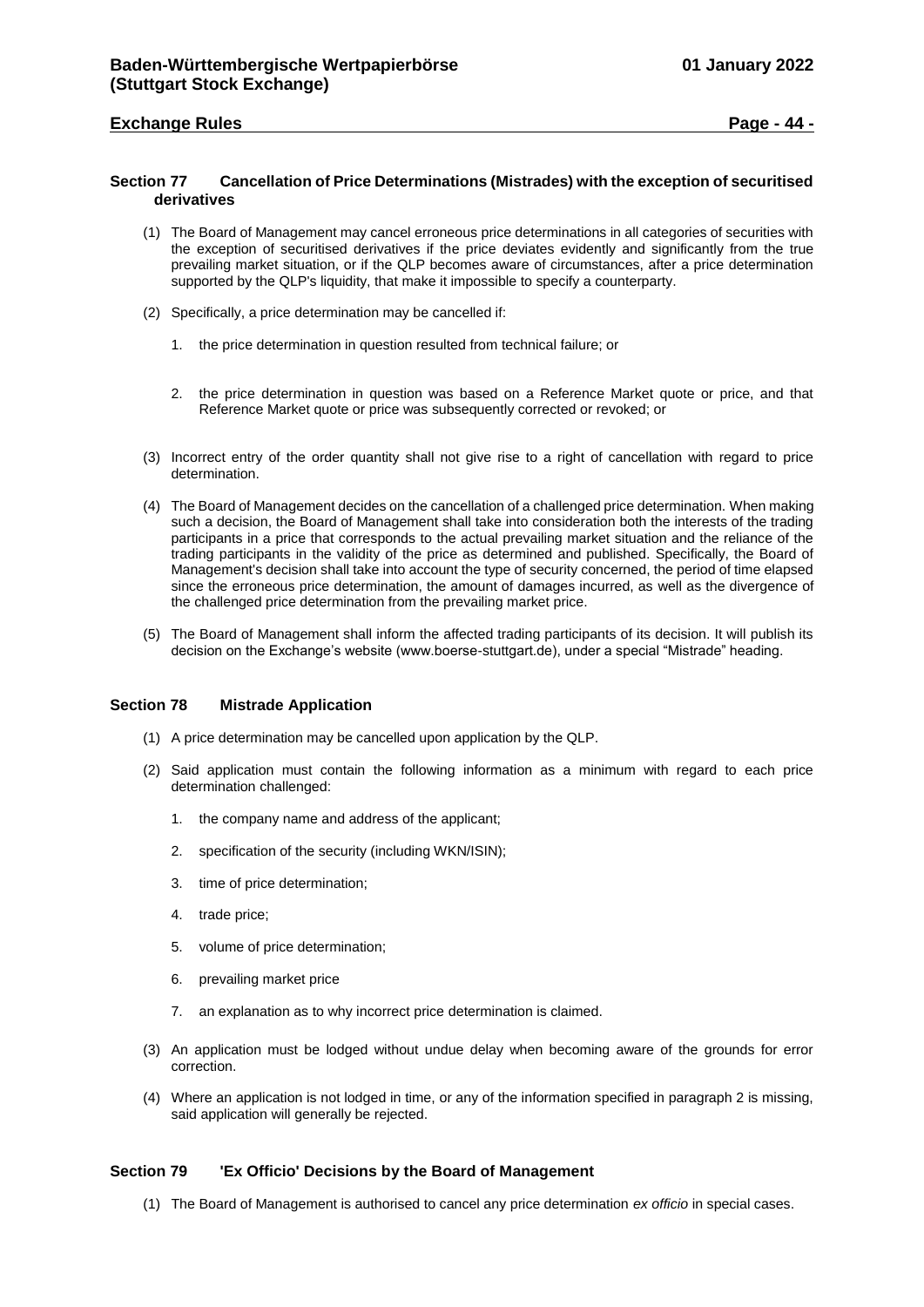(2) Section 77 (4) and (5) shall apply *mutatis mutandis*.

#### <span id="page-44-0"></span>**Section 80 Modification of Price Determinations**

- (1) The Board of Management may modify price determinations especially where the addenda and symbols used in conjunction with a price determination are erroneous.
- (2) Price determinations may be modified upon application by a QLP, or *ex officio*.
- (3) The Board of Management shall be authorised to modify price determinations which have occurred as a result of the erroneous triggering, modification or execution of event-driven orders.
- (4) Sections 77 (4) and (5) and 78 (2) to (5) and 79 (1) sentences 2 and 3 shall apply *mutatis mutandis*.

#### <span id="page-44-1"></span>**Chapter VIII: Provisions for Trading Segments**

#### <span id="page-44-2"></span>**Part 1: Provisions for the Electronic Trading of Foreign Equities in the 4-X Trading Segment**

#### <span id="page-44-3"></span>**Section 81 4-X Trading Segment**

The 4-X segment is an Exchange trading segment for electronic trading of foreign equities (for the purposes of this part, also referred to as "securities") admitted to trading in the Regulated Market, or included in the Exchange's Regulated Market or Regulated Unofficial Market. The provisions below prescribe quality standards for the trade in said foreign equities, ensuring continuous tradability of foreign equities at fair prices – particularly for private investors.

# <span id="page-44-4"></span>**Section 82 Admission of Foreign Equities to the 4X Trading Segment**

- (1) Upon application of an enterprise admitted to trading on the Exchange, the Board of Management may admit foreign equities to trading in the 4-X trading segment, if the relevant foreign equities are admitted to trading in the Regulated Market or included in the Regulated Market or the Regulated Unofficial Market at the Exchange.
- (2) The application for admission of foreign equities to the 4-X trading segment may be submitted together with the application for admission of foreign equities to trading in the Regulated Market or the inclusion of foreign equities in the Regulated Market or the Regulated Unofficial Market at the Exchange.
- (3) Admission of foreign equities to the 4-X trading segment is subject to the following prerequisites:
	- 1. at least one accepted foreign Reference Market pursuant to section 48 above has been determined for the relevant foreign equities and shall be taken into account for purposes of price determination. Said determination may be made together with the decision regarding admission; and
	- 2. the QLP obligated to provide quotes for the relevant foreign equities endorses the application.

The Board of Management shall announce the admission of foreign equities to the 4-X trading segment.

#### <span id="page-44-5"></span>**Section 83 Application for Admission**

Any application for the admission of foreign equities to the 4-X trading segment must be lodged in writing.

#### <span id="page-44-6"></span>**Section 84 Special Provisions for Trading Foreign Equities in the 4-X Trading Segment**

- (1) As a rule, foreign equities admitted to the 4-X trading segment are traded in the trading model continuous auctions in euro (order-driven).
- (2) QLP S Information must not be outside the maximum divergence from the reference market quotes, as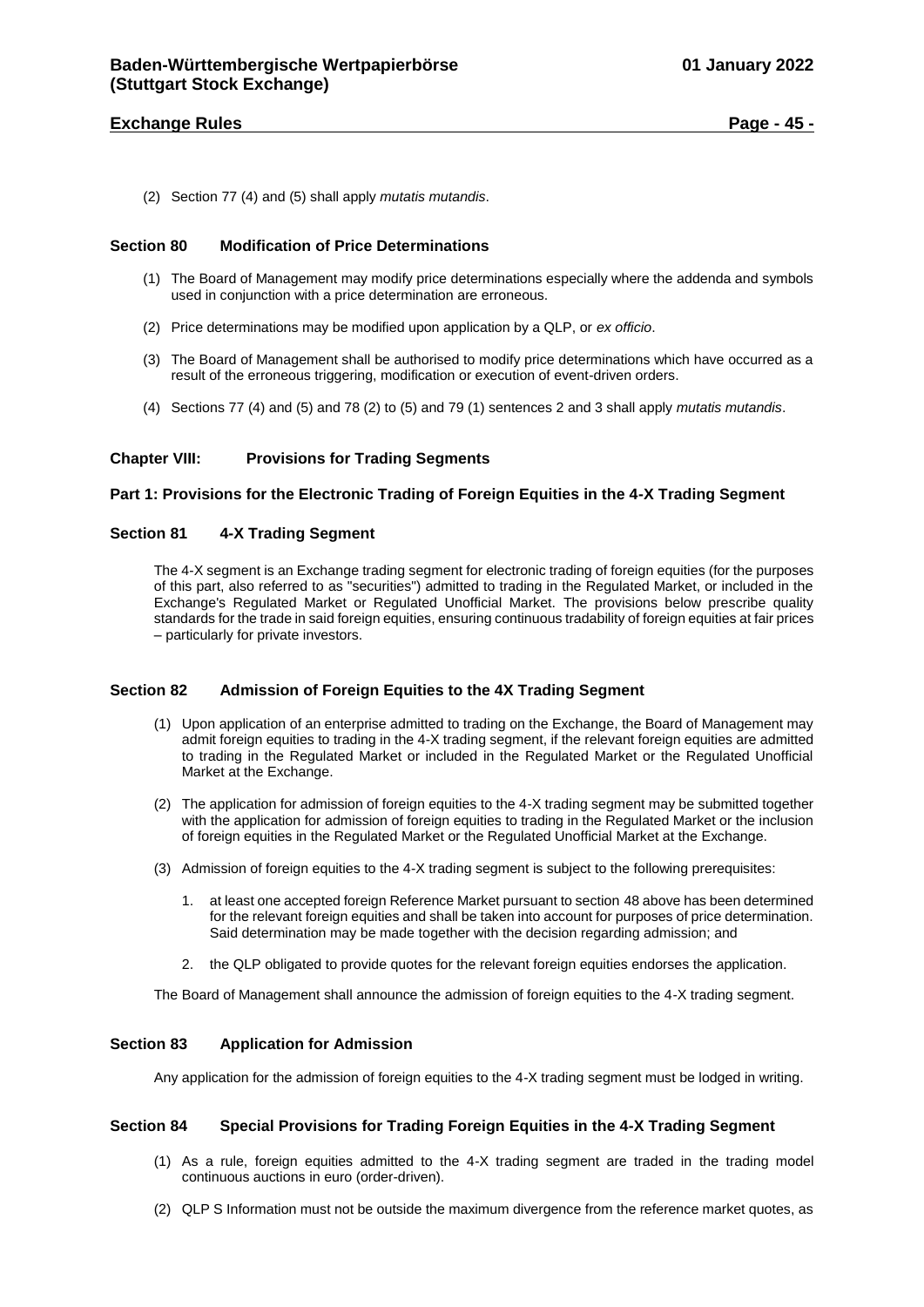# **Exchange Rules Page - 46 -**

defined by the Board of Management. Exchange prices shall not be determined outside the QLP S Information.

#### <span id="page-45-0"></span>**Section 85 Withdrawal and Revocation of Admission of Foreign Equities to the 4-X Trading Segment**

- (1) The Applicant may submit an application to the Board of Management, requesting the revocation of admission of foreign equities to the 4-X trading segment, within a period of four weeks from the submission of the application. In individual cases, the Board of Management may permit the shortening of said period anywhere down to one trading day.
- (2) The Board of Management may withdraw the admission of foreign equities to the 4-X trading segment if admission was granted without all conditions being fulfilled. The Board of Management may revoke the admission of foreign equities to trading in the 4-X trading segment if one of the prerequisites subsequently ceased to exist.
- (3) The Board of Management may revoke the admission of foreign equities to the 4-X trading segment if orderly Exchange trading is not ensured on a sustainable basis and the Board of Management has discontinued the quotation in the Regulated Market or the Applicant has failed to meet its obligations, even after having been given an appropriate period of time. The Board of Management decides upon the revocation of admission of foreign equities to the 4-X trading segment, *ex officio* or upon application by the QLP.
- (4) A withdrawal or revocation of the admission of foreign equities to the 4-X trading segment shall not affect the admission of foreign equities to trading in the Regulated Market or the inclusion of foreign equities to trading in the Regulated Market or the Regulated Unofficial Market.
- (5) The Board of Management shall make public any withdrawals or revocations. In the case of paragraph (1), the revocation shall be made public in advance, stating the time at which revocation will enter into effect.

#### <span id="page-45-1"></span>**Section 86 Implementation Rules**

In order to provide more detailed provisions for trading and price determination as well as the requirements and duties of the QLP in the 4-X Trading segment, the Board of Management may adopt supplementary provisions Implementation Rules.

#### <span id="page-45-2"></span>**Chapter IX: Monitoring of Electronic Trading**

#### <span id="page-45-3"></span>**Section 87 Trading Participants' Duty to Provide Information**

In addition to the duty to provide information in accordance with the BörsG, trading participants are under the obligation to disclose, upon request of the Trading Surveillance Office and the Board of Management, the precise details regarding the fulfilment of any and all obligations arising from these Exchange Rules and any Implementation Rules adopted.

#### <span id="page-45-4"></span>**Section 88 Market-Makers' Record-Keeping and Disclosure Duties**

Market-Makers shall be obliged to record their communications (in particular, all telephone conversations) with QLPs regarding trading activities. Such records shall be kept for at least three months, and shall be provided to the Board of Management or the Trading Surveillance Office upon request.

#### <span id="page-45-5"></span>**Section 89 Record-Keeping and Disclosure Duties of QLPs**

- (1) Section 88 sentence 1 shall apply to QLPs accordingly.
- (2) In addition, both the Board of Management and the Trading Surveillance Office may require QLPs to record communications between themselves and the electronic trading system.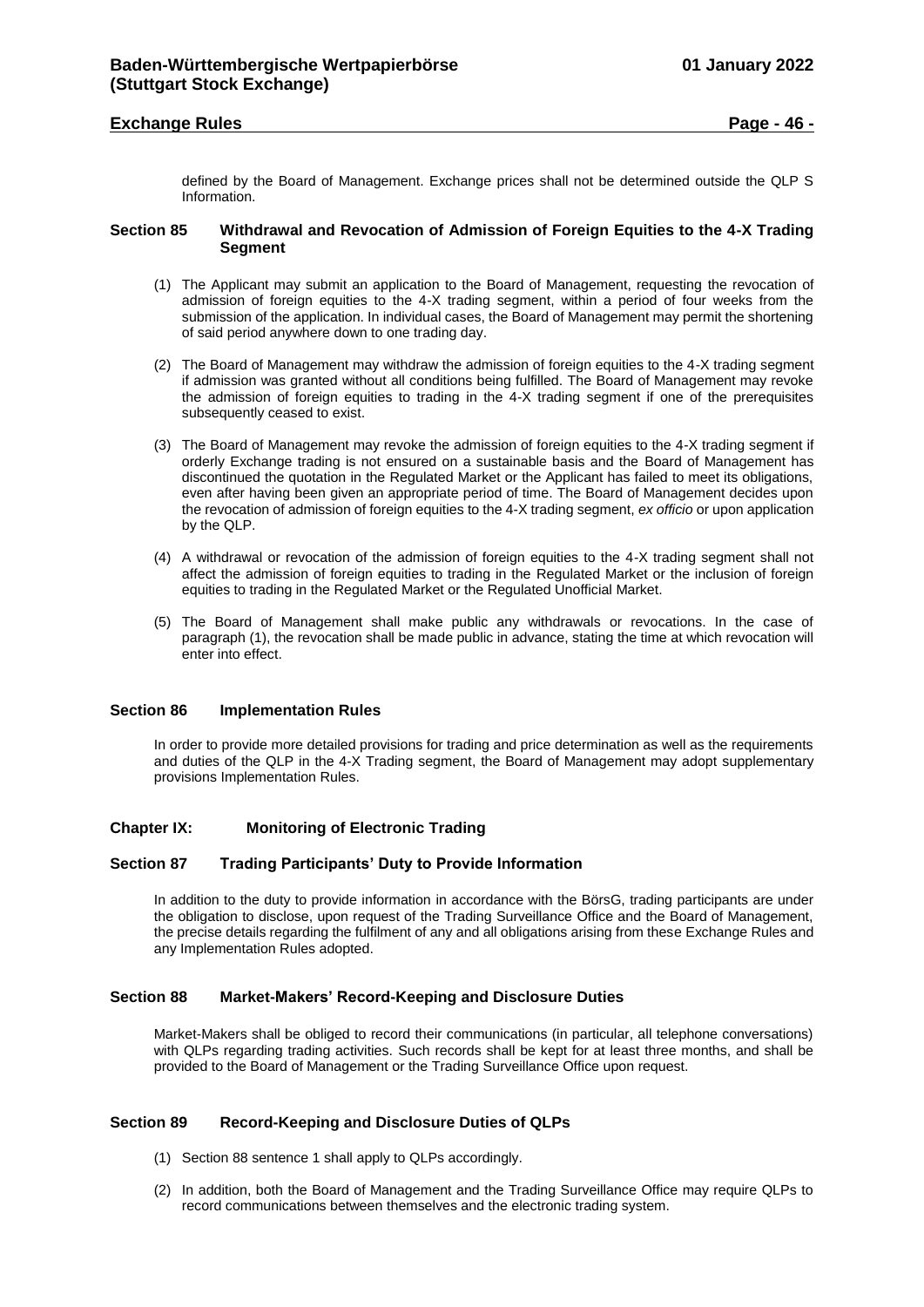# **Exchange Rules Page - 47 -**

(3) QLPs shall be obliged to keep the records pursuant to paragraphs (1) and (2) above for at least three months, and to provide them to the Board of Management or the Trading Surveillance Office upon request.

#### <span id="page-46-0"></span>**Chapter X: Regulated Unofficial Market**

# <span id="page-46-1"></span>**Section 90 Regulated Unofficial Market**

- (1) For securities which are neither admitted to nor included in the Regulated Market on the Exchange, the Exchange may permit the Administration Institution to operate a Regulated Unofficial Market, provided that the Trading Rules and Regulations (*Handelsordnung*) as well as the Terms and Conditions (*Geschäftsbedingungen*) of the Administration Institution, as approved by the Board of Management, appear to ensure orderly conduct of trading and settlement at the Exchange. Issuers whose securities have been included in trading in the Regulated Unofficial Market without their consent cannot be obligated, via the Terms and Conditions of the Regulated Unofficial Market, to issue information with regard to such securities.
- (2) The Trading Rules and Regulations govern the course of trading. The Trading Rules and Regulations for the Regulated Unofficial Market are adopted by the Exchange Council. The Terms and Conditions of the Regulated Unofficial Market govern the participation in trading and the inclusion of securities into trading. The Terms and Conditions for Trading in the Regulated Unofficial Market are adopted by the Administration Institution.
- (3) The prices determined in the Regulated Unofficial Market are exchange prices within the meaning of section 24 of the BörsG. They are subject to the supervision of the Exchange Supervisory Authority and the Trading Surveillance Office.

# <span id="page-46-2"></span>**Chapter XI: Final Provisions**

#### <span id="page-46-3"></span>**Section 91 Use of the EDP Facilities**

- (1) The Administration Institution shall make available EDP facilities to the extent resolved by the Exchange Council and the Board of Management; these facilities shall be operated within a computer centre. The Administration Institution may outsource the operation of EDP facilities in accordance with the provisions of the German Exchange Act, without prejudice to the Administration Institution's sphere of responsibility. EDP facilities, data transmission lines and programs that are placed in service by the Exchange participants for the use of the Exchange's systems, and that are neither owned by the Exchange nor within its disposition do not fall within the area of responsibility of the Exchange.
- (2) The general instructions issued by the Board of Management shall apply for computer failures, system bottlenecks, failures of software and similar system interruptions of Exchange systems or EDP facilities, or of the trading participants which interfere with, jeopardise or interrupt orderly trading. The Board of Management is authorised to take the necessary measures to guarantee or implement orderly market conditions.
- (3) The Administration Institution shall select the operator of the IT centre in line with the Exchange's specifications. As a general rule, the Administration Institution shall not be liable for any losses incurred as a consequence of force majeure, riot, acts of war, natural disasters or other events for which it is not responsible (including, but not limited to, industrial action, lock-outs, disruption of communications, actions by governmental authorities in the Federal Republic of Germany or abroad) or as a consequence of technical problems caused other than by negligence or by act or omission of the Exchange.

#### <span id="page-46-4"></span>**Section 92 Arbitration Tribunal of General Jurisdiction**

(1) To the extent agreed between the parties, an Arbitration Tribunal shall have jurisdiction over any disputes arising out of trades that were entered or were to be entered into the Exchange Trade Settlement System of the Exchange, including the question of whether a trade was consummated between the parties.